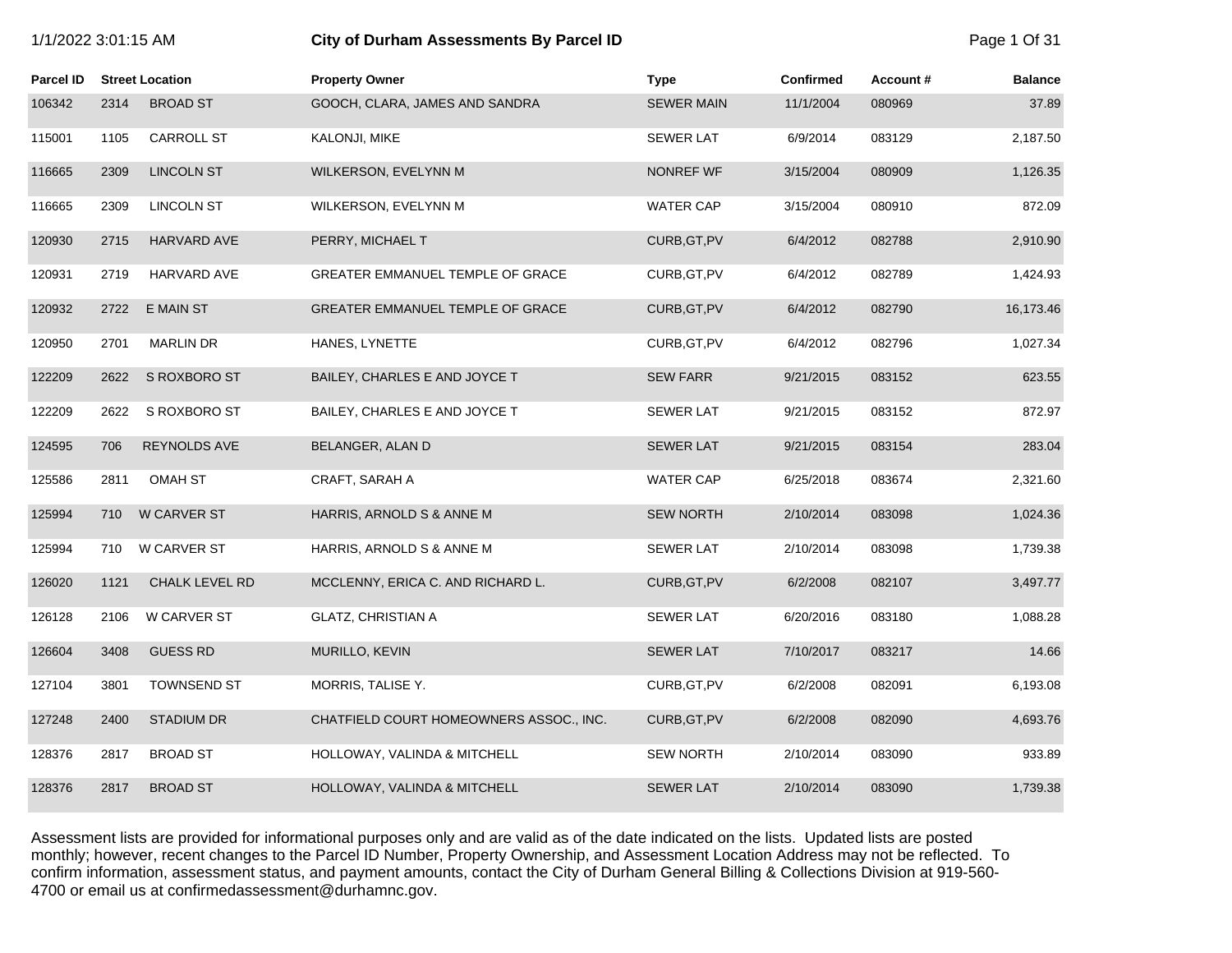|                  | 1/1/2022 3:01:15 AM |                        | City of Durham Assessments By Parcel ID |                   |           | Page 2 Of 31 |                |
|------------------|---------------------|------------------------|-----------------------------------------|-------------------|-----------|--------------|----------------|
| <b>Parcel ID</b> |                     | <b>Street Location</b> | <b>Property Owner</b>                   | <b>Type</b>       | Confirmed | Account#     | <b>Balance</b> |
| 128808           |                     | 513 E MAYNARD AVE      | PENNY, JERRY L                          | <b>SEWER LAT</b>  | 5/6/2002  | 080418       | 176.60         |
| 130254           | 5712                | <b>MEADOWLARK LANE</b> | BARBOUR, CALVIN F.                      | <b>WATER LAT</b>  | 2/18/2008 | 081938       | 1,424.06       |
| 130254           | 5712                | <b>MEADOWLARK LANE</b> | BARBOUR, CALVIN F.                      | <b>WATER CAP</b>  | 2/18/2008 | 081939       | 2,314.59       |
| 131055           | 3319                | ANGIER AVE             | FENNELL, DAVID AND ARLEEN               | <b>WATER CAP</b>  | 6/20/2011 | 082666       | 2,714.63       |
| 131055           | 3319                | ANGIER AVE             | FENNELL, DAVID AND ARLEEN               | <b>WATER LAT</b>  | 6/20/2011 | 082666       | 952.11         |
| 131199           | 3125                | ROWENA AVE             | CLARK, ULYSSES                          | <b>SEWER MAIN</b> | 6/5/2006  | 081531       | 3,303.22       |
| 131200           | 3127                | ROWENA AVE             | CLARK, ULYSSES                          | <b>SEWER MAIN</b> | 6/5/2006  | 081529       | 2,024.69       |
| 131442           | 2512                | ROCHELLE ST            | JONES, JOHN L. AND WENDY C.             | <b>WATER CAP</b>  | 5/17/2010 | 082551       | 0.06           |
| 131442           | 2512                | ROCHELLE ST            | JONES, JOHN L. AND WENDY C.             | <b>SEW LICK</b>   | 5/17/2010 | 082552       | 0.06           |
| 131536           | 419                 | <b>BELMONT DR</b>      | COZART, LUCINDA                         | <b>SEWER LAT</b>  | 4/7/2003  | 080766       | 3.76           |
| 131541           | 433                 | <b>BELMONT DR</b>      | JONES, CHARLES E AND ELNORA             | <b>SEW LICK</b>   | 9/21/2015 | 083148       | 576.03         |
| 131541           | 433                 | <b>BELMONT DR</b>      | JONES, CHARLES E AND ELNORA             | <b>SEWER LAT</b>  | 9/21/2015 | 083148       | 863.64         |
| 132247           | 3020                | <b>CATHY DR</b>        | EDWARDS, PAWLEY B & CLEO Q              | <b>WATER LAT</b>  | 9/7/2004  | 080954       | 847.50         |
| 132247           | 3020                | <b>CATHY DR</b>        | EDWARDS, PAWLEY B & CLEO Q              | <b>WATER CAP</b>  | 9/7/2004  | 080955       | 1,085.98       |
| 132969           | 2210                | <b>S ALSTON AVE</b>    | <b>BULLOCK, SYLVIA THOMPSON</b>         | <b>SEW FARR</b>   | 6/20/2016 | 083189       | 1,300.78       |
| 132969           | 2210                | <b>S ALSTON AVE</b>    | <b>BULLOCK, SYLVIA THOMPSON</b>         | <b>SEWER LAT</b>  | 6/20/2016 | 083189       | 55.91          |
| 133194           | 820                 | <b>HEMLOCK AVE</b>     | ROBINSON, SHARON L                      | CURB, GT, PV      | 8/15/2011 | 082685       | 2,122.50       |
| 133204           | 924                 | <b>GASTON AVE</b>      | KYLE, GREGORY P                         | CURB, GT, PV      | 8/15/2011 | 082678       | 1,988.08       |
| 133204           | 924                 | <b>GASTON AVE</b>      | KYLE, GREGORY P                         | <b>WATER LAT</b>  | 8/15/2011 | 082678       | 1,174.13       |
| 133205           | 914                 | RED OAK AVE            | BRITT, LEEVAN WILLIAMS AND JOSEPH       | CURB, GT, PV      | 8/15/2011 | 082680       | 6,296.75       |
| 133205           | 914                 | RED OAK AVE            | BRITT, LEEVAN WILLIAMS AND JOSEPH       | <b>SEWER LAT</b>  | 8/15/2011 | 082680       | 1,346.53       |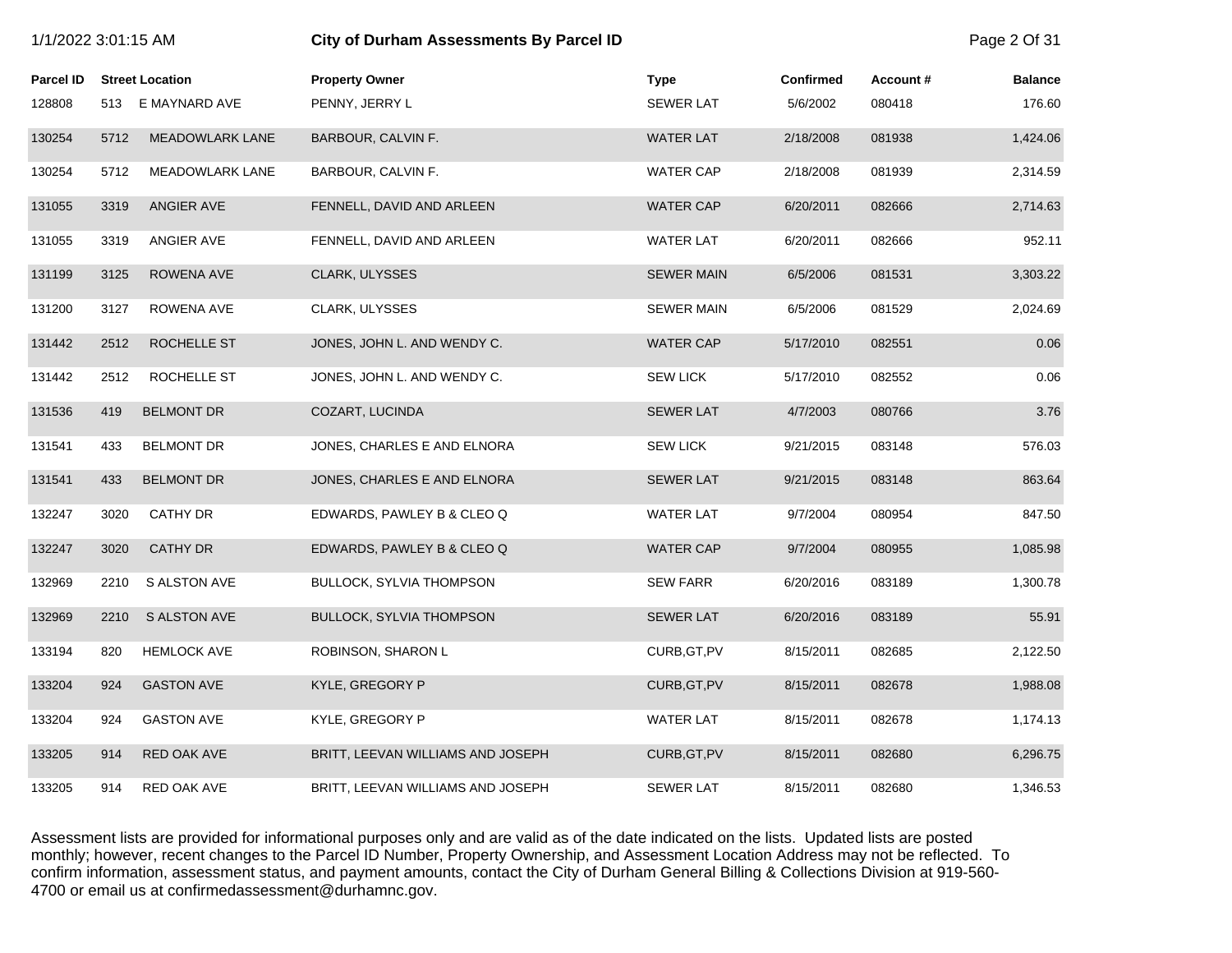|                  | 1/1/2022 3:01:15 AM |                        | City of Durham Assessments By Parcel ID |                   |                  | Page 3 Of 31 |                |
|------------------|---------------------|------------------------|-----------------------------------------|-------------------|------------------|--------------|----------------|
| <b>Parcel ID</b> |                     | <b>Street Location</b> | <b>Property Owner</b>                   | <b>Type</b>       | <b>Confirmed</b> | Account#     | <b>Balance</b> |
| 133205           | 914                 | RED OAK AVE            | BRITT, LEEVAN WILLIAMS AND JOSEPH       | <b>WATER LAT</b>  | 8/15/2011        | 082680       | 1,174.13       |
| 133207           | 910                 | RED OAK AVE            | RAY, ERNERST J                          | CURB, GT, PV      | 8/15/2011        | 082682       | 1,535.40       |
| 133208           | 908                 | RED OAK AVE            | PATTERSON, MARY                         | CURB, GT, PV      | 8/15/2011        | 082683       | 1,760.45       |
| 133209           | 904                 | RED OAK AVE            | WIGGINS, STRATH M                       | CURB, GT, PV      | 8/15/2011        | 082684       | 3,516.20       |
| 133634           | 1723                | <b>COLLIER RD</b>      | TEASLEY, ROBIN V.                       | CURB, GT, PV      | 10/5/2009        | 082276       | 2,184.00       |
| 133824           | 1515                | E CORNWALLIS RD        | HARRELL, DONNA W AND CHARLES J          | <b>SEWER MAIN</b> | 11/5/2012        | 082942       | 8,649.58       |
| 133831           | 1602                | E CORNWALLIS RD        | RAMSEY, JEROME C                        | <b>SEWER MAIN</b> | 8/19/2013        | 082945       | 18,812.10      |
| 134157           | 4010                | <b>FAYETTEVILLE RD</b> | <b>BURNS, GENE EARL</b>                 | <b>WATER LAT</b>  | 5/17/2004        | 080914       | 847.50         |
| 134157           | 4010                | <b>FAYETTEVILLE RD</b> | <b>BURNS, GENE EARL</b>                 | <b>NONREF WF</b>  | 5/17/2004        | 080915       | 1,376.34       |
| 134157           | 4010                | <b>FAYETTEVILLE RD</b> | <b>BURNS, GENE EARL</b>                 | WATER CAP         | 5/17/2004        | 080916       | 1,085.98       |
| 134160           | 4003                | <b>BOOKER AVE</b>      | YATES, EDDIE AND WANDA                  | CURB, GT, PV      | 2/19/2001        | 079251       | 932.88         |
| 134177           | 4004                | <b>BOOKER AVE</b>      | WHITE, JAMERSON F                       | CURB, GT, PV      | 2/19/2001        | 079267       | 2,136.25       |
| 134177           | 4004                | <b>BOOKER AVE</b>      | WHITE, JAMERSON F                       | <b>WATER LAT</b>  | 2/19/2001        | 079282       | 1,289.54       |
| 134177           | 4004                | <b>BOOKER AVE</b>      | WHITE, JAMESON                          | <b>SEWER LAT</b>  | 2/19/2001        | 079283       | 1,888.01       |
| 134293           | 3818                | <b>BOOKER AVE</b>      | PETERSON, CORNELIUS                     | <b>SEW FARR</b>   | 4/4/2011         | 082653       | 1,647.00       |
| 134293           | 3818                | <b>BOOKER AVE</b>      | PETERSON, CORNELIUS                     | <b>SEWER LAT</b>  | 4/4/2011         | 082653       | 1,980.00       |
| 134293           | 3818                | <b>BOOKER AVE</b>      | PETERSON, CORNELIUS                     | <b>NONREF SF</b>  | 4/4/2011         | 082653       | 6,750.00       |
| 135810           | 4916                | <b>BISCAYNE RD</b>     | ELLIOTT, THOMAS L                       | CURB, GT, PV      | 2/6/2006         | 081546       | 6.84           |
| 135810           | 4916                | <b>BISCAYNE RD</b>     | ELLIOTT, THOMAS LEE                     | <b>WATER LAT</b>  | 4/7/2003         | 080778       | 1.01           |
| 135810           | 4916                | <b>BISCAYNE RD</b>     | ELLIOTT, THOMAS LEE                     | <b>SEWER LAT</b>  | 4/7/2003         | 080779       | 3.46           |
| 138739           | 3616                | <b>ALMAN DR</b>        | JONES, CORNELL                          | <b>SEWER MAIN</b> | 10/15/2012       | 082864       | 872.39         |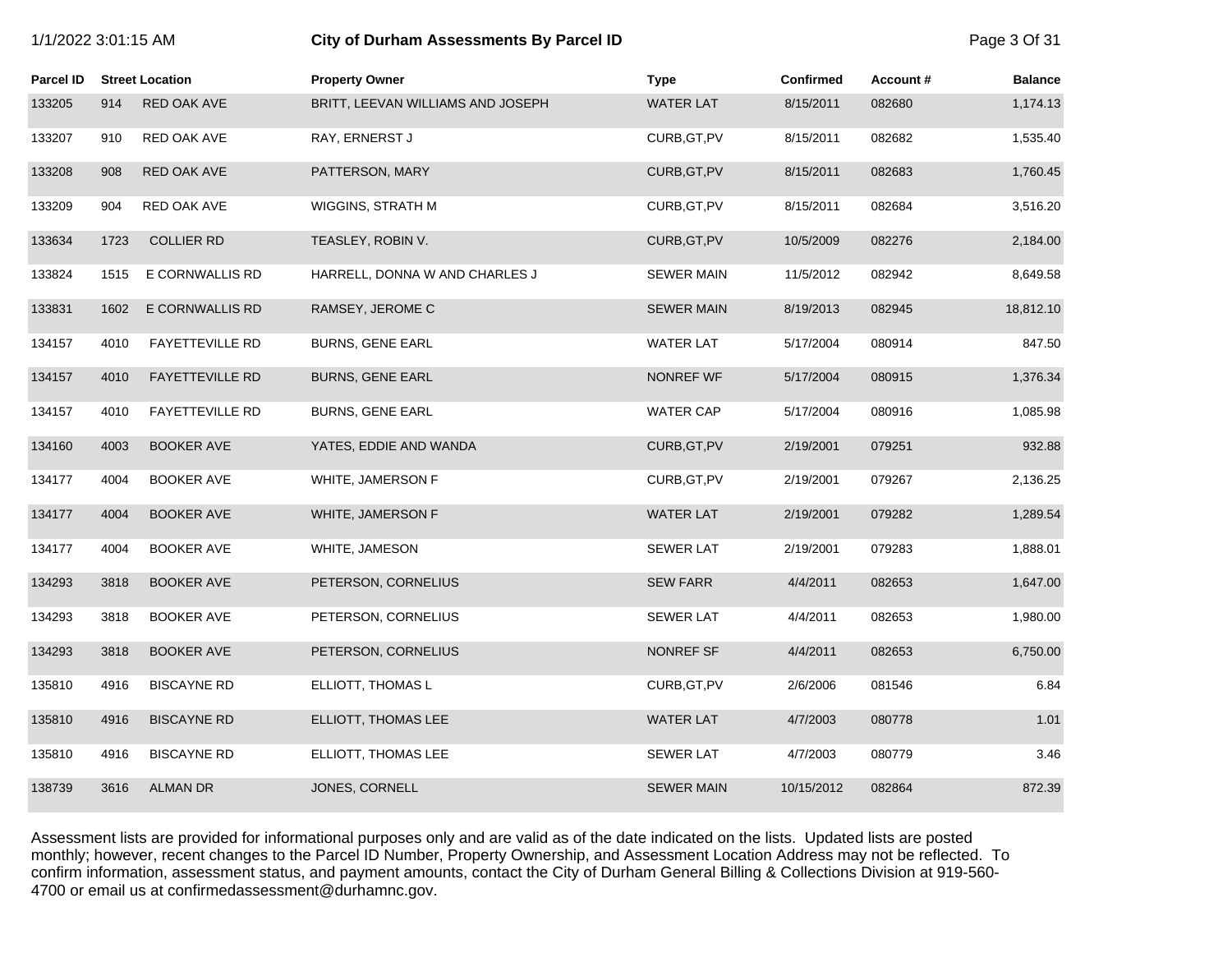|           | 1/1/2022 3:01:15 AM |                         | <b>City of Durham Assessments By Parcel ID</b> |                   |                  | Page 4 Of 31 |                |
|-----------|---------------------|-------------------------|------------------------------------------------|-------------------|------------------|--------------|----------------|
| Parcel ID |                     | <b>Street Location</b>  | <b>Property Owner</b>                          | <b>Type</b>       | <b>Confirmed</b> | Account#     | <b>Balance</b> |
| 138739    | 3616                | <b>ALMAN DR</b>         | JONES, CORNELL                                 | <b>SW OUTFALL</b> | 10/15/2012       | 082864       | 12,812.88      |
| 138874    | 3500                | DONNIGALE AVE           | AARON AND SOPHIA KUO                           | <b>SW OUTFALL</b> | 3/5/2012         | 082723       | 4.98           |
| 139890    | 4108                | PAVILLION PL            | <b>WILKINSON, DIANE</b>                        | <b>SEWER MAIN</b> | 1/16/2007        | 081766       | 1.79           |
| 142241    | 5501                | <b>BARBEE CHAPEL RD</b> | RIGGSBEE, THEODORA                             | <b>WATER LAT</b>  | 11/17/2008       | 082167       | 1,144.83       |
| 142241    | 5501                | <b>BARBEE CHAPEL RD</b> | RIGGSBEE, THEODORA                             | <b>REFUND WF</b>  | 11/17/2008       | 082168       | 5,298.13       |
| 142241    | 5501                | <b>BARBEE CHAPEL RD</b> | RIGGSBEE, THEODORA                             | <b>WATER CAP</b>  | 11/17/2008       | 082169       | 1,897.55       |
| 142242    | 5503                | <b>BARBEE CHAPEL RD</b> | LONG, MELINDA BLACKWELL                        | <b>WATER LAT</b>  | 2/16/2009        | 082193       | 1,714.41       |
| 142242    | 5503                | <b>BARBEE CHAPEL RD</b> | LONG, MELINDA BLACKWELL                        | <b>WATER CAP</b>  | 2/16/2009        | 082194       | 2,889.64       |
| 143354    | 8405                | <b>NC 751 HWY</b>       | ZAREA, REZA G. AND AHMAD G.                    | <b>SEWER LAT</b>  | 7/10/2017        | 083204       | 1,837.35       |
| 143611    | 4911                | SOUTHPARK DR            | PARADIS, MARY T                                | <b>SEWER MAIN</b> | 4/18/2011        | 082610       | 16.60          |
| 143638    | 8                   | <b>KERSEY CT</b>        | TANN, CHARLES AND CAROLYN CARVER               | CURB, GT, PV      | 4/18/2011        | 082611       | 24.47          |
| 146360    | 1005                | ARDMORE DR              | HALL, TOYA S                                   | <b>WATER MAIN</b> | 9/3/2013         | 083017       | 2,150.00       |
| 146361    | 1009                | ARDMORE DR              | PENA, JOSE ALFREDO AND IRENE                   | WATER MAIN        | 9/3/2013         | 083018       | 3,702.49       |
| 146377    | 1016                | ARDMORE DR              | <b>CHECK, GERTRUDE</b>                         | <b>WATER MAIN</b> | 9/3/2013         | 083020       | 4,249.22       |
| 146378    | 1012                | ARDMORE DR              | JONES, CAROLYN G                               | <b>WATER MAIN</b> | 11/18/2013       | 083021       | 1,228.02       |
| 146389    | 806                 | ARDMORE DR              | CAMERON, LATASHA                               | <b>SEWER ENO</b>  | 6/25/2018        | 083669       | 756.56         |
| 146389    | 806                 | ARDMORE DR              | CAMERON, LATASHA                               | <b>SEWER LAT</b>  | 6/25/2018        | 083669       | 3,692.35       |
| 146427    | 815                 | COOK RD                 | WILLIAMS, YVONNE H & CHARLES P                 | <b>SEW FARR</b>   | 4/7/2003         | 080677       | 963.08         |
| 146920    | 4818                | <b>BAY POINT DR</b>     | EVERETT, JR, ED AND DOROTHY D                  | CURB, GT, PV      | 4/15/2002        | 080243       | 804.39         |
| 146926    | 4674                | <b>BAY POINT DR</b>     | <b>MANGUM HEIRS</b>                            | <b>SEWER LAT</b>  | 4/15/2002        | 080317       | 197.89         |
| 146942    | 106                 | <b>OVERBY DR</b>        | <b>GETHERS, LILLIAN</b>                        | CURB, GT, PV      | 4/15/2002        | 080259       | 4,297.50       |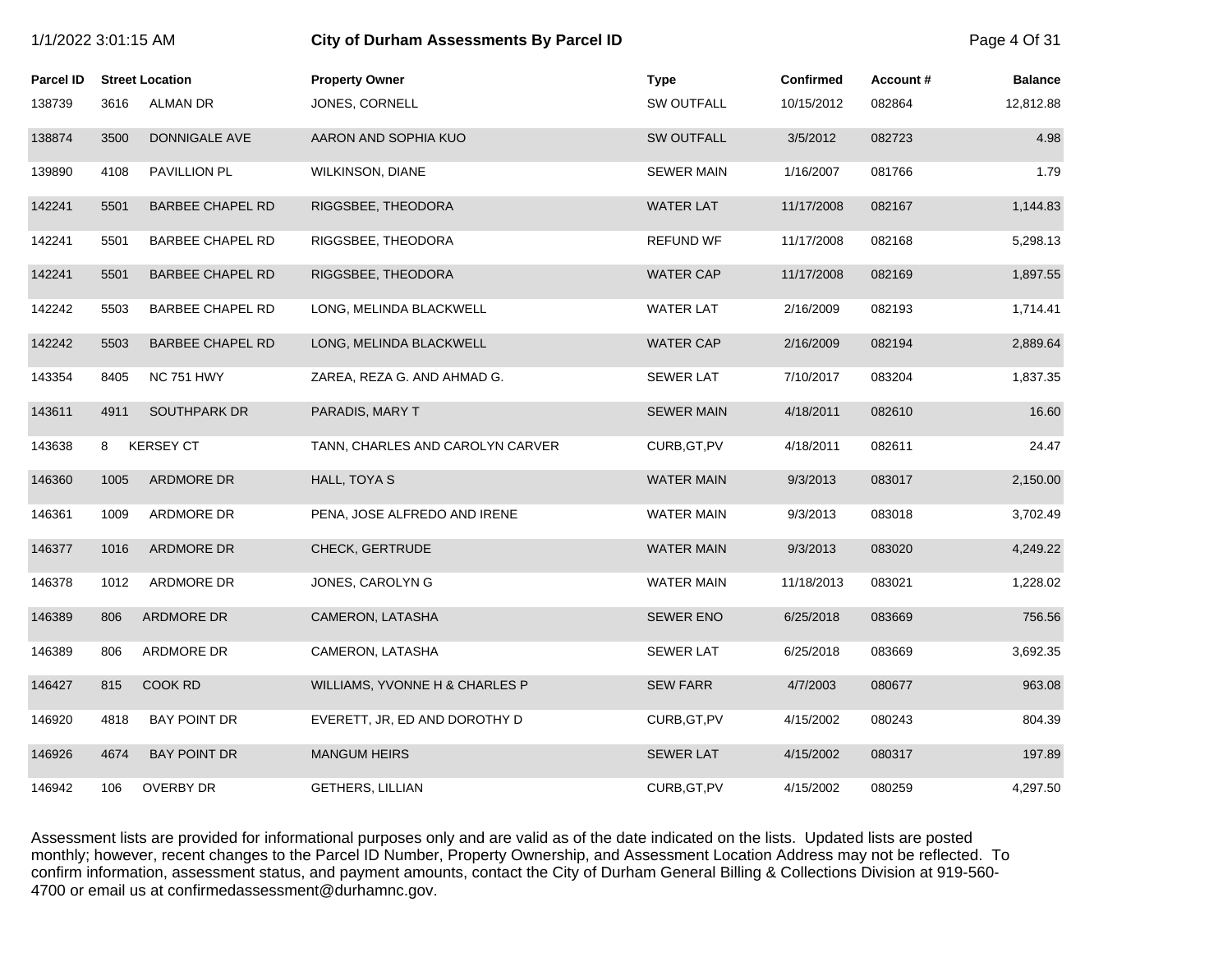|                  | 1/1/2022 3:01:15 AM |                        | City of Durham Assessments By Parcel ID |                   |                  | Page 5 Of 31 |                |
|------------------|---------------------|------------------------|-----------------------------------------|-------------------|------------------|--------------|----------------|
| <b>Parcel ID</b> |                     | <b>Street Location</b> | <b>Property Owner</b>                   | <b>Type</b>       | <b>Confirmed</b> | Account#     | <b>Balance</b> |
| 146942           | 106                 | <b>OVERBY DR</b>       | <b>GETHERS, LILLIAN</b>                 | CURB, GT, PV      | 4/15/2002        | 080265       | 8,766.90       |
| 147269           | 812                 | <b>BEEBE DR</b>        | PEAKS, JAMES C. AND CORA H.             | CURB, GT, PV      | 5/19/2008        | 081993       | 8,333.84       |
| 147269           | 812                 | <b>BEEBE DR</b>        | PEAKS, JAMES C. AND CORA H.             | <b>WATER LAT</b>  | 5/19/2008        | 082000       | 1,276.56       |
| 147269           | 812                 | <b>BEEBE DR</b>        | PEAKS, JAMES C. AND CORA H.             | <b>SEWER LAT</b>  | 5/19/2008        | 082001       | 2,095.84       |
| 147269           | 812                 | <b>BEEBE DR</b>        | PEAKS, JAMES C. AND CORA H.             | <b>WATER MAIN</b> | 5/19/2008        | 082006       | 6,042.04       |
| 147270           | 804                 | <b>BEEBE DR</b>        | SPRUILL, TONY A.                        | <b>WATER LAT</b>  | 5/19/2008        | 081999       | 1,494.10       |
| 147273           | 809                 | <b>BEEBE DR</b>        | MCKNIGHT, TONYA M.                      | CURB, GT, PV      | 5/19/2008        | 081989       | 2,944.90       |
| 147273           | 809                 | <b>BEEBE DR</b>        | MCKNIGHT, TONYA M.                      | <b>WATER MAIN</b> | 5/19/2008        | 082002       | 2,456.36       |
| 147310           | 324                 | <b>EBON RD</b>         | ALLEN, CLARENCE AND MARY T              | CURB, GT, PV      | 11/5/2001        | 079935       | 4,079.11       |
| 147390           | 5202                | <b>FAYETTEVILLE RD</b> | LUKNIGHT, BRAM                          | <b>SEWER LAT</b>  | 9/21/2015        | 083146       | 839.10         |
| 147425           | 1914                | COOK RD                | LEATHERS HEIRS, ARBIN                   | <b>WATER LAT</b>  | 4/7/2003         | 080720       | 463.46         |
| 147425           | 1914                | COOK RD                | LEATHERS HEIRS, ARBIN                   | <b>WATER CAP</b>  | 4/7/2003         | 080721       | 2,105.23       |
| 147425           | 1914                | <b>COOK RD</b>         | LEATHERS HEIRS, ARBIN                   | <b>SEW FARR</b>   | 3/15/2004        | 080892       | 2,383.58       |
| 147425           | 1914                | <b>COOK RD</b>         | LEATHERS HEIRS, ARBIN                   | <b>WATER MAIN</b> | 12/6/2004        | 081042       | 4,390.88       |
| 147425           | 1914                | COOK RD                | LEATHERS, HEIRS ARBIN E AND NAOMI       | <b>SEWER MAIN</b> | 11/1/2004        | 080972       | 7,378.66       |
| 147425           | 1914                | COOK RD                | LEATHERS, KARL D & WILLIAM A            | <b>SEWER LAT</b>  | 3/15/2004        | 080891       | 2,865.50       |
| 147690           | 121                 | OBIE DR                | NEVILLE, JOHNSON AND WILDA              | CURB, GT, PV      | 1/19/2010        | 082417       | 3,724.06       |
| 147690           | 121                 | OBIE DR                | NEVILLE, JOHNSON AND WILDA              | <b>SIDEWALK</b>   | 1/19/2010        | 082488       | 1,609.50       |
| 147719           | 132                 | OBIE DR                | COOPER, RONALD AND JILL TURNER          | CURB, GT, PV      | 1/19/2010        | 082427       | 4,160.00       |
| 147719           | 132                 | OBIE DR                | COOPER, RONALD AND JILL TURNER          | <b>SIDEWALK</b>   | 1/19/2010        | 082498       | 1,040.00       |
| 147775           | 423                 | OBIE DR                | PARKER, CURLIN AND PENNY                | CURB, GT, PV      | 1/19/2010        | 082399       | 4,162.91       |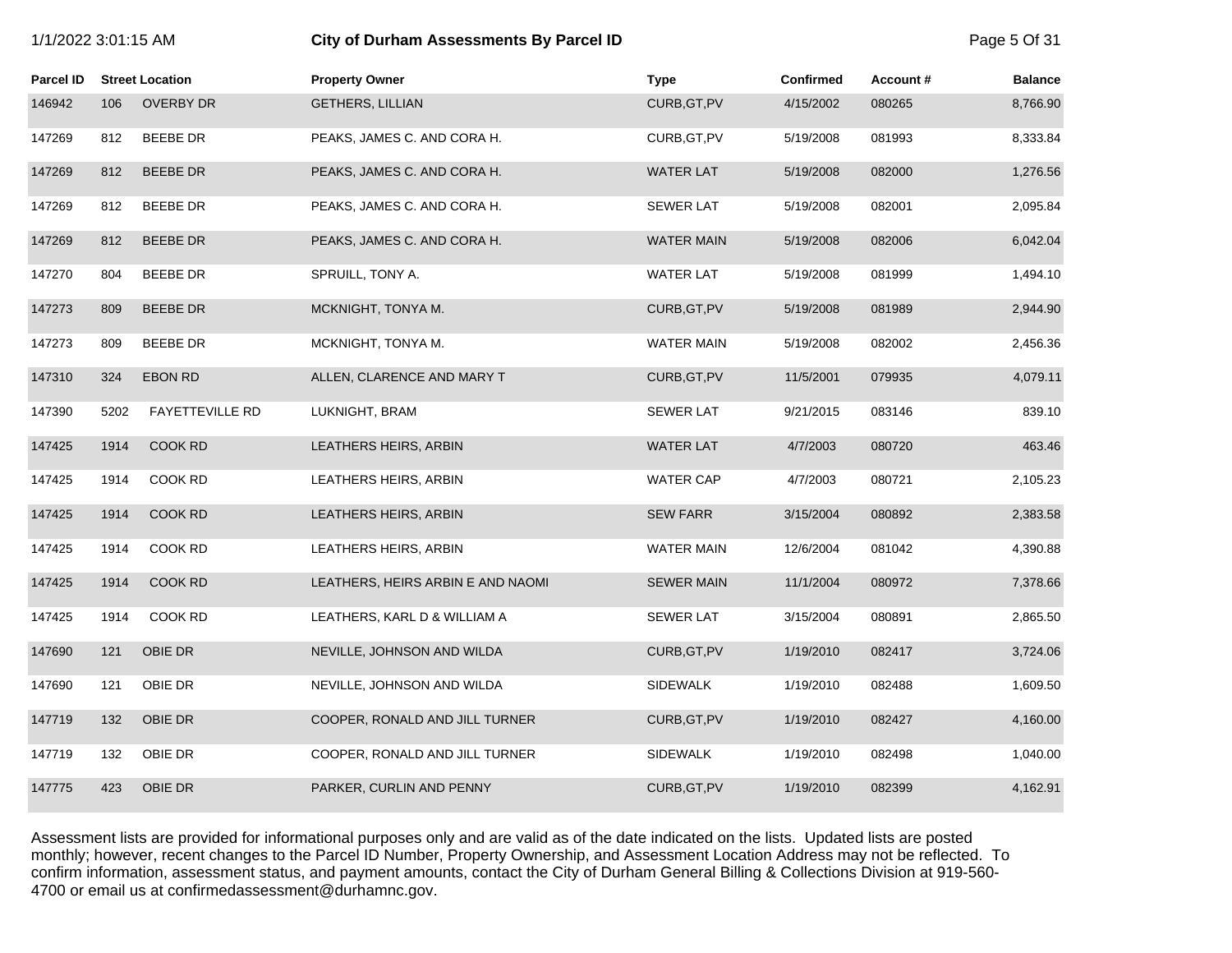|                  | 1/1/2022 3:01:15 AM |                        | City of Durham Assessments By Parcel ID |                  |                  |          | Page 6 Of 31   |
|------------------|---------------------|------------------------|-----------------------------------------|------------------|------------------|----------|----------------|
| <b>Parcel ID</b> |                     | <b>Street Location</b> | <b>Property Owner</b>                   | <b>Type</b>      | <b>Confirmed</b> | Account# | <b>Balance</b> |
| 147775           | 423                 | OBIE DR                | PARKER, CURLIN AND PENNY                | <b>SIDEWALK</b>  | 1/19/2010        | 082470   | 1,040.73       |
| 147776           | 419                 | OBIE DR                | JONES, VITA L.                          | CURB, GT, PV     | 1/19/2010        | 082400   | 3,534.30       |
| 147783           | 427                 | OBIE DR                | THOMAS, ROSE BELL D.                    | CURB, GT, PV     | 1/19/2010        | 082398   | 1,875.94       |
| 147783           | 427                 | OBIE DR                | THOMAS, ROSE BELL D.                    | <b>WATER LAT</b> | 1/19/2010        | 082448   | 767.92         |
| 147783           | 427                 | OBIE DR                | THOMAS, ROSE BELL D.                    | <b>SEWER LAT</b> | 1/19/2010        | 082449   | 1,375.69       |
| 147783           | 427                 | OBIE DR                | THOMAS, ROSE BELL D.                    | <b>SIDEWALK</b>  | 1/19/2010        | 082469   | 286.71         |
| 147784           | 431                 | OBIE DR                | HEDGSPETH, WILLIE                       | CURB, GT, PV     | 1/19/2010        | 082397   | 1,875.94       |
| 147784           | 431                 | <b>OBIE DR</b>         | HEDGSPETH, WILLIE                       | <b>WATER LAT</b> | 1/19/2010        | 082446   | 837.92         |
| 147784           | 431                 | OBIE DR                | HEDGSPETH, WILLIE                       | <b>SEWER LAT</b> | 1/19/2010        | 082447   | 1,375.69       |
| 147784           | 431                 | OBIE DR                | HEDGSPETH, WILLIE                       | <b>SIDEWALK</b>  | 1/19/2010        | 082468   | 286.71         |
| 147786           | 403                 | OBIE DR                | HAM, DONALD R.                          | CURB, GT, PV     | 1/19/2010        | 082404   | 2,973.15       |
| 147786           | 403                 | OBIE DR                | HAM, DONALD R.                          | <b>SIDEWALK</b>  | 1/19/2010        | 082475   | 586.96         |
| 147797           | 321                 | OBIE DR                | GARCIA, RICARDO R. AND HORTENSIA        | CURB, GT, PV     | 1/19/2010        | 082405   | 6,176.35       |
| 147797           | 321                 | OBIE DR                | GARCIA, RICARDO R. AND HORTENSIA        | <b>SIDEWALK</b>  | 1/19/2010        | 082476   | 1,544.09       |
| 147819           | 5402                | <b>BARBEE RD</b>       | STEPHENSON, KOREA S.                    | CURB, GT, PV     | 1/19/2010        | 082445   | 4,576.00       |
| 147819           | 5402                | <b>BARBEE RD</b>       | STEPHENSON, KOREA S.                    | <b>SIDEWALK</b>  | 1/19/2010        | 082516   | 1,457.25       |
| 147823           | 416                 | OBIE DR                | RYAN, GARY L. AND ANDRE                 | <b>SIDEWALK</b>  | 1/19/2010        | 082512   | 0.86           |
| 147828           | 318                 | OBIE DR                | SCOTT, MARY C.                          | CURB, GT, PV     | 1/19/2010        | 082436   | 0.62           |
| 147830           | 400                 | OBIE DR                | FUTRELL, JACQUELINE                     | CURB, GT, PV     | 1/19/2010        | 082438   | 3,817.66       |
| 147830           | 400                 | OBIE DR                | FUTRELL, JACQUELINE                     | <b>SEWER LAT</b> | 1/19/2010        | 082466   | 1,949.72       |
| 147830           | 400                 | OBIE DR                | FUTRELL, JACQUELINE                     | <b>SIDEWALK</b>  | 1/19/2010        | 082509   | 700.43         |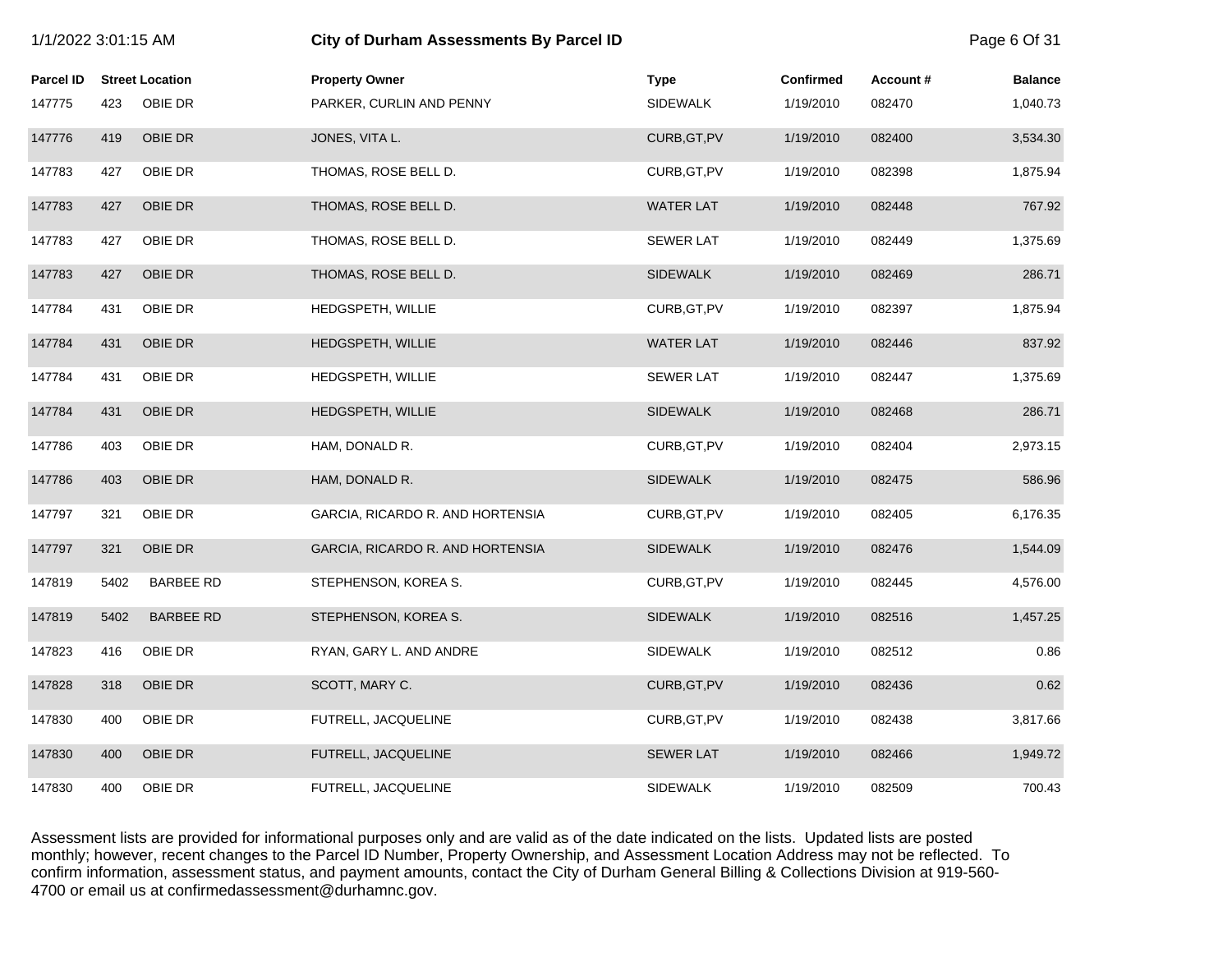| 1/1/2022 3:01:15 AM |      |                        | City of Durham Assessments By Parcel ID |                   |                  |          | Page 7 Of 31   |
|---------------------|------|------------------------|-----------------------------------------|-------------------|------------------|----------|----------------|
| Parcel ID           |      | <b>Street Location</b> | <b>Property Owner</b>                   | <b>Type</b>       | <b>Confirmed</b> | Account# | <b>Balance</b> |
| 148137              | 912  | <b>WINDCREST RD</b>    | BARNES, AARON AND IDA                   | CURB, GT, PV      | 3/18/2002        | 080129   | 354.40         |
| 150175              | 7907 | MASSEY CHAPEL RD       | MCDOWELL, EDWIN C AND PATRICIA A        | <b>WATER MAIN</b> | 4/18/2005        | 081328   | 4,921.18       |
| 150713              | 410  | <b>SCOTT KING RD</b>   | STAFFORD, GEORGE H. AND SUSAN           | NONREF WF         | 9/17/2007        | 081915   | 15,274.43      |
| 152758              | 514  | NC 54 HWY              | LEUNG, SHUK M                           | <b>SEWER LAT</b>  | 3/9/2015         | 083141   | 624.86         |
| 152758              | 514  | NC 54 HWY              | LEUNG, SHUK M                           | NONREF SF         | 3/9/2015         | 083141   | 4,547.88       |
| 155639              | 721  | <b>BELGREEN RD</b>     | MCCALL, WILLIE A.                       | CURB, GT, PV      | 1/19/2010        | 082341   | 4,583.92       |
| 155639              | 721  | <b>BELGREEN RD</b>     | MCCALL, WILLIE A.                       | <b>WATER LAT</b>  | 1/19/2010        | 082368   | 919.56         |
| 155639              | 721  | <b>BELGREEN RD</b>     | MCCALL, WILLIE A.                       | <b>SEWER LAT</b>  | 1/19/2010        | 082369   | 1,861.96       |
| 155667              | 613  | <b>BELGREEN RD</b>     | <b>WHITE, PATRICIA</b>                  | CURB, GT, PV      | 1/19/2010        | 082336   | 7,083.23       |
| 155667              | 613  | <b>BELGREEN RD</b>     | WHITE, PATRICIA                         | <b>WATER LAT</b>  | 1/19/2010        | 082359   | 1,393.60       |
| 155667              | 613  | <b>BELGREEN RD</b>     | WHITE, PATRICIA                         | <b>SEWER LAT</b>  | 1/19/2010        | 082360   | 2,288.00       |
| 155670              | 711  | <b>BELGREEN RD</b>     | HEDGEPETH, WILLIAM                      | CURB, GT, PV      | 1/19/2010        | 082339   | 6,905.60       |
| 155670              | 711  | <b>BELGREEN RD</b>     | HEDGEPETH, WILLIAM                      | CURB, GT, PV      | 1/19/2010        | 082354   | 6,572.80       |
| 155670              | 711  | <b>BELGREEN RD</b>     | HEDGEPETH, WILLIAM                      | <b>WATER LAT</b>  | 1/19/2010        | 082364   | 1,393.60       |
| 155670              | 711  | <b>BELGREEN RD</b>     | HEDGEPETH, WILLIAM                      | <b>SEWER LAT</b>  | 1/19/2010        | 082365   | 2,288.00       |
| 155670              | 711  | <b>BELGREEN RD</b>     | HEDGEPETH, WILLIAM                      | <b>WATER LAT</b>  | 1/19/2010        | 082386   | 1,393.60       |
| 155670              | 711  | <b>BELGREEN RD</b>     | HEDGEPETH, WILLIAM                      | <b>SEWER LAT</b>  | 1/19/2010        | 082387   | 2,288.00       |
| 155681              | 508  | <b>BELGREEN RD</b>     | DANIELS, CONNIE J.                      | <b>SEW TRIANG</b> | 2/16/2009        | 082185   | 304.84         |
| 155681              | 508  | <b>BELGREEN RD</b>     | DANIELS, CONNIE J.                      | CURB, GT, PV      | 3/15/2010        | 082345   | 870.23         |
| 155681              | 508  | <b>BELGREEN RD</b>     | DANIELS, CONNIE J.                      | <b>SEWER LAT</b>  | 3/15/2010        | 082375   | 724.40         |
| 155687              | 5117 | <b>BARBEE RD</b>       | HORTON, CHARLES J AND DOROTHY           | CURB, GT, PV      | 11/5/2001        | 079875   | 947.70         |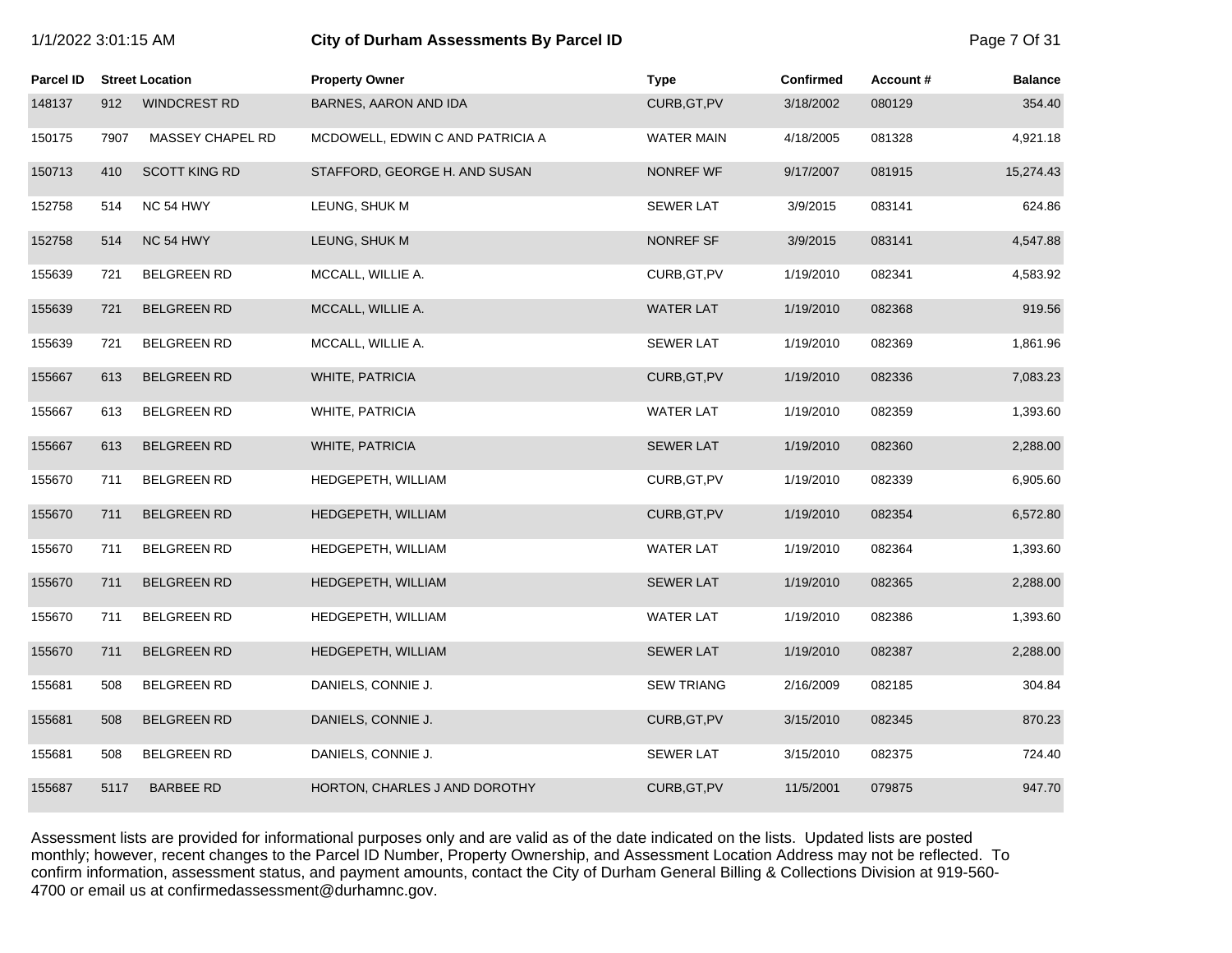|                  | 1/1/2022 3:01:15 AM |                        | City of Durham Assessments By Parcel ID |                   |                  |          | Page 8 Of 31   |
|------------------|---------------------|------------------------|-----------------------------------------|-------------------|------------------|----------|----------------|
| <b>Parcel ID</b> |                     | <b>Street Location</b> | <b>Property Owner</b>                   | <b>Type</b>       | <b>Confirmed</b> | Account# | <b>Balance</b> |
| 155712           | 500                 | ORINDO DR              | YOUNG, JR, ROBERT B AND MARGARET D      | CURB, GT, PV      | 11/5/2001        | 079889   | 68.80          |
| 156259           | 1821                | SO HI DR               | LEVY, GLORIA L                          | <b>SEWER MAIN</b> | 11/15/2004       | 081017   | 11,610.54      |
| 156324           | 3301                | C VIEW ST              | EVANS, JR., SAMUEL D.                   | CURB, GT, PV      | 5/19/2008        | 081970   | 5.17           |
| 156324           | 3301                | C VIEW ST              | EVANS, JR., SAMUEL D.                   | <b>SEWER LAT</b>  | 5/19/2008        | 081978   | 1.69           |
| 156428           | 126                 | <b>CASTLEROCK DR</b>   | MALLOY, DAWN                            | CURB, GT, PV      | 5/19/2008        | 081961   | 8,000.35       |
| 156486           | 1805                | <b>DIAL DR</b>         | MAYA SANCHEZ, ANGEL                     | <b>SEW TRIANG</b> | 6/24/2019        | 083679   | 1,564.12       |
| 156489           | 1819                | DIAL DR                | INC., LEHMAN CAPITAL                    | <b>SEWER LAT</b>  | 5/19/2008        | 081982   | 2,453.00       |
| 156489           | 1819                | <b>DIAL DR</b>         | INC., LEHMAN CAPITAL                    | <b>SEWER MAIN</b> | 5/19/2008        | 081987   | 5,482.10       |
| 156489           | 1819                | DIAL DR                | LEHMAN CAPITAL INC.                     | CURB, GT, PV      | 5/19/2008        | 081975   | 4,665.61       |
| 156490           | 2517                | S ALSTON AVE           | BETHEL TABERNACLE UNITED HOLY CHURCH    | <b>SEWER LAT</b>  | 3/15/2004        | 080898   | 2,341.28       |
| 156540           | 1733                | WYNN RD                | EDWARDS, JANE P.                        | CURB, GT, PV      | 5/18/2009        | 082204   | 4,305.00       |
| 156541           | 1735                | <b>WYNN RD</b>         | ROGERS-MCMILLAN, CAROLYN                | CURB, GT, PV      | 5/18/2009        | 082205   | 4,280.00       |
| 156541           | 1735                | WYNN RD                | ROGERS-MCMILLAN, CAROLYN                | <b>WATER LAT</b>  | 5/18/2009        | 082227   | 1,433.80       |
| 156541           | 1735                | <b>WYNN RD</b>         | ROGERS-MCMILLAN, CAROLYN                | <b>SEWER LAT</b>  | 5/18/2009        | 082228   | 2,354.00       |
| 156550           | 1728                | WYNN RD                | LEE, SHERRY B.                          | CURB, GT, PV      | 5/18/2009        | 082210   | 6,547.12       |
| 156550           | 1728                | <b>WYNN RD</b>         | LEE, SHERRY B.                          | <b>WATER LAT</b>  | 5/18/2009        | 082233   | 1,433.80       |
| 156550           | 1728                | WYNN RD                | LEE, SHERRY B.                          | <b>SEWER LAT</b>  | 5/18/2009        | 082234   | 2,354.00       |
| 156554           | 1716                | WYNN RD                | PITTMAN, JR., JAMES EVERETT             | CURB, GT, PV      | 5/18/2009        | 082214   | 4,279.57       |
| 156554           | 1716                | WYNN RD                | PITTMAN, JR., JAMES EVERETT             | <b>WATER LAT</b>  | 5/18/2009        | 082237   | 1,433.80       |
| 156554           | 1716                | <b>WYNN RD</b>         | PITTMAN, JR., JAMES EVERETT             | <b>SEWER LAT</b>  | 5/18/2009        | 082238   | 2,354.00       |
| 156853           | 1925                | <b>EDGERTON DR</b>     | LEMUS, ALAREK V.                        | CURB, GT, PV      | 6/2/2008         | 082009   | 1,937.50       |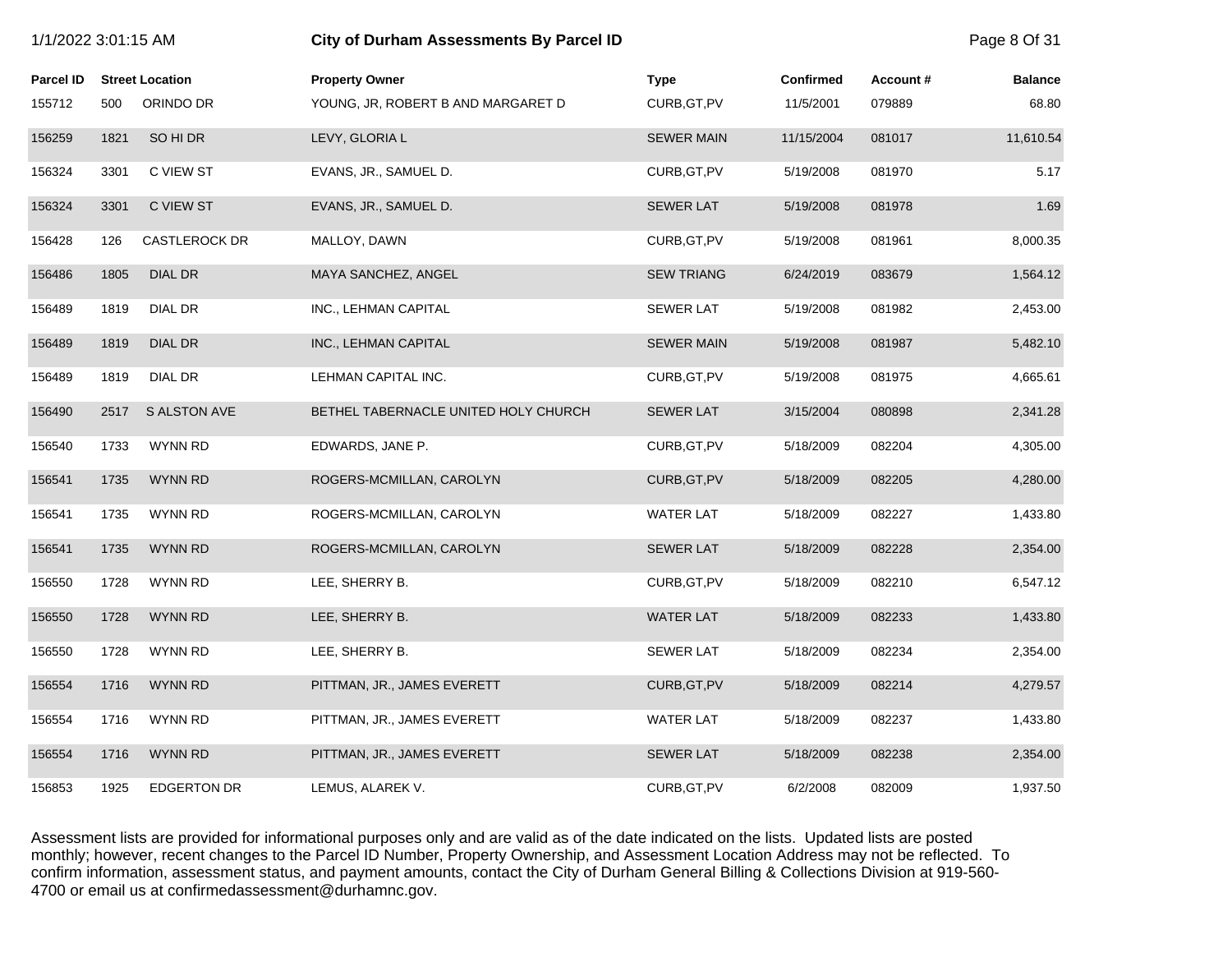# 1/1/2022 3:01:15 AM **City of Durham Assessments By Parcel ID** Page 9 Of 31

| <b>Parcel ID</b> |      | <b>Street Location</b> | <b>Property Owner</b>           | <b>Type</b>       | <b>Confirmed</b> | Account# | <b>Balance</b> |
|------------------|------|------------------------|---------------------------------|-------------------|------------------|----------|----------------|
| 156853           | 1925 | <b>EDGERTON DR</b>     | LEMUS, ALAREK V.                | <b>WATER LAT</b>  | 6/2/2008         | 082028   | 649.06         |
| 156853           | 1925 | <b>EDGERTON DR</b>     | LEMUS, ALAREK V.                | <b>WATER MAIN</b> | 6/2/2008         | 082058   | 1,404.69       |
| 156912           | 1513 | <b>TURNER ST</b>       | YANCEY, ELMOR                   | <b>WATER CAP</b>  | 6/25/2018        | 083672   | 2,060.75       |
| 156912           | 1513 | <b>TURNER ST</b>       | YANCEY, ELMO R                  | <b>WATER LAT</b>  | 6/25/2018        | 083672   | 1,707.00       |
| 156926           | 1330 | <b>ELLIS RD</b>        | NGUYEN, NAM PHAM                | <b>SEWER LAT</b>  | 6/25/2018        | 083670   | 112.89         |
| 156963           | 2016 | <b>HICKORY NUT DR</b>  | ADAMS, TAVARIS                  | <b>WATER LAT</b>  | 1/19/2010        | 082528   | 1,350.23       |
| 156963           | 2016 | <b>HICKORY NUT DR</b>  | ADAMS, TAVARIS                  | <b>WATER CAP</b>  | 1/19/2010        | 082529   | 2,612.26       |
| 156965           | 1607 | ED COOK RD             | GRAY, VANDER M & SHAUNTIL U     | <b>WATER MAIN</b> | 9/3/2013         | 083010   | 2,833.95       |
| 156971           | 1611 | ED COOK RD             | APARICIO, PEDRO                 | <b>WATER MAIN</b> | 9/3/2013         | 083012   | 539.34         |
| 157836           | 4219 | <b>HOPSON RD</b>       | COE, MARIE S YOUNG & RODNEY     | <b>WATER LAT</b>  | 5/2/2005         | 081389   | 189.26         |
| 157836           | 4219 | <b>HOPSON RD</b>       | COE, MARIE S YOUNG & RODNEY     | NONREF WF         | 5/2/2005         | 081390   | 1,683.62       |
| 157836           | 4219 | <b>HOPSON RD</b>       | COE, MARIE S YOUNG & RODNEY     | <b>WATER CAP</b>  | 5/2/2005         | 081391   | 287.70         |
| 158262           | 3601 | ANGIER AVE             | HAYES, THOMAS A                 | <b>SEWER LAT</b>  | 3/9/2015         | 083134   | 626.72         |
| 158302           | 607  | SHILOH DR              | CAMPOS, SERGIO AND GUADALUPE    | <b>WATER MAIN</b> | 3/21/2005        | 081272   | 2,725.75       |
| 158692           | 3209 | <b>HURSEY ST</b>       | MANNING, EDUARADO ALEJANDRO     | <b>SEWER MAIN</b> | 5/6/2013         | 082983   | 4,940.11       |
| 158726           | 803  | <b>LYNN RD</b>         | BRAME, LAWRENCE                 | <b>SEW LICK</b>   | 7/10/2017        | 083200   | 1,154.16       |
| 158726           | 803  | <b>LYNN RD</b>         | BRAME, LAWRENCE                 | <b>SEWER LAT</b>  | 7/10/2017        | 083200   | 1,585.33       |
| 158867           | 3026 | <b>HOLLOWAY ST</b>     | TUTORIAL - 1/2 CHRISTIAN SCHOOL | <b>WATER CAP</b>  | 6/20/2016        | 083182   | 1,753.56       |
| 158867           | 3026 | <b>HOLLOWAY ST</b>     | TUTORIAL - 1/2 CHRISTIAN SCHOOL | <b>WATER LAT</b>  | 6/20/2016        | 083182   | 837.02         |
| 159529           | 314  | SOUTHERLAND ST         | GARRETT, MARK A                 | <b>SEW NORTH</b>  | 6/20/2011        | 082668   | 1,359.95       |
| 159529           | 314  | SOUTHERLAND ST         | <b>GARRETT, MARK A</b>          | <b>SEWER LAT</b>  | 6/20/2011        | 082668   | 1,959.38       |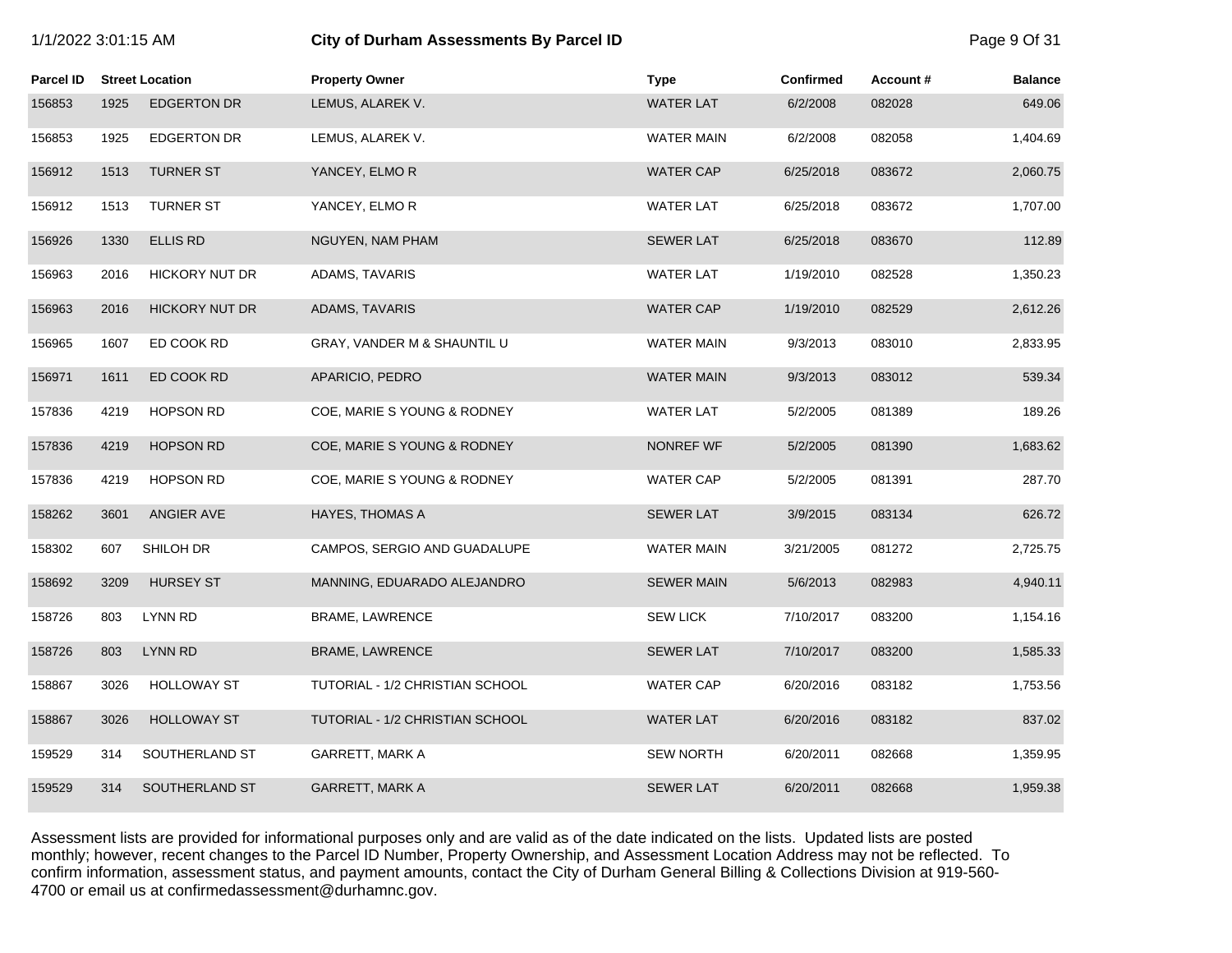|                  | 1/1/2022 3:01:15 AM |                        | City of Durham Assessments By Parcel ID  |                   |                  |          | Page 10 Of 31  |
|------------------|---------------------|------------------------|------------------------------------------|-------------------|------------------|----------|----------------|
| <b>Parcel ID</b> |                     | <b>Street Location</b> | <b>Property Owner</b>                    | <b>Type</b>       | <b>Confirmed</b> | Account# | <b>Balance</b> |
| 159529           | 314                 | SOUTHERLAND ST         | <b>GARRETT, MARK A</b>                   | NONREF SF         | 6/20/2011        | 082668   | 11,676.09      |
| 159706           | 1834                | E GEER ST              | NELSON, KENDALL                          | <b>SEWER LAT</b>  | 11/17/2008       | 082173   | 1,652.76       |
| 159706           | 1834                | E GEER ST              | NELSON, KENDALL                          | <b>SEW NORTH</b>  | 11/17/2008       | 082174   | 1,374.82       |
| 159710           | 1824                | E GEER ST              | TREJO-DENZA, JAMIE                       | <b>SEWER LAT</b>  | 3/9/2015         | 083132   | 876.67         |
| 159710           | 1824                | E GEER ST              | TREJO-DENZA, JAMIE                       | NONREF WF         | 3/9/2015         | 083132   | 1,400.26       |
| 159716           | 1810                | E GEER ST              | STORCH, GLENNYS P                        | <b>WATER CAP</b>  | 9/18/2012        | 082952   | 277.66         |
| 159716           | 1810                | E GEER ST              | STORCH, GLENNYS P                        | <b>WATER LAT</b>  | 9/18/2012        | 082952   | 261.09         |
| 159716           | 1810                | E GEER ST              | STORCH, GLENNYS P                        | NONREF WF         | 9/18/2012        | 082952   | 1,256.28       |
| 159717           | 1802                | E GEER ST              | FERRELL, JAMES A AND SUSAN K             | <b>SEW NORTH</b>  | 6/20/2016        | 083175   | 1,033.22       |
| 159717           | 1802                | E GEER ST              | FERRELL, JAMES A AND SUSAN K             | <b>SEWER LAT</b>  | 6/20/2016        | 083175   | 1,404.38       |
| 159717           | 1802                | E GEER ST              | FERRELL, JAMES A AND SUSAN K             | <b>WATER LAT</b>  | 6/20/2016        | 083175   | 1,003.13       |
| 159717           | 1802                | E GEER ST              | FERRELL, JAMES A AND SUSAN K             | NONREF WF         | 6/20/2016        | 083175   | 5,024.90       |
| 160085           | 3201                | DEARBORN DR            | SANCHEZ-RAMOS, LEOVIGILDA OLIVEROS-MOSSO | <b>SEW NORTH</b>  | 6/25/2018        | 083676   | 1,253.86       |
| 160085           | 3201                | <b>DEARBORN DR</b>     | SANCHEZ-RAMOS, LEOVIGILDA OLIVEROS-MOSSO | <b>SEWER LAT</b>  | 6/25/2018        | 083676   | 3,611.77       |
| 160085           | 3201                | <b>DEARBORN DR</b>     | SANCHEZ-RAMOS, LEOVIGILDA OLIVEROS-MOSSO | NONREF SF         | 6/25/2018        | 083676   | 3,385.90       |
| 161028           | 823                 | <b>CENTER ST</b>       | BROWN, ALLEN O                           | <b>WATER CAP</b>  | 7/10/2017        | 083202   | 1,667.33       |
| 161086           | 614                 | <b>CATALPA DR</b>      | TERRELL, FRED AND HAGIE M.               | CURB, GT, PV      | 10/5/2009        | 082282   | 2,523.00       |
| 161086           | 614                 | <b>CATALPA DR</b>      | TERRELL, FRED AND HAGIE M.               | <b>SEWER LAT</b>  | 10/5/2009        | 082295   | 2,312.75       |
| 161086           | 614                 | CATALPA DR             | TERRELL, FRED AND HAGIE M.               | <b>SEWER MAIN</b> | 10/5/2009        | 082307   | 2,964.53       |
| 161236           | 710                 | N MINERAL SPRINGS RD   | MEJIA, JESUS MEJIA                       | <b>SEWER LAT</b>  | 2/19/2007        | 081795   | 257.60         |
| 162432           | 308                 | S MINERAL SPRINGS RD   | JOSEPH AND WANDA RIGSBEE                 | <b>WATER CAP</b>  | 6/24/2019        | 083682   | 1,423.86       |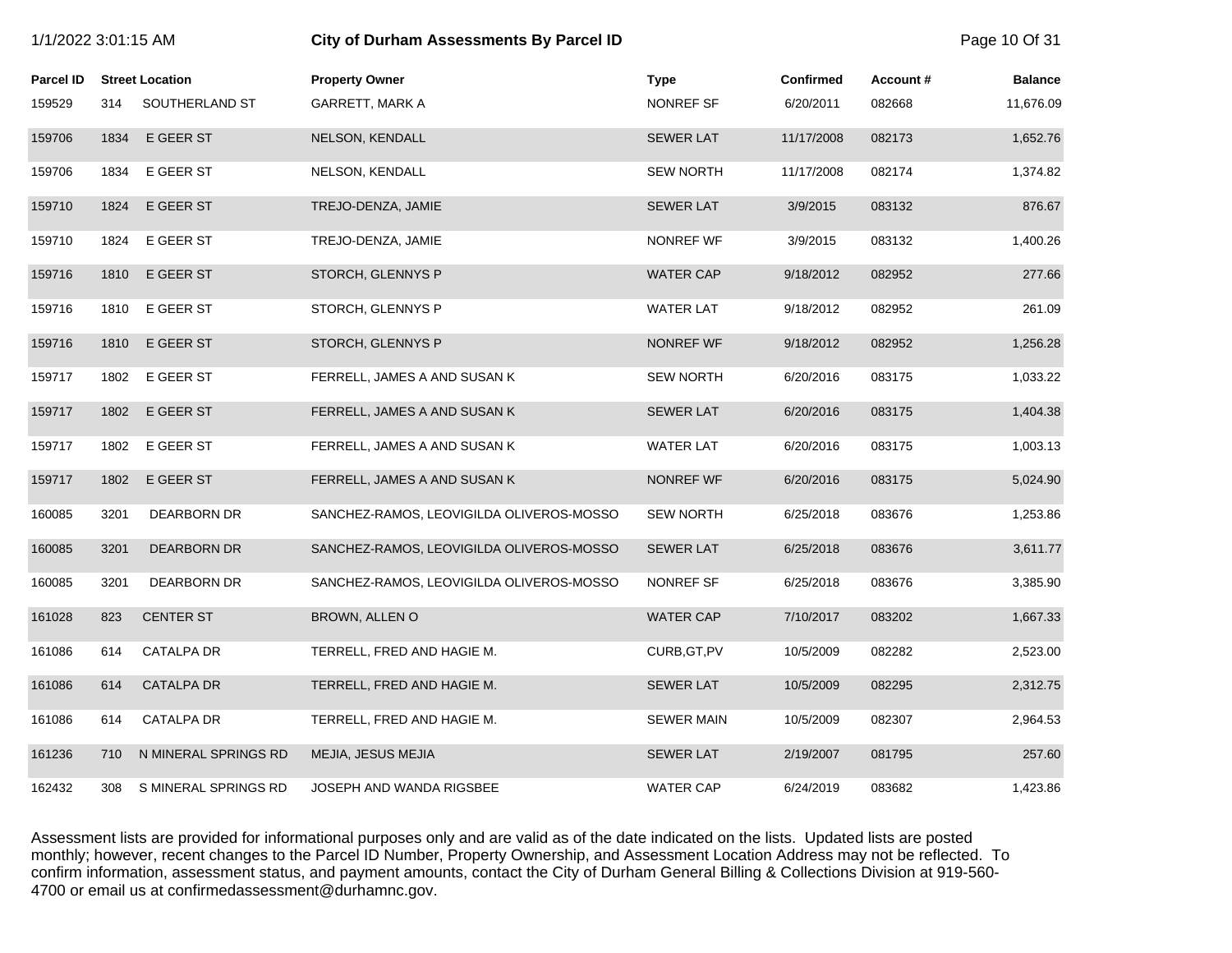|  |  | 1/1/2022 3:01:15 AM |  |
|--|--|---------------------|--|
|--|--|---------------------|--|

# **1/2022 3:01:15 City of Durham Assessments By Parcel ID** Page 11 Of 31

| Parcel ID |      | <b>Street Location</b> | <b>Property Owner</b>           | <b>Type</b>       | <b>Confirmed</b> | Account# | <b>Balance</b> |
|-----------|------|------------------------|---------------------------------|-------------------|------------------|----------|----------------|
| 162432    | 308  | S MINERAL SPRINGS RD   | JOSEPH AND WANDA RIGSBEE        | <b>WATER LAT</b>  | 6/24/2019        | 083682   | 1,727.14       |
| 162679    | 1107 | S MINERAL SPRINGS RD   | INGRAM, CECIL D AND EDITH H     | <b>WATER LAT</b>  | 7/10/2017        | 083226   | 668.00         |
| 162831    | 4019 | OAKVIEW ST             | ORNELAS, LUCAS                  | <b>SEW LICK</b>   | 7/10/2017        | 083220   | 1,129.97       |
| 162831    | 4019 | OAKVIEW ST             | ORNELAS, LUCAS                  | <b>WATER CAP</b>  | 7/10/2017        | 083220   | 1,918.05       |
| 162831    | 4019 | <b>OAKVIEW ST</b>      | ORNELAS, LUCAS                  | <b>SEWER LAT</b>  | 7/10/2017        | 083220   | 3,243.46       |
| 162831    | 4019 | OAKVIEW ST             | ORNELAS, LUCAS                  | <b>WATER LAT</b>  | 7/10/2017        | 083220   | 528.72         |
| 163080    | 1418 | <b>S MIAMI BLVD</b>    | <b>MARKS, MILLIE</b>            | <b>SEWER LAT</b>  | 1/16/2001        | 079232   | 1,246.73       |
| 163120    | 3907 | ANGIER AVE             | HOWERTON, BARBARA J             | <b>SEWER LAT</b>  | 2/21/2012        | 082821   | 1,758.90       |
| 163120    | 3907 | ANGIER AVE             | HOWERTON, BARBARA J             | NONREF SF         | 2/21/2012        | 082821   | 7,756.88       |
| 163152    | 1505 | <b>TYONEK DR</b>       | WILSON, LARRY PERDUE            | <b>WATER LAT</b>  | 6/2/2008         | 082121   | 1,666.88       |
| 163152    | 1505 | <b>TYONEK DR</b>       | WILSON, LARRY PERDUE            | <b>SEWER LAT</b>  | 6/2/2008         | 082122   | 2,444.75       |
| 163152    | 1505 | <b>TYONEK DR</b>       | <b>WILSON, LARRY PERDUE</b>     | <b>WATER CAP</b>  | 6/2/2008         | 082123   | 2,709.23       |
| 163152    | 1505 | <b>TYONEK DR</b>       | WILSON, LARRY PERDUE            | <b>SEW LICK</b>   | 6/2/2008         | 082124   | 2,033.59       |
| 163209    | 1221 | <b>CRAFTON ST</b>      | COATES, KENT G. AND SHEILA E.   | <b>SEWER LAT</b>  | 9/2/2008         | 082139   | 226.19         |
| 163209    | 1221 | <b>CRAFTON ST</b>      | COATES, KENT G. AND SHEILA E.   | <b>NONREF SF</b>  | 9/2/2008         | 082140   | 91.10          |
| 163209    | 1221 | <b>CRAFTON ST</b>      | COATES, KENT G. AND SHEILA E.   | <b>SEW TRIANG</b> | 9/2/2008         | 082141   | 188.20         |
| 163305    | 1209 | <b>CLINTON RD</b>      | HOWELL, SANDRA                  | <b>SEWER LAT</b>  | 2/7/2005         | 081192   | 2,373.55       |
| 163305    | 1209 | <b>CLINTON RD</b>      | HOWELL, SANDRA                  | <b>SEW TRIANG</b> | 2/7/2005         | 081193   | 2,007.58       |
| 167993    | 817  | <b>VALMET DR</b>       | HOLCOMB-MARANGELLI, ELIZABETH J | <b>WATER MAIN</b> | 11/15/2004       | 080997   | 4,614.09       |
| 167994    | 901  | <b>VALMET DR</b>       | HOLCOMB-MARANGELLI, ELIZABETH J | WATER MAIN        | 11/15/2004       | 080998   | 2,307.04       |
| 168174    | 900  | <b>CLAYTON RD</b>      | EVANS, ANN                      | <b>SEWER LAT</b>  | 5/17/2004        | 080924   | 1,654.60       |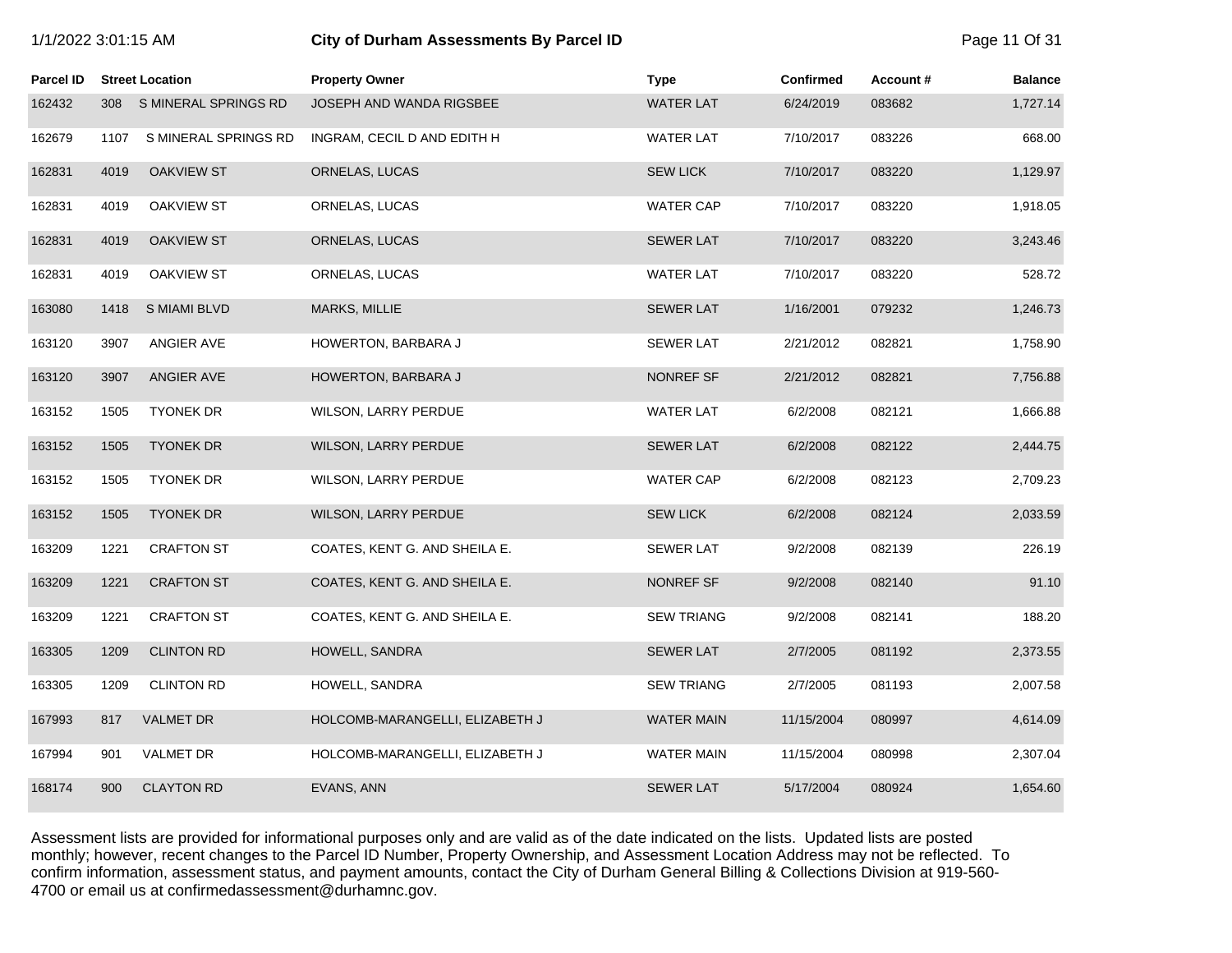|                  | City of Durham Assessments By Parcel ID<br>1/1/2022 3:01:15 AM |                        |                                          | Page 12 Of 31     |                  |          |                |
|------------------|----------------------------------------------------------------|------------------------|------------------------------------------|-------------------|------------------|----------|----------------|
| <b>Parcel ID</b> |                                                                | <b>Street Location</b> | <b>Property Owner</b>                    | <b>Type</b>       | <b>Confirmed</b> | Account# | <b>Balance</b> |
| 168174           | 900                                                            | <b>CLAYTON RD</b>      | EVANS, ANN                               | NONREF SF         | 5/17/2004        | 080925   | 15,000.46      |
| 168815           | 3818                                                           | <b>ALAMEDA ST</b>      | CARACHURE, RAMON V MACEDO & ANGEL V      | <b>SEWER LAT</b>  | 2/7/2005         | 081227   | 2,406.25       |
| 168815           | 3818                                                           | ALAMEDA ST             | CARACHURE, RAMON V MACEDO & ANGEL V      | <b>SEW NORTH</b>  | 2/7/2005         | 081228   | 2,001.58       |
| 168913           | 3626                                                           | <b>WISHART ST</b>      | GODINEZ, KELITA, ARILSON OROZCO, RENALD0 | <b>SEW NORTH</b>  | 6/24/2013        | 082999   | 1,492.59       |
| 168913           | 3626                                                           | <b>WISHART ST</b>      | GODINEZ, KELITA, ARILSON OROZCO, RENALD0 | <b>WATER CAP</b>  | 6/24/2013        | 082999   | 2,173.40       |
| 168913           | 3626                                                           | <b>WISHART ST</b>      | GODINEZ, KELITA, ARILSON OROZCO, RENALD0 | <b>SEWER LAT</b>  | 6/24/2013        | 082999   | 1,794.38       |
| 168913           | 3626                                                           | <b>WISHART ST</b>      | GODINEZ, KELITA, ARILSON OROZCO, RENALDO | <b>WATER LAT</b>  | 6/24/2013        | 082999   | 1,631.25       |
| 168923           | 3625                                                           | <b>WISHART ST</b>      | <b>BILLINGS, CARL L</b>                  | <b>SEW NORTH</b>  | 2/10/2014        | 083084   | 274.46         |
| 168923           | 3625                                                           | <b>WISHART ST</b>      | <b>BILLINGS, CARL L</b>                  | <b>SEWER LAT</b>  | 2/10/2014        | 083084   | 330.00         |
| 168923           | 3625                                                           | <b>WISHART ST</b>      | <b>BILLINGS, CARL L</b>                  | <b>WATER LAT</b>  | 2/10/2014        | 083084   | 300.00         |
| 168981           | 3702                                                           | <b>WEYBURN RD</b>      | MOORE, STEFAN G & DELICIA G              | <b>SEWER LAT</b>  | 5/2/2005         | 081414   | 2,750.00       |
| 168981           | 3702                                                           | <b>WEYBURN RD</b>      | MOORE, STEFAN G & DELICIA G              | <b>SEW NORTH</b>  | 5/2/2005         | 081415   | 2,287.50       |
| 169038           | 3821                                                           | ALAMEDA ST             | CARVER, RICKY T                          | <b>SEWER LAT</b>  | 2/10/2014        | 083114   | 76.86          |
| 169493           | 2821                                                           | <b>BECK RD</b>         | TILLEY, JANICE                           | <b>WATER LAT</b>  | 6/24/2019        | 083677   | 61.05          |
| 169638           | 1221                                                           | <b>JUNCTION RD</b>     | WILLIAMS, ANN J.                         | <b>SEWER LAT</b>  | 12/3/2007        | 081920   | 1,018.24       |
| 169638           | 1221                                                           | <b>JUNCTION RD</b>     | WILLIAMS, ANN J.                         | NONREF SF         | 12/3/2007        | 081921   | 1,940.66       |
| 169638           | 1221                                                           | <b>JUNCTION RD</b>     | WILLIAMS, ANN J.                         | <b>SEW NORTH</b>  | 12/3/2007        | 081922   | 847.17         |
| 169638           | 1221                                                           | <b>JUNCTION RD</b>     | WILLIAMS, ANN J.                         | <b>REFUND SF</b>  | 12/3/2007        | 081923   | 810.04         |
| 169869           | 3824                                                           | <b>BRIGHTWOOD LN</b>   | FISHER, FAYE R                           | <b>WATER MAIN</b> | 4/16/2012        | 082846   | 19.32          |
| 170438           | 4007                                                           | <b>CHEEK RD</b>        | HINESLEY, JERRY AND TAMMY                | <b>SEW NORTH</b>  | 7/10/2017        | 083206   | 944.71         |
| 170438           | 4007                                                           | <b>CHEEK RD</b>        | HINESLEY, JERRY AND TAMMY                | <b>SEWER LAT</b>  | 7/10/2017        | 083206   | 1,145.34       |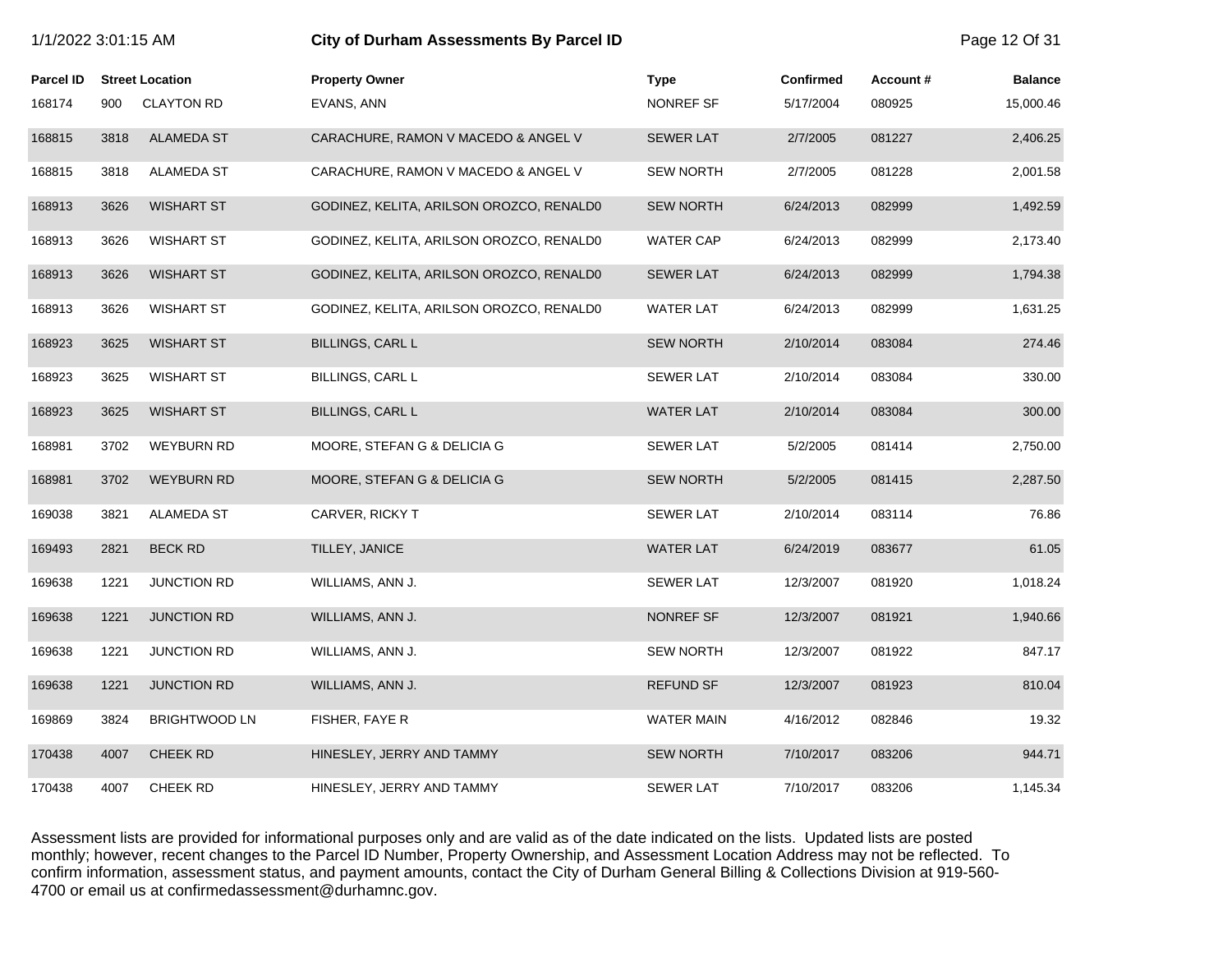| 111202200011101111 |      |                        | ony or Burnam Assessments By Fareer to |                   | $1$ uyu 10 OI UT |          |                |  |
|--------------------|------|------------------------|----------------------------------------|-------------------|------------------|----------|----------------|--|
| Parcel ID          |      | <b>Street Location</b> | <b>Property Owner</b>                  | <b>Type</b>       | <b>Confirmed</b> | Account# | <b>Balance</b> |  |
| 170515             | 2412 | <b>LOFTIN DR</b>       | JAMES AND ROSA M LASSITER              | <b>SEWER MAIN</b> | 11/5/2012        | 082913   | 17.12          |  |
| 170515             | 2412 | <b>LOFTIN DR</b>       | JAMES AND ROSA M LASSITER              | <b>WATER MAIN</b> | 11/5/2012        | 082923   | 10.34          |  |
| 170523             | 2424 | <b>LOFTIN DR</b>       | JONES, TERESA F                        | <b>SEWER MAIN</b> | 11/5/2012        | 082917   | 3,462.32       |  |
| 170523             | 2424 | LOFTIN DR              | JONES, TERESA F                        | <b>WATER MAIN</b> | 11/5/2012        | 082927   | 2,090.45       |  |
| 170542             | 2417 | <b>LOFTIN DR</b>       | JORDAN, WILLIAM C JR                   | <b>SEWER MAIN</b> | 11/5/2012        | 082921   | 22.08          |  |
| 170542             | 2417 | <b>LOFTIN DR</b>       | JORDAN, WILLIAM C JR                   | <b>WATER MAIN</b> | 11/5/2012        | 082929   | 13.34          |  |
| 170553             | 3906 | <b>CHEEK RD</b>        | EVANS, LARRY FRANKLIN                  | <b>SEWER LAT</b>  | 5/2/2005         | 081408   | 1,533.13       |  |
| 170553             | 3906 | CHEEK RD               | EVANS, LARRY FRANKLIN                  | NONREF WF         | 5/2/2005         | 081409   | 662.25         |  |
| 170553             | 3906 | <b>CHEEK RD</b>        | EVANS, LARRY FRANKLIN                  | <b>WATER CAP</b>  | 5/2/2005         | 081410   | 1,618.18       |  |
| 170553             | 3906 | <b>CHEEK RD</b>        | EVANS, LARRY FRANKLIN                  | <b>SEW NORTH</b>  | 5/2/2005         | 081411   | 1,009.98       |  |
| 170553             | 3906 | <b>CHEEK RD</b>        | EVANS, LARRY FRANKLIN                  | <b>REFUND WF</b>  | 5/2/2005         | 081426   | 1,103.75       |  |
| 170790             | 2566 | <b>BURTON RD</b>       | LADD, ROGER L & SANDRA B               | <b>WATER LAT</b>  | 8/4/2003         | 080825   | 408.28         |  |
| 170790             | 2566 | <b>BURTON RD</b>       | LADD, ROGER L & SANDRA B               | <b>SEWER LAT</b>  | 8/4/2003         | 080826   | 598.81         |  |
| 170790             | 2566 | <b>BURTON RD</b>       | LADD, ROGER L & SANDRA B               | NONREF WF         | 8/4/2003         | 080827   | 326.63         |  |
| 170790             | 2566 | <b>BURTON RD</b>       | LADD, ROGER L & SANDRA B               | <b>WATER CAP</b>  | 8/4/2003         | 080828   | 523.21         |  |
| 170790             | 2566 | <b>BURTON RD</b>       | LADD, ROGER L & SANDRA B               | <b>SEW NORTH</b>  | 8/4/2003         | 080829   | 498.17         |  |
| 170790             | 2566 | <b>BURTON RD</b>       | LADD, ROGER L AND SANDRA B             | <b>REFUND WF</b>  | 8/4/2003         | 080820   | 544.38         |  |
| 170799             | 2571 | CHADWICK PL            | RAPPLEYEA, SCOTT RYAN                  | <b>WATER LAT</b>  | 9/17/2007        | 081900   | 757.09         |  |
| 170799             | 2571 | <b>CHADWICK PL</b>     | RAPPLEYEA, SCOTT RYAN                  | <b>SEWER LAT</b>  | 9/17/2007        | 081901   | 1,368.08       |  |
| 170799             | 2571 | <b>CHADWICK PL</b>     | RAPPLEYEA, SCOTT RYAN                  | <b>WATER CAP</b>  | 9/17/2007        | 081902   | 1,588.31       |  |
| 170799             | 2571 | <b>CHADWICK PL</b>     | RAPPLEYEA, SCOTT RYAN                  | <b>SEW NORTH</b>  | 9/17/2007        | 081903   | 994.05         |  |

1/1/2022 3:01:15 AM **City of Durham Assessments By Parcel ID** Page 13 Of 31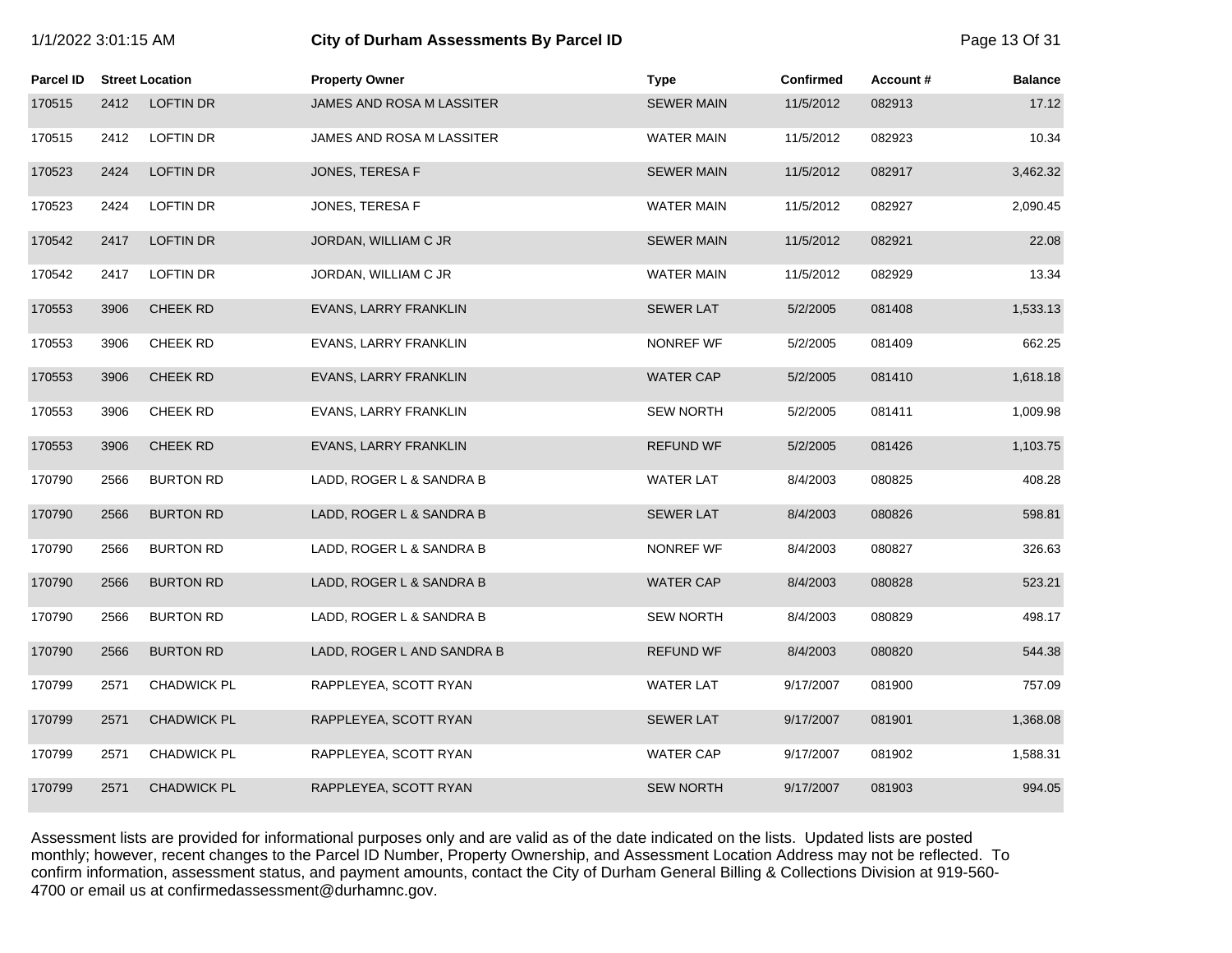| 1/1/2022 3:01:15 AM |      |                        | City of Durham Assessments By Parcel ID |                   |                  |          | Page 14 Of 31  |
|---------------------|------|------------------------|-----------------------------------------|-------------------|------------------|----------|----------------|
| <b>Parcel ID</b>    |      | <b>Street Location</b> | <b>Property Owner</b>                   | <b>Type</b>       | <b>Confirmed</b> | Account# | <b>Balance</b> |
| 171008              |      | 2722 E GEER ST         | SEALS, SIDNEY W                         | <b>SEWER LAT</b>  | 9/17/2007        | 081844   | 2,186.61       |
| 171008              | 2722 | E GEER ST              | SEALS, SIDNEY W                         | NONREF SF         | 9/17/2007        | 081845   | 6,685.89       |
| 171008              | 2722 | E GEER ST              | SEALS, SIDNEY W                         | <b>SEW NORTH</b>  | 9/17/2007        | 081846   | 1,497.14       |
| 171008              | 2722 | E GEER ST              | SEALS, SIDNEY W                         | <b>REFUND SF</b>  | 9/17/2007        | 081847   | 2,794.09       |
| 171012              | 2710 | E GEER ST              | VANIE, DAVID                            | <b>WATER CAP</b>  | 6/24/2013        | 082996   | 1,125.28       |
| 171012              | 2710 | E GEER ST              | VANIE, DAVID                            | <b>WATER LAT</b>  | 6/24/2013        | 082996   | 1,326.39       |
| 171012              | 2710 | E GEER ST              | VANIE, DAVID                            | NONREF WF         | 6/24/2013        | 082996   | 6,866.56       |
| 171051              | 3208 | E GEER ST              | MORENO, ALEXI A                         | <b>WATER LAT</b>  | 7/10/2017        | 083211   | 332.34         |
| 171100              | 2711 | <b>COOKSBURY DR</b>    | OAKLEY, GERALD W AND SHARON W           | <b>SEWER LAT</b>  | 6/9/2014         | 083127   | 1,204.93       |
| 172056              | 205  | E ROCKWAY ST           | PERRY, ANTHONY                          | <b>SEWER MAIN</b> | 4/2/2001         | 079472   | 395.68         |
| 172056              | 205  | E ROCKWAY ST           | PERRY, ANTHONY                          | <b>SEWER LAT</b>  | 5/2/2005         | 081399   | 1,543.44       |
| 172056              | 205  | E ROCKWAY ST           | PERRY, ANTHONY                          | <b>SEWER ENO</b>  | 5/2/2005         | 081400   | 1,283.89       |
| 172063              | 208  | ROCKWAY ST             | PERRY, ANTHONY                          | <b>SEWER LAT</b>  | 5/2/2005         | 081403   | 1,543.44       |
| 172063              | 208  | ROCKWAY ST             | PERRY, ANTHONY                          | <b>SEWER ENO</b>  | 5/2/2005         | 081404   | 1,283.89       |
| 172381              | 4502 | DENFIELD ST            | SALES, FREDERICK                        | <b>WATER CAP</b>  | 9/17/2007        | 081878   | 318.65         |
| 174297              | 1345 | <b>COLE MILL RD</b>    | SMITH, CAROLINE                         | <b>WATER LAT</b>  | 6/9/2014         | 083118   | 461.74         |
| 175567              | 4810 | HILLSBOROUGH RD        | TIMBLIN, CAROL L                        | <b>SEWER MAIN</b> | 5/21/2012        | 082902   | 0.10           |
| 175569              | 4802 | HILLSBOROUGH RD        | KENDRICK, DARRYL                        | <b>WATER CAP</b>  | 1/22/2013        | 082974   | 300.02         |
| 176007              | 4305 | <b>BRACADA DR</b>      | HICKS, DONALD F & ETHEL W               | <b>SEWER LAT</b>  | 2/10/2014        | 083104   | 330.00         |
| 176308              | 134  | <b>FLEMING DR</b>      | THOMPSON, CONNIE                        | <b>WATER CAP</b>  | 6/24/2019        | 083680   | 1,554.75       |
| 176308              | 134  | <b>FLEMING DR</b>      | THOMPSON, CONNIE                        | <b>WATER LAT</b>  | 6/24/2019        | 083680   | 1,885.91       |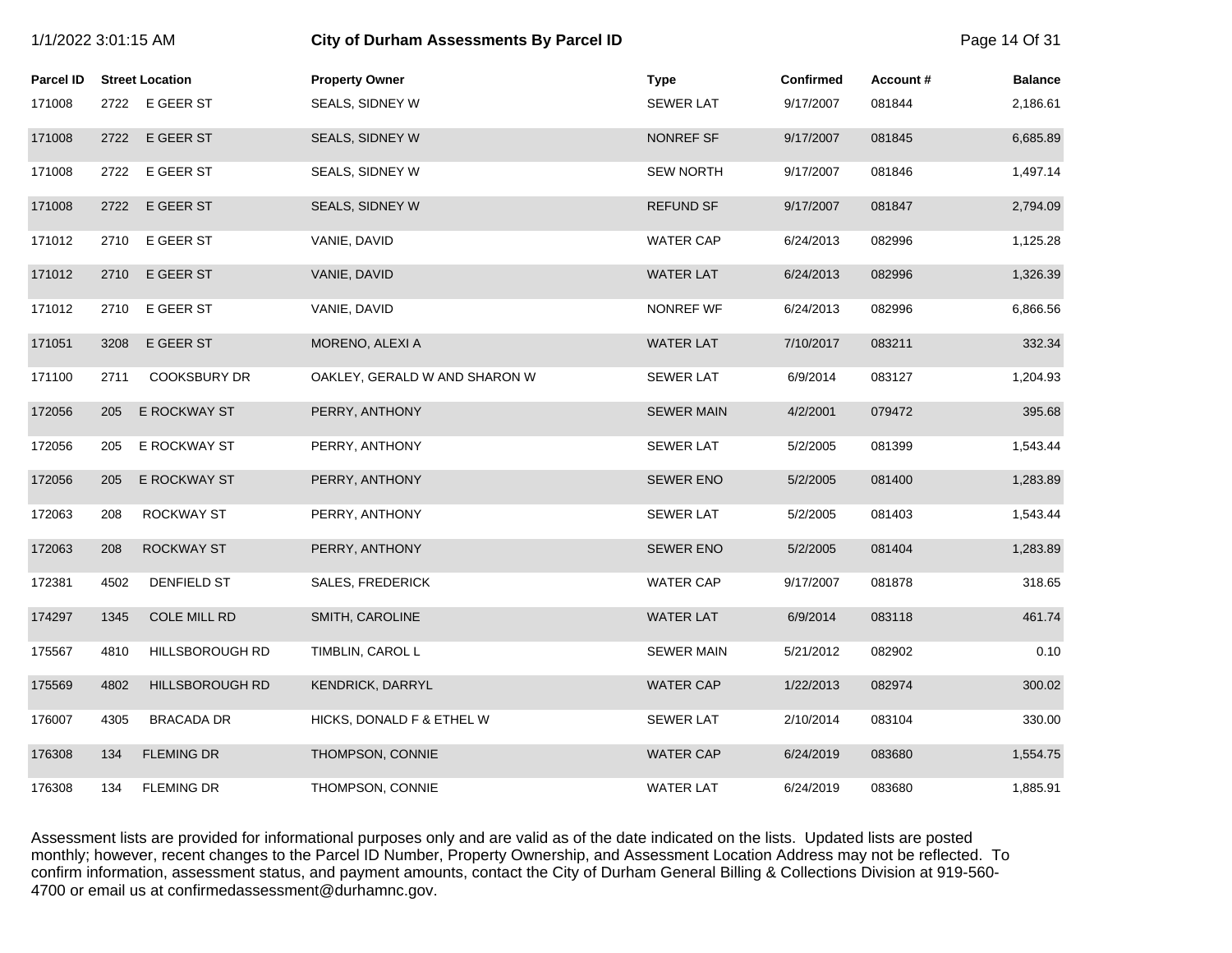| 1/1/2022 3:01:15 AM |  |  |  |
|---------------------|--|--|--|
|---------------------|--|--|--|

### **1/2022 6:01:15 City of Durham Assessments By Parcel ID** Page 15 Of 31

| <b>Parcel ID</b> |      | <b>Street Location</b> | <b>Property Owner</b>              | <b>Type</b>       | Confirmed | Account# | <b>Balance</b> |
|------------------|------|------------------------|------------------------------------|-------------------|-----------|----------|----------------|
| 176978           | 4002 | <b>FORRESTDALE DR</b>  | VELKER, ARNOLD AND LOREDANA VELKER | <b>WATER MAIN</b> | 9/3/2013  | 083066   | 86.46          |
| 176979           | 4004 | <b>FORRESTDALE DR</b>  | HAYES, BRANTLEY R SR               | <b>WATER MAIN</b> | 9/3/2013  | 083065   | 544.14         |
| 176991           | 4009 | <b>FORRESTDALE DR</b>  | ROSS, RALPH N JR AND CAROLE C      | <b>WATER MAIN</b> | 9/3/2013  | 083053   | 544.14         |
| 177460           | 4021 | <b>CHAUCER DR</b>      | ENGLE, DEBORAH L                   | <b>SEWER ENO</b>  | 6/20/2016 | 083185   | 1,018.73       |
| 177460           | 4021 | <b>CHAUCER DR</b>      | ENGLE, DEBORAH L                   | <b>WATER CAP</b>  | 6/20/2016 | 083185   | 530.22         |
| 177460           | 4021 | <b>CHAUCER DR</b>      | ENGLE, DEBORAH L                   | <b>SEWER LAT</b>  | 6/20/2016 | 083185   | 1,384.69       |
| 177460           | 4021 | <b>CHAUCER DR</b>      | ENGLE, DEBORAH L                   | <b>WATER LAT</b>  | 6/20/2016 | 083185   | 989.06         |
| 177841           | 4601 | <b>WEST AVE</b>        | GONZALES, CELEO                    | <b>SEWER ENO</b>  | 6/20/2016 | 083170   | 1,334.76       |
| 177841           | 4601 | <b>WEST AVE</b>        | GONZALES, CELEO                    | <b>SEWER LAT</b>  | 6/20/2016 | 083170   | 1,968.75       |
| 177854           | 710  | SHAY DR                | LONG, PRIMER & SHIRLEY             | <b>WATER LAT</b>  | 4/7/2003  | 080652   | 1,061.59       |
| 177854           | 710  | <b>SHAY DR</b>         | LONG, PRIMER & SHIRLEY             | <b>WATER CAP</b>  | 4/7/2003  | 080653   | 1,282.11       |
| 177854           | 710  | SHAY DR                | LONG, PRIMER AND SHIRLEY J         | <b>SEWER LAT</b>  | 9/18/2006 | 081719   | 2,340.86       |
| 177854           | 710  | <b>SHAY DR</b>         | LONG, PRIMER AND SHIRLEY J         | <b>SEWER ENO</b>  | 9/18/2006 | 081720   | 2,177.70       |
| 177857           | 707  | <b>HEBRON RD</b>       | BRYANT-CUMMINGS, ISAIAH            | <b>REFUND WF</b>  | 9/19/2011 | 082709   | 3.68           |
| 177887           | 814  | <b>JUSTICE ST</b>      | PERRY, ANTHONY                     | <b>WATER LAT</b>  | 9/7/2004  | 080964   | 841.88         |
| 177887           | 814  | <b>JUSTICE ST</b>      | PERRY, ANTHONY                     | <b>SEWER LAT</b>  | 9/7/2004  | 080965   | 1,234.75       |
| 177887           | 814  | <b>JUSTICE ST</b>      | PERRY, ANTHONY                     | <b>WATER CAP</b>  | 9/7/2004  | 080966   | 1,078.77       |
| 177887           | 814  | <b>JUSTICE ST</b>      | PERRY, ANTHONY                     | <b>SEWER ENO</b>  | 9/7/2004  | 080967   | 1,027.13       |
| 177907           | 822  | <b>SHAY DR</b>         | WILLIAMS, SUSAN B.                 | <b>WATER CAP</b>  | 9/17/2007 | 081913   | 18.03          |
| 177943           | 819  | SHAY DR                | FRENCH, SANDRA                     | <b>WATER CAP</b>  | 6/20/2016 | 083193   | 261.82         |
| 177943           | 819  | <b>SHAY DR</b>         | FRENCH, SANDRA                     | <b>WATER LAT</b>  | 6/20/2016 | 083193   | 766.32         |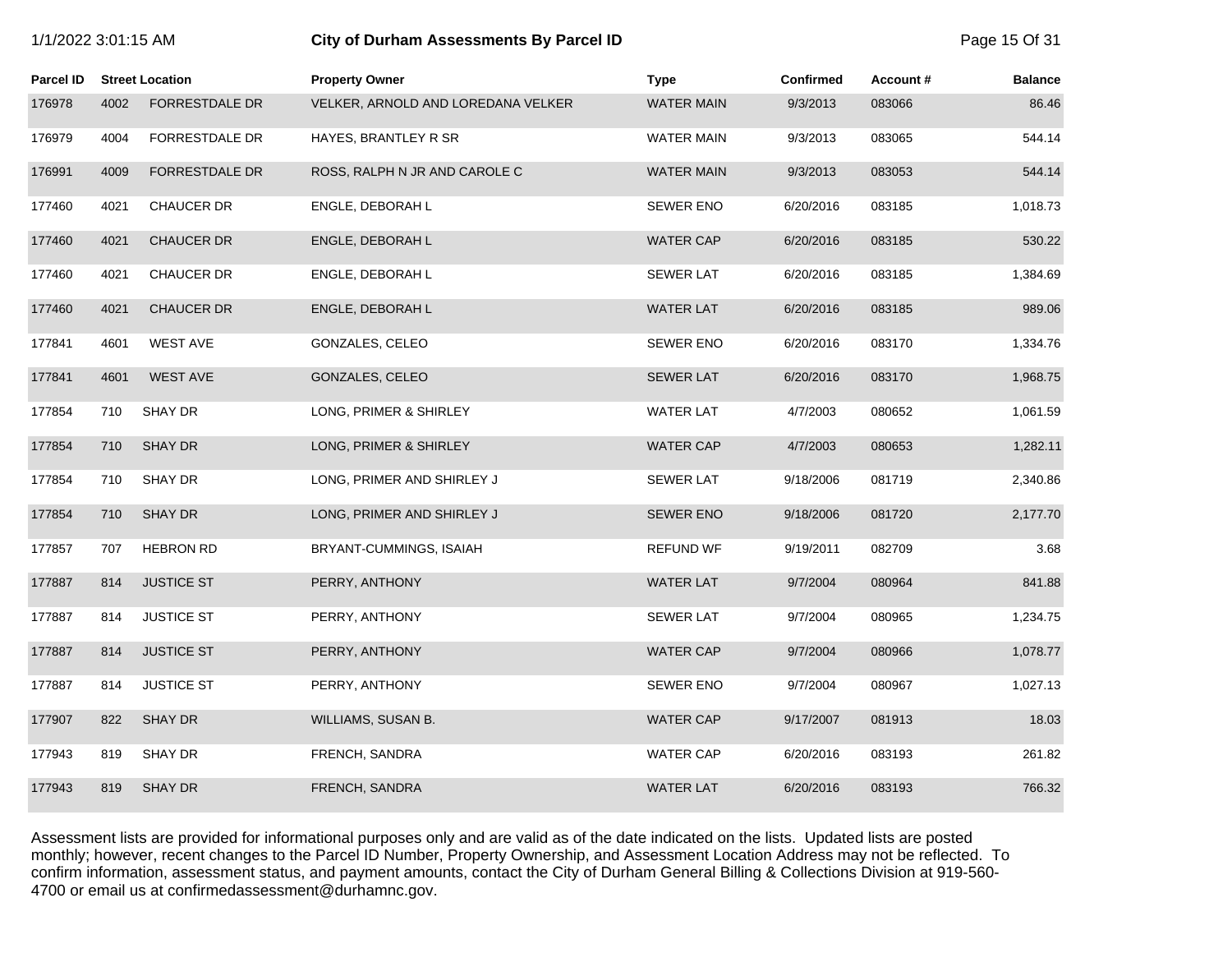|                  | 1/1/2022 3:01:15 AM<br>City of Durham Assessments By Parcel ID |                        |                                       |                   |                  |          |                |
|------------------|----------------------------------------------------------------|------------------------|---------------------------------------|-------------------|------------------|----------|----------------|
| <b>Parcel ID</b> |                                                                | <b>Street Location</b> | <b>Property Owner</b>                 | <b>Type</b>       | <b>Confirmed</b> | Account# | <b>Balance</b> |
| 179316           | 7714                                                           | MASSEY CHAPEL RD       | BOYD, CARLOS O AND MARY E             | WATER MAIN        | 4/18/2005        | 081324   | 2,126.40       |
| 179316           | 7714                                                           | MASSEY CHAPEL RD       | BOYD, CARLOS O AND MARY E             | <b>WATER LAT</b>  | 9/18/2006        | 081689   | 1,178.23       |
| 179316           | 7714                                                           | MASSEY CHAPEL RD       | BOYD, CARLOS O AND MARY E             | <b>WATER CAP</b>  | 9/18/2006        | 081690   | 1,915.67       |
| 179379           | 7419                                                           | <b>ABRON DR</b>        | STURDIVANT, WALTER AND DERRELL        | <b>WATER MAIN</b> | 4/18/2005        | 081369   | 283.61         |
| 180960           | 504                                                            | WANDA RIDGE DR         | TALLEY, ROBERT L. AND FELICIA B.      | <b>WATER LAT</b>  | 6/2/2008         | 082119   | 519.61         |
| 180960           | 504                                                            | WANDA RIDGE DR         | TALLEY, ROBERT L. AND FELICIA B.      | <b>WATER CAP</b>  | 6/2/2008         | 082120   | 844.58         |
| 182327           | 1804                                                           | <b>GRADY DR</b>        | THORNTON, OTIS                        | <b>SEWER LAT</b>  | 7/10/2017        | 083195   | 2,901.84       |
| 182328           | 1800                                                           | <b>GRADY DR</b>        | L.F.R. & K., PARTNERSHIP              | <b>SEWER LAT</b>  | 2/18/2008        | 081933   | 2,146.38       |
| 182328           | 1800                                                           | <b>GRADY DR</b>        | L.F.R. & K., PARTNERSHIP              | <b>SEWER ENO</b>  | 2/18/2008        | 081934   | 1,660.81       |
| 182372           | 4816                                                           | NORTHBURY CIR          | FREY, MARIA III                       | <b>WATER CAP</b>  | 6/25/2018        | 083671   | 957.38         |
| 182372           | 4816                                                           | NORTHBURY CIR          | FREY, MARIA III                       | <b>WATER LAT</b>  | 6/25/2018        | 083671   | 793.46         |
| 182442           | 1732                                                           | <b>HIDEAWAY LN</b>     | CHAPPELL, GAIL S                      | <b>WATER MAIN</b> | 3/5/2012         | 082762   | 1,141.08       |
| 182899           | 5105                                                           | GATEWOOD DR            | DILLARD, JR, LUMMIE A AND MARGARET Y  | WATER MAIN        | 3/21/2005        | 081278   | 4,033.85       |
| 183017           | 5106                                                           | LONG LEAF DR           | VINSON, THERESA M.                    | <b>WATER MAIN</b> | 3/19/2007        | 081757   | 2,354.47       |
| 183573           | 210                                                            | TWIN OAKS DR           | MYERS, ALLEN D JR & PATTI             | <b>SEWER ENO</b>  | 2/7/2005         | 081209   | 535.69         |
| 183634           | 135                                                            | <b>PLANTATION DR</b>   | STONE, SUZANNE L                      | <b>WATER LAT</b>  | 2/20/2006        | 081659   | 491.23         |
| 183634           | 135                                                            | PLANTATION DR          | STONE, SUZANNE L                      | <b>WATER CAP</b>  | 2/20/2006        | 081660   | 803.18         |
| 183687           | 316                                                            | CHERYL AVE             | PERRY, THOMASINE                      | <b>WATER CAP</b>  | 6/24/2019        | 083678   | 1,554.75       |
| 183687           | 316                                                            | CHERYL AVE             | PERRY, THOMASINE                      | <b>WATER LAT</b>  | 6/24/2019        | 083678   | 1,885.91       |
| 184399           | 5326                                                           | <b>VENTURA DR</b>      | FEDERAL NATIONAL MORTGAGE ASSOCIATION | <b>SEWER LAT</b>  | 9/17/2007        | 081863   | 2,519.00       |
| 184399           | 5326                                                           | <b>VENTURA DR</b>      | FEDERAL NATIONAL MORTGAGE ASSOCIATION | <b>SEWER ENO</b>  | 9/17/2007        | 081864   | 2,095.35       |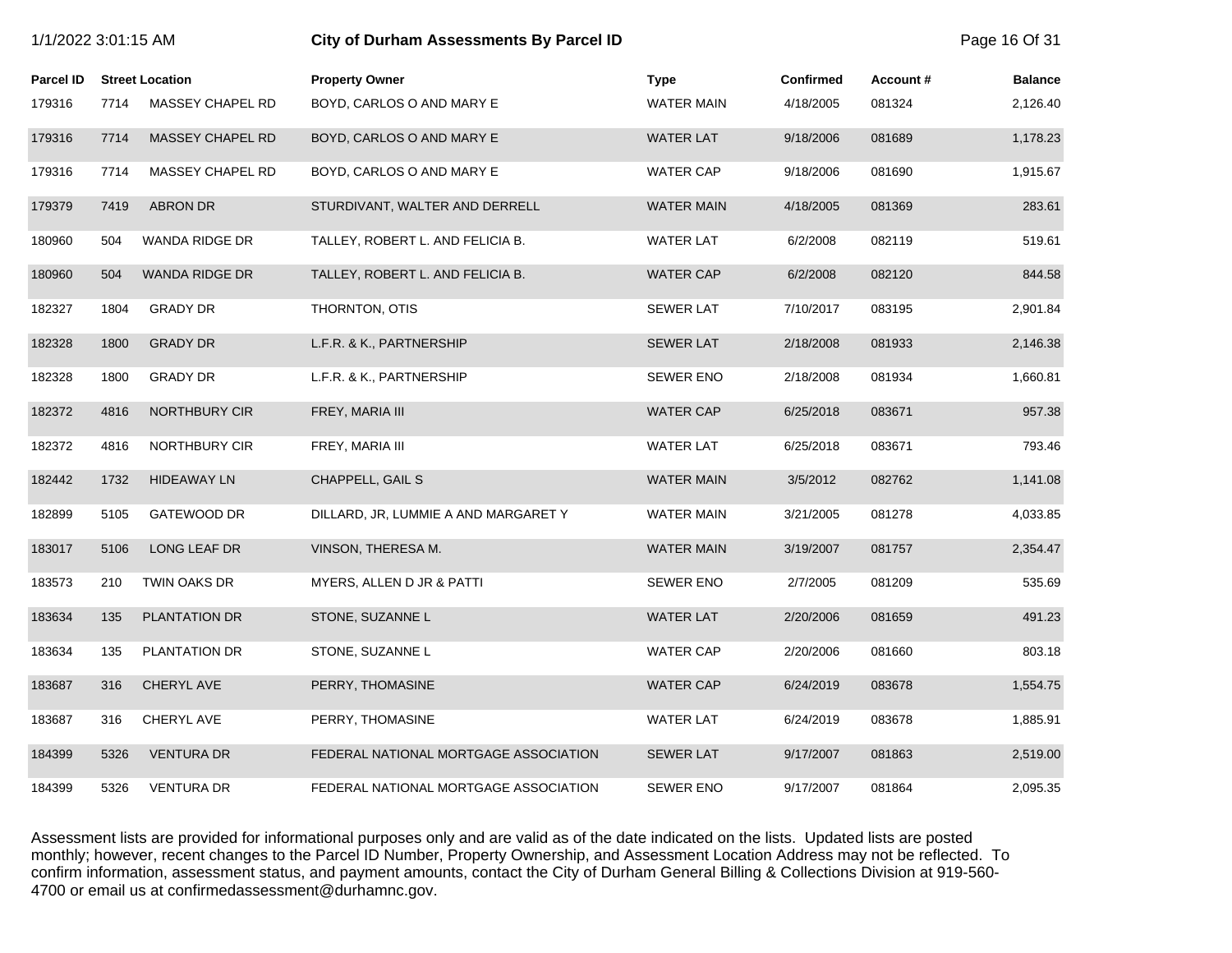| 1/1/2022 3:01:15 AM |      |                        | City of Durham Assessments By Parcel ID | Page 17 Of 31     |                  |          |                |
|---------------------|------|------------------------|-----------------------------------------|-------------------|------------------|----------|----------------|
| Parcel ID           |      | <b>Street Location</b> | <b>Property Owner</b>                   | <b>Type</b>       | <b>Confirmed</b> | Account# | <b>Balance</b> |
| 184437              | 2001 | <b>BAYLEAF DR</b>      | RIDDLE, WILLIAM B AND REBECCA C         | <b>SEWER ENO</b>  | 7/10/2017        | 083224   | 435.10         |
| 184437              | 2001 | <b>BAYLEAF DR</b>      | RIDDLE, WILLIAM B AND REBECCA C         | <b>SEWER LAT</b>  | 7/10/2017        | 083224   | 3,464.99       |
| 184506              | 5638 | <b>FALKIRK DR</b>      | LATTA, DON                              | <b>WATER LAT</b>  | 2/10/2014        | 083102   | 300.00         |
| 185592              | 224  | <b>GOODWIN RD</b>      | BM BULL INVESETMENT PROPERTIES          | <b>WATER CAP</b>  | 6/25/2018        | 083673   | 2,054.69       |
| 185592              | 224  | <b>GOODWIN RD</b>      | BM BULL INVESETMENT PROPERTIES          | <b>WATER LAT</b>  | 6/25/2018        | 083673   | 1,731.16       |
| 186698              | 5808 | <b>RIDGEVIEW RD</b>    | KING, CHRISTOPHER N AND VICKIE          | <b>WATER MAIN</b> | 1/18/2005        | 081163   | 166.18         |
| 187048              | 6921 | <b>RUSSELL RD</b>      | DUKE, DONALD L                          | <b>WATER LAT</b>  | 5/6/2002         | 080422   | 207.66         |
| 187048              | 6921 | <b>RUSSELL RD</b>      | DUKE, DONALD L                          | NONREF WF         | 5/6/2002         | 080423   | 232.58         |
| 187048              | 6921 | <b>RUSSELL RD</b>      | DUKE, DONALD L                          | <b>WATER CAP</b>  | 5/6/2002         | 080424   | 229.25         |
| 187048              | 6921 | <b>RUSSELL RD</b>      | DUKE, DONALD L                          | <b>REFUND WF</b>  | 5/6/2002         | 080425   | 387.63         |
| 193555              | 629  | <b>CONOVER RD</b>      | MFW INVESTMENTS LLC                     | <b>STR COMP</b>   | 11/20/2017       | 083354   | 800.00         |
| 195458              | 2742 | E MAIN ST              | GREATER EMMANUEL TEMPLE OF GRACE        | CURB, GT, PV      | 6/4/2012         | 082791   | 17,154.98      |
| 197637              | 3131 | ROWENA AVE             | MICOLE ENTERPRISES, LLC                 | <b>SEWER MAIN</b> | 9/18/2006        | 081527   | 254.89         |
| 197788              | 3553 | WAKE FOREST HWY        | TRIANGLE GREENWAYS COUNCIL              | <b>STR COMP</b>   | 11/20/2017       | 083650   | 800.00         |
| 199738              | 717  | <b>BELGREEN RD</b>     | FOZARD, YASMIN M.                       | <b>WATER LAT</b>  | 9/17/2007        | 081887   | 327.73         |
| 199738              | 717  | <b>BELGREEN RD</b>     | FOZARD, YASMIN M.                       | <b>WATER CAP</b>  | 9/17/2007        | 081889   | 1,495.07       |
| 199738              | 717  | <b>BELGREEN RD</b>     | MCCALL, WILLIE A.                       | CURB, GT, PV      | 1/19/2010        | 082340   | 4,048.07       |
| 199738              | 717  | <b>BELGREEN RD</b>     | MCCALL, WILLIE A.                       | <b>WATER LAT</b>  | 1/19/2010        | 082366   | 994.57         |
| 199738              | 717  | <b>BELGREEN RD</b>     | MCCALL, WILLIE A.                       | <b>SEWER LAT</b>  | 1/19/2010        | 082367   | 1,861.97       |
| 201420              | 904  | <b>OBSIDIAN WAY</b>    | GEMECHU, MESKEREM                       | <b>STR COMP</b>   | 11/20/2017       | 083465   | 640.00         |
| 201421              | 906  | <b>OBSIDIAN WAY</b>    | <b>BELLEBNA, IBRAHIM B</b>              | <b>STR COMP</b>   | 11/20/2017       | 083467   | 720.00         |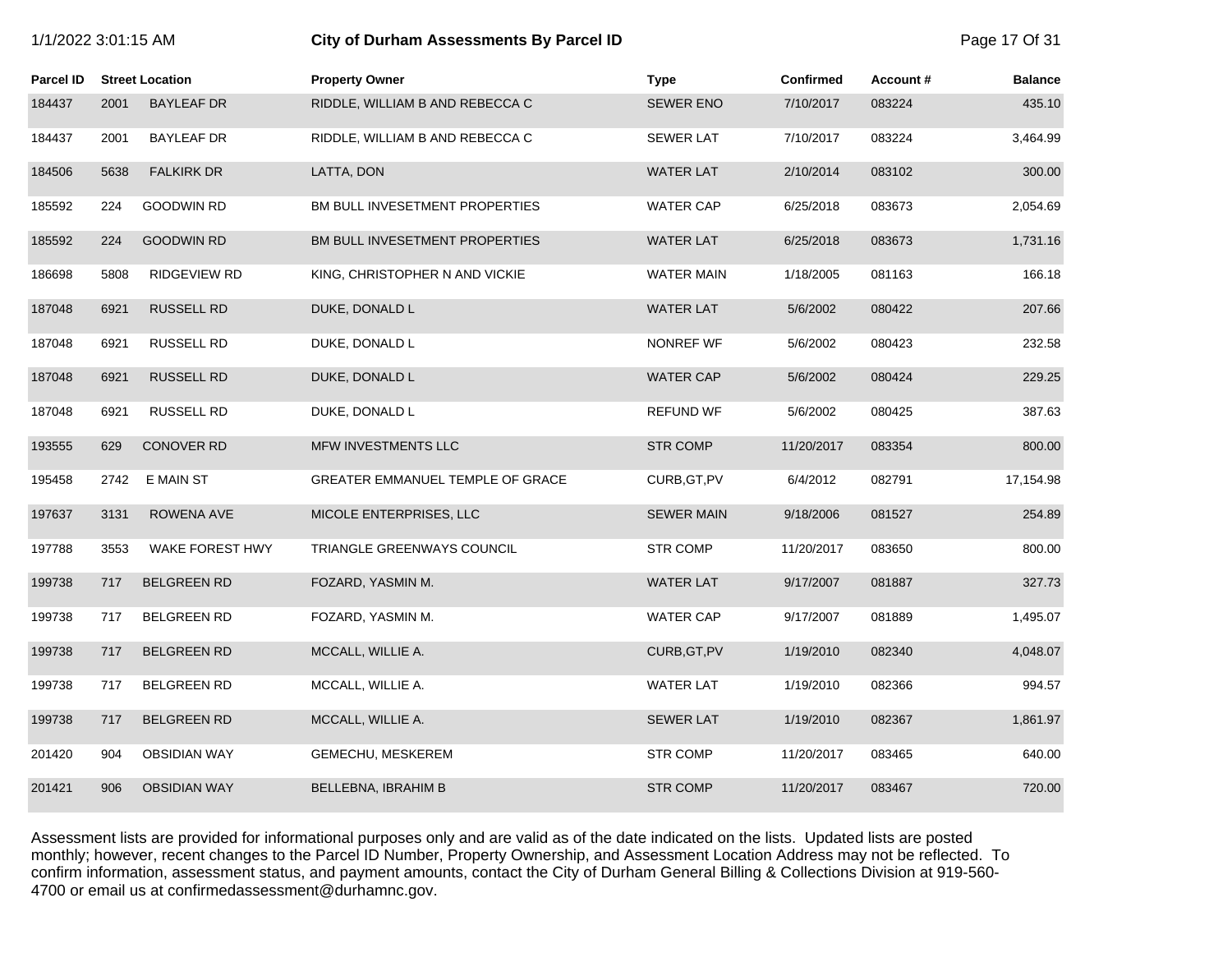|                  | City of Durham Assessments By Parcel ID<br>1/1/2022 3:01:15 AM |                        |                          | Page 18 Of 31   |                  |          |                |
|------------------|----------------------------------------------------------------|------------------------|--------------------------|-----------------|------------------|----------|----------------|
| <b>Parcel ID</b> |                                                                | <b>Street Location</b> | <b>Property Owner</b>    | <b>Type</b>     | <b>Confirmed</b> | Account# | <b>Balance</b> |
| 201423           | 910                                                            | <b>OBSIDIAN WAY</b>    | RUIZ ESPARZA, SARANYA    | <b>STR COMP</b> | 11/20/2017       | 083471   | 640.00         |
| 201424           | 912                                                            | <b>OBSIDIAN WAY</b>    | KAYEE, DANIEL            | <b>STR COMP</b> | 11/20/2017       | 083473   | 800.00         |
| 201428           | 920                                                            | <b>OBSIDIAN WAY</b>    | HERNANDEZ, ELIAS         | <b>STR COMP</b> | 11/20/2017       | 083481   | 640.00         |
| 201429           | 922                                                            | <b>OBSIDIAN WAY</b>    | SMITH, MELDA             | <b>STR COMP</b> | 11/20/2017       | 083483   | 800.00         |
| 201430           | 924                                                            | <b>OBSIDIAN WAY</b>    | CALDWELL, TERA           | <b>STR COMP</b> | 11/20/2017       | 083485   | 640.00         |
| 201432           | 926                                                            | <b>OBSIDIAN WAY</b>    | <b>STONEHILL ESTATES</b> | <b>STR COMP</b> | 11/20/2017       | 083487   | 480.00         |
| 201433           | 925                                                            | <b>OBSIDIAN WAY</b>    | AMH NC PROPERTIES LP     | <b>STR COMP</b> | 11/20/2017       | 083486   | 640.00         |
| 201434           | 923                                                            | <b>OBSIDIAN WAY</b>    | ROBERTSON, ELIJAH        | <b>STR COMP</b> | 11/20/2017       | 083484   | 800.00         |
| 201435           | 921                                                            | <b>OBSIDIAN WAY</b>    | KITHCART, JAMES W        | <b>STR COMP</b> | 11/20/2017       | 083482   | 640.00         |
| 201436           | 919                                                            | <b>OBSIDIAN WAY</b>    | OPPY, TURNER B           | <b>STR COMP</b> | 11/20/2017       | 083480   | 640.00         |
| 201437           | 917                                                            | <b>OBSIDIAN WAY</b>    | DAVIS, NATASHA           | <b>STR COMP</b> | 11/20/2017       | 083478   | 640.00         |
| 201438           | 915                                                            | <b>OBSIDIAN WAY</b>    | GRAY, GLENDA             | <b>STR COMP</b> | 11/20/2017       | 083476   | 800.00         |
| 201439           | 913                                                            | <b>OBSIDIAN WAY</b>    | ROUNTREE, CHENITA        | <b>STR COMP</b> | 11/20/2017       | 083474   | 640.00         |
| 201441           | 909                                                            | <b>OBSIDIAN WAY</b>    | CAIN, REGINA             | <b>STR COMP</b> | 11/20/2017       | 083470   | 800.00         |
| 201443           | 905                                                            | <b>OBSIDIAN WAY</b>    | DAVIES, JIMMY J          | <b>STR COMP</b> | 11/20/2017       | 083466   | 800.00         |
| 201444           | 903                                                            | <b>OBSIDIAN WAY</b>    | MARTIN, LOLA             | <b>STR COMP</b> | 11/20/2017       | 083464   | 720.00         |
| 201445           | 812                                                            | <b>OBSIDIAN WAY</b>    | STONEHILL ESTATES        | <b>STR COMP</b> | 11/20/2017       | 083463   | 320.00         |
| 201447           | 3606                                                           | <b>TURQUOISE DR</b>    | KEYS, SHIRLEY            | <b>STR COMP</b> | 11/20/2017       | 083492   | 640.00         |
| 201449           | 3614                                                           | <b>TURQUOISE DR</b>    | <b>HAMLIN, MONICA B</b>  | <b>STR COMP</b> | 11/20/2017       | 083498   | 800.00         |
| 201450           | 3616                                                           | <b>TURQUOISE DR</b>    | FULLER, DELORIES         | <b>STR COMP</b> | 11/20/2017       | 083500   | 720.00         |
| 201452           | 3615                                                           | <b>TURQUOISE DR</b>    | CRENDAL, KERRENDA        | <b>STR COMP</b> | 11/20/2017       | 083499   | 640.00         |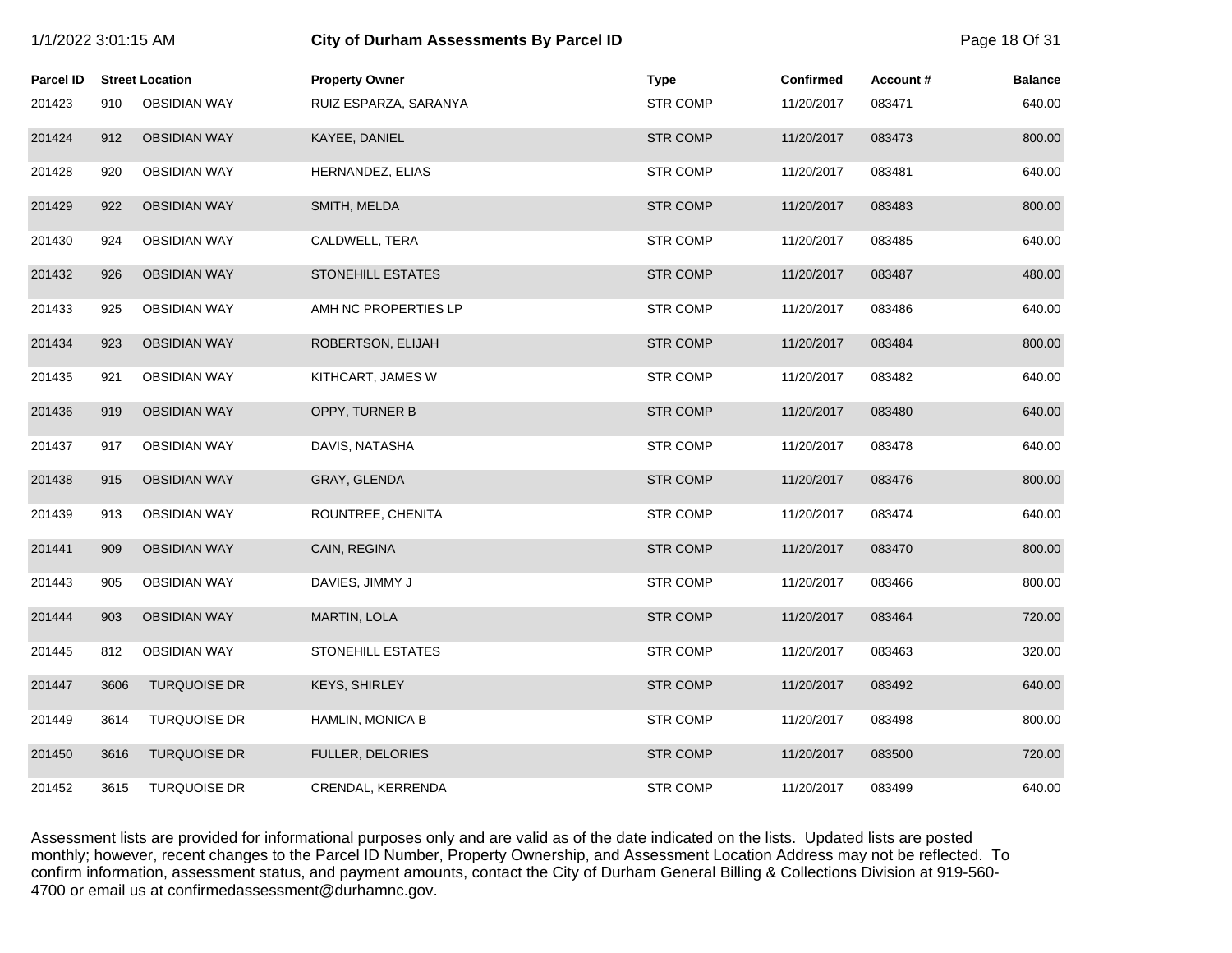| <b>Parcel ID</b> |      | <b>Street Location</b> | <b>Property Owner</b>    | <b>Type</b>     | <b>Confirmed</b> | Account# | <b>Balance</b> |
|------------------|------|------------------------|--------------------------|-----------------|------------------|----------|----------------|
| 201455           | 3609 | <b>TURQUOISE DR</b>    | HILL, MINE N             | <b>STR COMP</b> | 11/20/2017       | 083494   | 640.00         |
| 201456           | 3607 | <b>TURQUOISE DR</b>    | FLETCHER, CHARLES H      | <b>STR COMP</b> | 11/20/2017       | 083493   | 800.00         |
| 201457           | 3605 | <b>TURQUOISE DR</b>    | ABDULLAH, ADID F         | <b>STR COMP</b> | 11/20/2017       | 083491   | 680.00         |
| 201458           | 3601 | <b>TURQUOISE DR</b>    | POOLE, JOANNE            | <b>STR COMP</b> | 11/20/2017       | 083488   | 640.00         |
| 201459           | 3603 | <b>TURQUOISE DR</b>    | <b>STONEHILL ESTATES</b> | <b>STR COMP</b> | 11/20/2017       | 083490   | 480.00         |
| 201461           | 3702 | <b>TURQUOISE DR</b>    | PERRUSQUIA, JERRY        | <b>STR COMP</b> | 11/20/2017       | 083506   | 800.00         |
| 201462           | 3704 | <b>TURQUOISE DR</b>    | JOHNSON, MICHAEL         | <b>STR COMP</b> | 11/20/2017       | 083508   | 640.00         |
| 201465           | 3709 | <b>TURQUOISE DR</b>    | AMH NC PROPERTIES LP     | <b>STR COMP</b> | 11/20/2017       | 083513   | 640.00         |
| 201467           | 3705 | <b>TURQUOISE DR</b>    | JEFFERSON, NORMA J       | <b>STR COMP</b> | 11/20/2017       | 083509   | 640.00         |
| 201468           | 3703 | <b>TURQUOISE DR</b>    | LEMAY MOSES JR TRUSTEE   | <b>STR COMP</b> | 11/20/2017       | 083507   | 640.00         |
| 201469           | 3701 | <b>TURQUOISE DR</b>    | WAGNER, SABRINA          | <b>STR COMP</b> | 11/20/2017       | 083505   | 560.00         |
| 201471           | 3621 | <b>TURQUOISE DR</b>    | STONEHILL ESTATES        | <b>STR COMP</b> | 11/20/2017       | 083504   | 480.00         |
| 201638           | 805  | <b>QUARTZ DR</b>       | <b>STONEHILL ESTATES</b> | <b>STR COMP</b> | 11/20/2017       | 083514   | 480.00         |
| 201805           | 508  | <b>HILLVIEW DR</b>     | MARSHALL, SEAN           | <b>STR COMP</b> | 11/20/2017       | 083289   | 800.00         |
| 201806           | 509  | <b>HILLVIEW DR</b>     | ARMSTON, RODNEY          | <b>STR COMP</b> | 11/20/2017       | 083290   | 800.00         |
| 202418           | 741  | <b>OBSIDIAN WAY</b>    | SHILL, CHRISTOPHER       | <b>STR COMP</b> | 11/20/2017       | 083554   | 640.00         |
| 202419           | 739  | <b>OBSIDIAN WAY</b>    | HALL, TIM                | <b>STR COMP</b> | 11/20/2017       | 083552   | 800.00         |
| 202420           | 737  | <b>OBSIDIAN WAY</b>    | CHERRY, STEPHANIE A      | <b>STR COMP</b> | 11/20/2017       | 083550   | 640.00         |
| 202421           | 735  | <b>OBSIDIAN WAY</b>    | GOLDER, GENEVA           | <b>STR COMP</b> | 11/20/2017       | 083548   | 560.00         |
| 202422           | 733  | <b>OBSIDIAN WAY</b>    | ALI, MUHAMMAD            | <b>STR COMP</b> | 11/20/2017       | 083546   | 720.00         |
| 202424           | 729  | <b>OBSIDIAN WAY</b>    | CONYERS, ROSEMOND        | <b>STR COMP</b> | 11/20/2017       | 083542   | 560.00         |

1/1/2022 3:01:15 AM **City of Durham Assessments By Parcel ID** Page 19 Of 31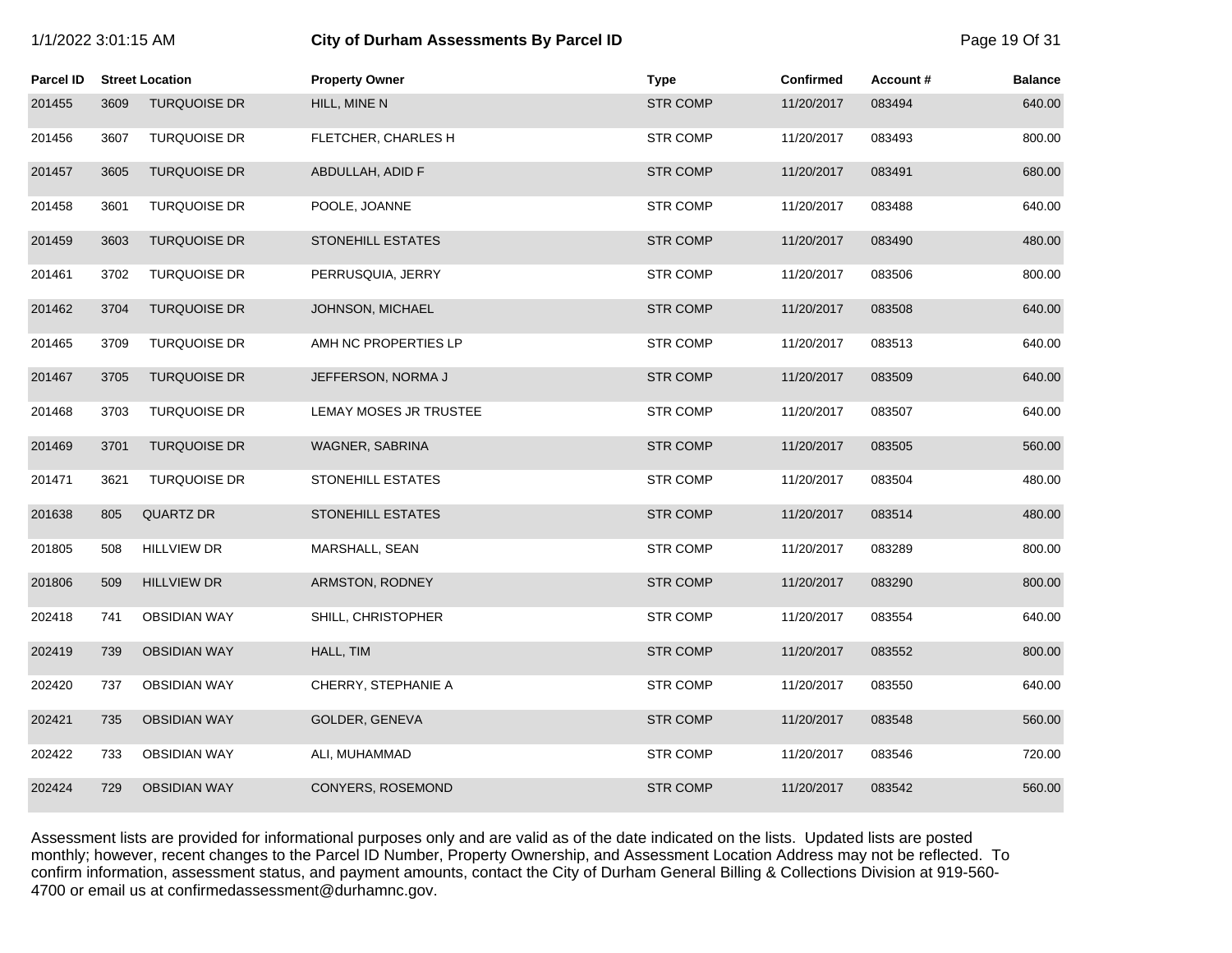| 1/1/2022 3:01:15 AM |                |                        | <b>City of Durham Assessments By Parcel ID</b> | Page 20 Of 31   |                  |          |                |
|---------------------|----------------|------------------------|------------------------------------------------|-----------------|------------------|----------|----------------|
| <b>Parcel ID</b>    |                | <b>Street Location</b> | <b>Property Owner</b>                          | <b>Type</b>     | <b>Confirmed</b> | Account# | <b>Balance</b> |
| 202425              | 727            | <b>OBSIDIAN WAY</b>    | <b>WATKINS, ANTHONY</b>                        | <b>STR COMP</b> | 11/20/2017       | 083540   | 200.00         |
| 202426              | 725            | <b>OBSIDIAN WAY</b>    | EASON, ETHEL N                                 | <b>STR COMP</b> | 11/20/2017       | 083538   | 800.00         |
| 202427              | 723            | <b>OBSIDIAN WAY</b>    | KAPRAL, GARY J                                 | <b>STR COMP</b> | 11/20/2017       | 083536   | 560.00         |
| 202428              | 721            | <b>OBSIDIAN WAY</b>    | BRADY, MARILYN                                 | <b>STR COMP</b> | 11/20/2017       | 083534   | 640.00         |
| 202429              | 719            | <b>OBSIDIAN WAY</b>    | AFIFI, OSAMA                                   | <b>STR COMP</b> | 11/20/2017       | 083532   | 640.00         |
| 202430              | 718            | <b>OBSIDIAN WAY</b>    | BUCCAFUFCO, ADAM N                             | <b>STR COMP</b> | 11/20/2017       | 083531   | 640.00         |
| 202431              | 720            | <b>OBSIDIAN WAY</b>    | JONES, DANA                                    | <b>STR COMP</b> | 11/20/2017       | 083533   | 800.00         |
| 202432              | 722            | <b>OBSIDIAN WAY</b>    | RUSS, ROSA L                                   | <b>STR COMP</b> | 11/20/2017       | 083535   | 640.00         |
| 202435              | 728            | <b>OBSIDIAN WAY</b>    | CLICK, MONICA                                  | <b>STR COMP</b> | 11/20/2017       | 083541   | 800.00         |
| 202437              | 732            | <b>OBSIDIAN WAY</b>    | HILL, TAMARA                                   | <b>STR COMP</b> | 11/20/2017       | 083545   | 720.00         |
| 202438              | 734            | <b>OBSIDIAN WAY</b>    | BHARGAVA, DEEPIKA                              | <b>STR COMP</b> | 11/20/2017       | 083547   | 720.00         |
| 202439              | 736            | <b>OBSIDIAN WAY</b>    | ESPINOZA, JOEL                                 | <b>STR COMP</b> | 11/20/2017       | 083549   | 720.00         |
| 202441              | 740            | <b>OBSIDIAN WAY</b>    | APONTE, STACY V                                | <b>STR COMP</b> | 11/20/2017       | 083553   | 300.00         |
| 202442              | 743            | <b>OBSIDIAN WAY</b>    | <b>STONEHILL ESTATES</b>                       | <b>STR COMP</b> | 11/20/2017       | 083555   | 480.00         |
| 202445              | 715            | <b>OBSIDIAN WAY</b>    | ABDELATIF, MOHAMAD                             | <b>STR COMP</b> | 11/20/2017       | 083528   | 640.00         |
| 202448              | 707            | <b>OBSIDIAN WAY</b>    | SIMPSON MCKOY, KIMBERLY                        | <b>STR COMP</b> | 11/20/2017       | 083521   | 800.00         |
| 202449              | 705            | <b>OBSIDIAN WAY</b>    | HARRIS, FELICIA                                | <b>STR COMP</b> | 11/20/2017       | 083519   | 640.00         |
| 202451              | $\overline{4}$ | <b>OLIVENE DR</b>      | DOLES, ROBIN                                   | <b>STR COMP</b> | 11/20/2017       | 083558   | 640.00         |
| 202452              | 6              | OLIVENE DR             | BAKER, ERIC M                                  | <b>STR COMP</b> | 11/20/2017       | 083560   | 640.00         |
| 202453              | $\mathbf{1}$   | <b>OLIVENE DR</b>      | BERRYMAN, TANNEIKA                             | <b>STR COMP</b> | 11/20/2017       | 083556   | 640.00         |
| 202454              | 606            | <b>OBSIDIAN WAY</b>    | MOORE, GWENDOLYN                               | <b>STR COMP</b> | 11/20/2017       | 083515   | 720.00         |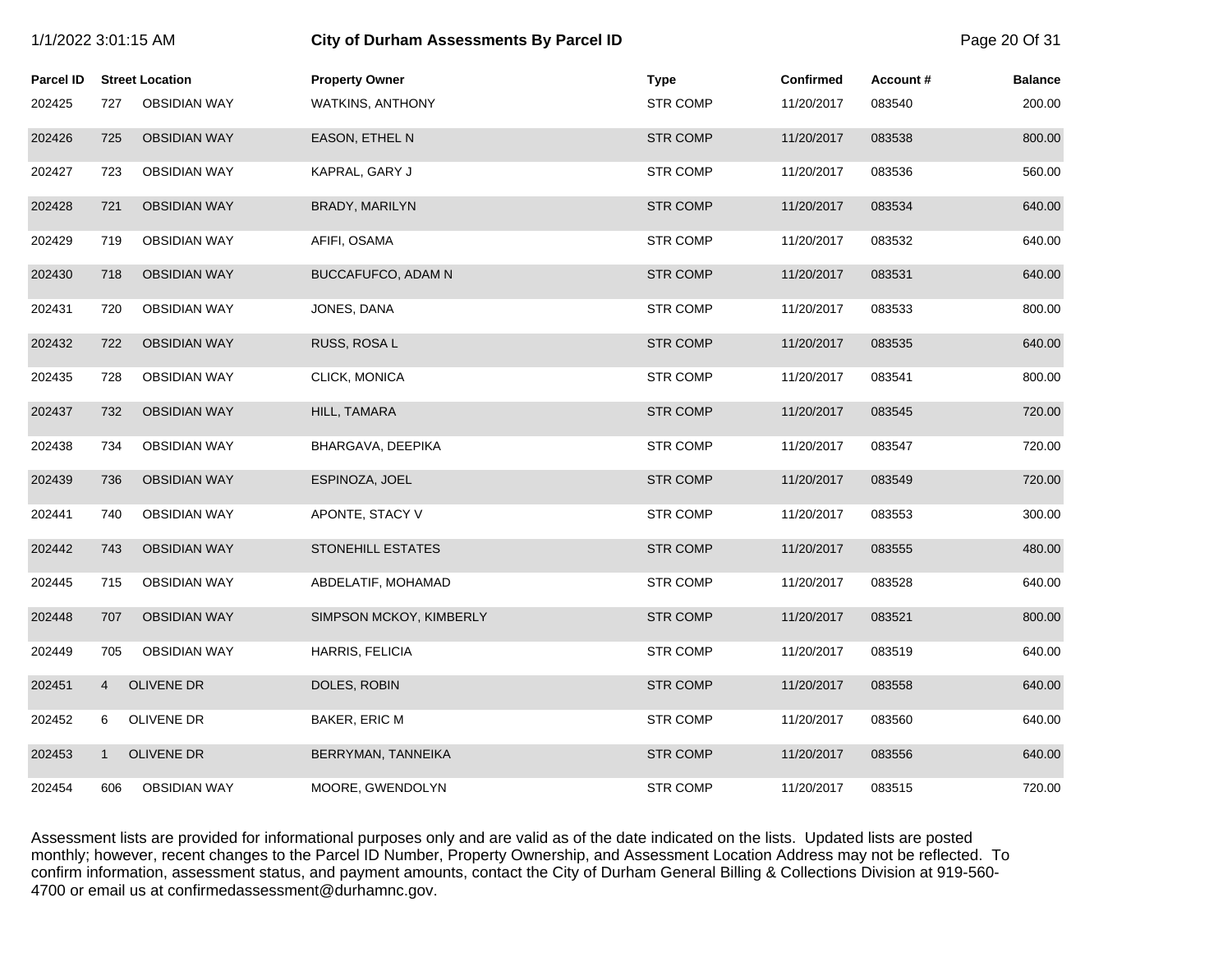| 1/1/2022 3:01:15 AM |  |  |  |  |  |
|---------------------|--|--|--|--|--|
|---------------------|--|--|--|--|--|

# **1/2022 6:01:15 City of Durham Assessments By Parcel ID** Page 21 Of 31

| Parcel ID | <b>Street Location</b>     | <b>Property Owner</b>           | <b>Type</b>       | <b>Confirmed</b> | Account# | <b>Balance</b> |
|-----------|----------------------------|---------------------------------|-------------------|------------------|----------|----------------|
| 202455    | <b>OBSIDIAN WAY</b><br>702 | ABRAM, WALTER                   | <b>STR COMP</b>   | 11/20/2017       | 083517   | 640.00         |
| 202457    | <b>OBSIDIAN WAY</b><br>706 | RUDE, NATALYA A                 | <b>STR COMP</b>   | 11/20/2017       | 083520   | 640.00         |
| 202458    | 708<br><b>OBSIDIAN WAY</b> | PERRY, CHAD                     | <b>STR COMP</b>   | 11/20/2017       | 083522   | 480.00         |
| 202460    | 712<br><b>OBSIDIAN WAY</b> | BELL, JAMISE                    | <b>STR COMP</b>   | 11/20/2017       | 083526   | 560.00         |
| 202461    | <b>OBSIDIAN WAY</b><br>714 | IH3 PROPERTY NORTH CAROLINA, LP | <b>STR COMP</b>   | 11/20/2017       | 083527   | 640.00         |
| 202463    | 608<br><b>OBSIDIAN WAY</b> | STONEHILL ESTATES               | <b>STR COMP</b>   | 11/20/2017       | 083516   | 480.00         |
| 202464    | <b>OLIVENE DR</b><br>8     | PRISCO, MARIA                   | <b>STR COMP</b>   | 11/20/2017       | 083562   | 640.00         |
| 202465    | OLIVENE DR<br>10           | WILLIAMS, JEROME                | <b>STR COMP</b>   | 11/20/2017       | 083564   | 640.00         |
| 202469    | <b>OLIVENE DR</b><br>19    | BOURNE, NZINGA                  | <b>STR COMP</b>   | 11/20/2017       | 083570   | 720.00         |
| 202470    | OLIVENE DR<br>17           | MARTINEZ, JOSE M                | <b>STR COMP</b>   | 11/20/2017       | 083569   | 640.00         |
| 202471    | 15<br><b>OLIVENE DR</b>    | ORTIZ MURCIA, LUIS A            | <b>STR COMP</b>   | 11/20/2017       | 083568   | 640.00         |
| 202473    | OLIVENE DR<br>11           | <b>BOBBITT, MICHAEL J</b>       | <b>STR COMP</b>   | 11/20/2017       | 083565   | 800.00         |
| 202474    | OLIVENE DR<br>9            | JOHNSON, RICHARD                | <b>STR COMP</b>   | 11/20/2017       | 083563   | 720.00         |
| 202475    | OLIVENE DR<br>7            | JACKSON, JANELLE                | <b>STR COMP</b>   | 11/20/2017       | 083561   | 800.00         |
| 202477    | <b>OLIVENE DR</b><br>3     | MCMILLIAN, MYISHANKA            | <b>STR COMP</b>   | 11/20/2017       | 083557   | 800.00         |
| 202606    | ROWENA AVE<br>3211         | MOORE, MILTON                   | <b>SEWER MAIN</b> | 9/18/2006        | 081518   | 1,977.39       |
| 202610    | 3201<br>ROWENA AVE         | MOORE, MILTON                   | <b>SEWER MAIN</b> | 9/18/2006        | 081523   | 254.89         |
| 204141    | <b>HILLVIEW DR</b><br>506  | WARE, DERRICK E                 | <b>STR COMP</b>   | 11/20/2017       | 083287   | 640.00         |
| 204142    | 504<br><b>HILLVIEW DR</b>  | SMITH, CHRISTINE                | <b>STR COMP</b>   | 11/20/2017       | 083286   | 640.00         |
| 204144    | 416<br><b>HILLVIEW DR</b>  | <b>BAKHSHI, RANBIR</b>          | <b>STR COMP</b>   | 11/20/2017       | 083284   | 640.00         |
| 204145    | 414<br><b>HILLVIEW DR</b>  | UYAMA, MARGARET                 | <b>STR COMP</b>   | 11/20/2017       | 083283   | 640.00         |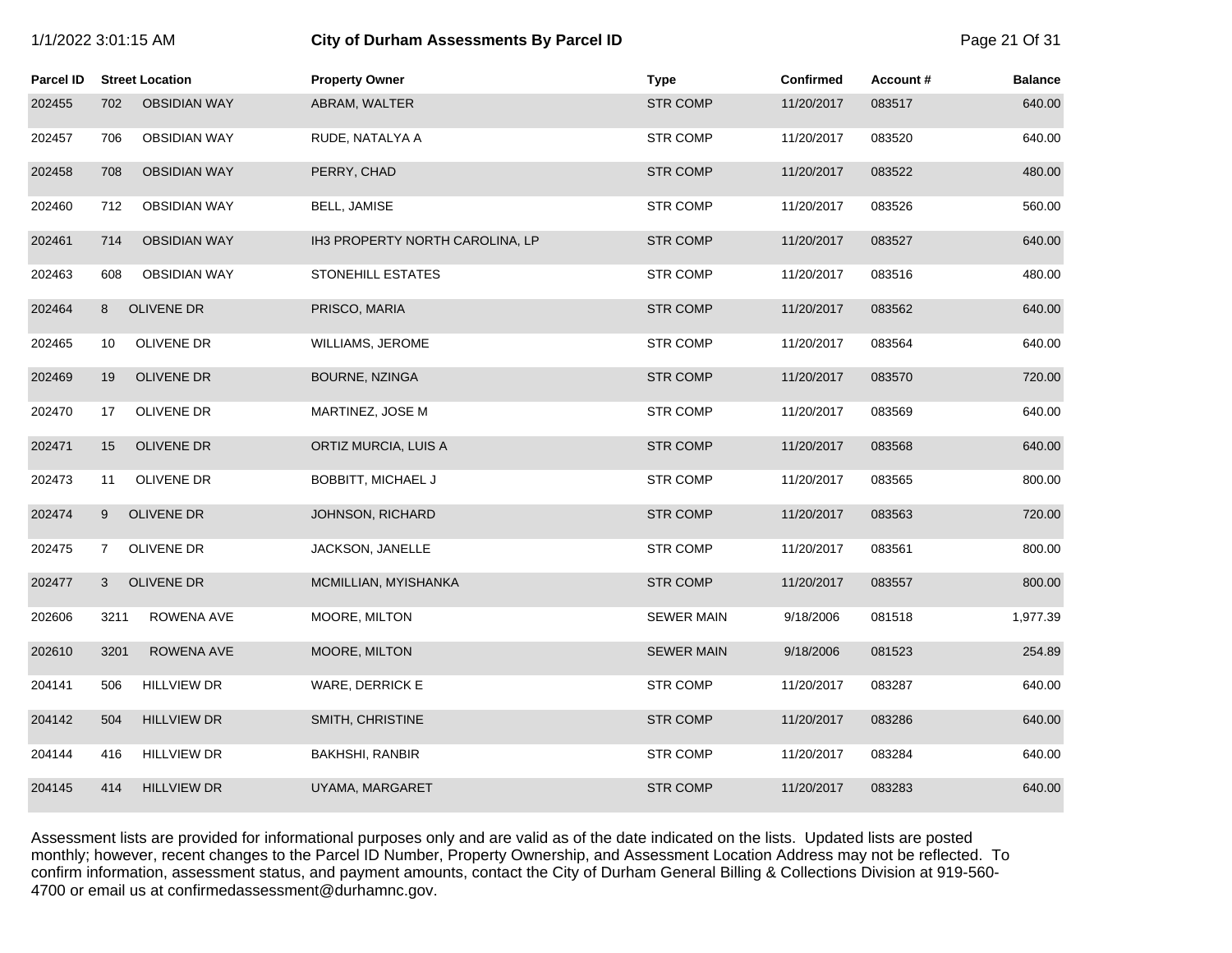| 1/1/2022 3:01:15 AM |                |                        | <b>City of Durham Assessments By Parcel ID</b> |                 |                  |          | Page 22 Of 31  |
|---------------------|----------------|------------------------|------------------------------------------------|-----------------|------------------|----------|----------------|
| Parcel ID           |                | <b>Street Location</b> | <b>Property Owner</b>                          | <b>Type</b>     | <b>Confirmed</b> | Account# | <b>Balance</b> |
| 204147              | $\mathbf{1}$   | SPICEWOOD CT           | BURNETT, MARLENE                               | <b>STR COMP</b> | 11/20/2017       | 083291   | 640.00         |
| 204148              | 3              | SPICEWOOD CT           | DIXON, TAMMIE C                                | <b>STR COMP</b> | 11/20/2017       | 083293   | 640.00         |
| 204149              | 5              | SPICEWOOD CT           | <b>GRENIER, ANITA M</b>                        | <b>STR COMP</b> | 11/20/2017       | 083295   | 640.00         |
| 204150              | $\overline{7}$ | SPICEWOOD CT           | <b>HARMSEN, KATIE</b>                          | <b>STR COMP</b> | 11/20/2017       | 083297   | 720.00         |
| 204151              | 6              | SPICEWOOD CT           | <b>IVEY, LAKEISHA</b>                          | <b>STR COMP</b> | 11/20/2017       | 083296   | 640.00         |
| 204155              | 318            | <b>HILLVIEW DR</b>     | WEATHERBURNE, ELIZABETH B                      | <b>STR COMP</b> | 11/20/2017       | 083277   | 800.00         |
| 204158              | 312            | <b>HILLVIEW DR</b>     | JONES, ANTHONY                                 | <b>STR COMP</b> | 11/20/2017       | 083271   | 800.00         |
| 204160              | 308            | <b>HILLVIEW DR</b>     | <b>GOBRECHT, JARED B</b>                       | <b>STR COMP</b> | 11/20/2017       | 083267   | 640.00         |
| 204161              | 307            | <b>HILLVIEW DR</b>     | MIAL, TERRI A                                  | <b>STR COMP</b> | 11/20/2017       | 083266   | 640.00         |
| 204162              | 309            | <b>HILLVIEW DR</b>     | TOOMER, TYRONE                                 | <b>STR COMP</b> | 11/20/2017       | 083268   | 720.00         |
| 204163              | 311            | <b>HILLVIEW DR</b>     | STYNES, BRIAN                                  | <b>STR COMP</b> | 11/20/2017       | 083270   | 640.00         |
| 204164              | 313            | <b>HILLVIEW DR</b>     | BAY, BESSIE M                                  | <b>STR COMP</b> | 11/20/2017       | 083272   | 720.00         |
| 204165              | 315            | <b>HILLVIEW DR</b>     | THOMAS, ANTONETTE L                            | <b>STR COMP</b> | 11/20/2017       | 083274   | 60.00          |
| 204166              | 317            | <b>HILLVIEW DR</b>     | MANGUM, PATRICIA                               | <b>STR COMP</b> | 11/20/2017       | 083276   | 640.00         |
| 204167              | 319            | <b>HILLVIEW DR</b>     | ELLISON, ALICIA                                | <b>STR COMP</b> | 11/20/2017       | 083278   | 640.00         |
| 204168              | 602            | <b>WEATHERVANE DR</b>  | TAYLOR, DIANE                                  | <b>STR COMP</b> | 11/20/2017       | 083298   | 720.00         |
| 204169              | 604            | <b>WEATHERVANE DR</b>  | DUNN, MILES                                    | <b>STR COMP</b> | 11/20/2017       | 083299   | 480.00         |
| 204171              | 410            | <b>HILLVIEW DR</b>     | TRIANGLE GREENWAYS COUNCIL                     | <b>STR COMP</b> | 11/20/2017       | 083281   | 800.00         |
| 204173              | 304            | <b>HILLVIEW DR</b>     | HUANG, HANS                                    | <b>STR COMP</b> | 11/20/2017       | 083263   | 640.00         |
| 204174              | 302            | <b>HILLVIEW DR</b>     | PRUETT, BENJAMIN                               | <b>STR COMP</b> | 11/20/2017       | 083262   | 640.00         |
| 204175              | 226            | <b>HILLVIEW DR</b>     | STEVENS, CALISTA                               | <b>STR COMP</b> | 11/20/2017       | 083260   | 640.00         |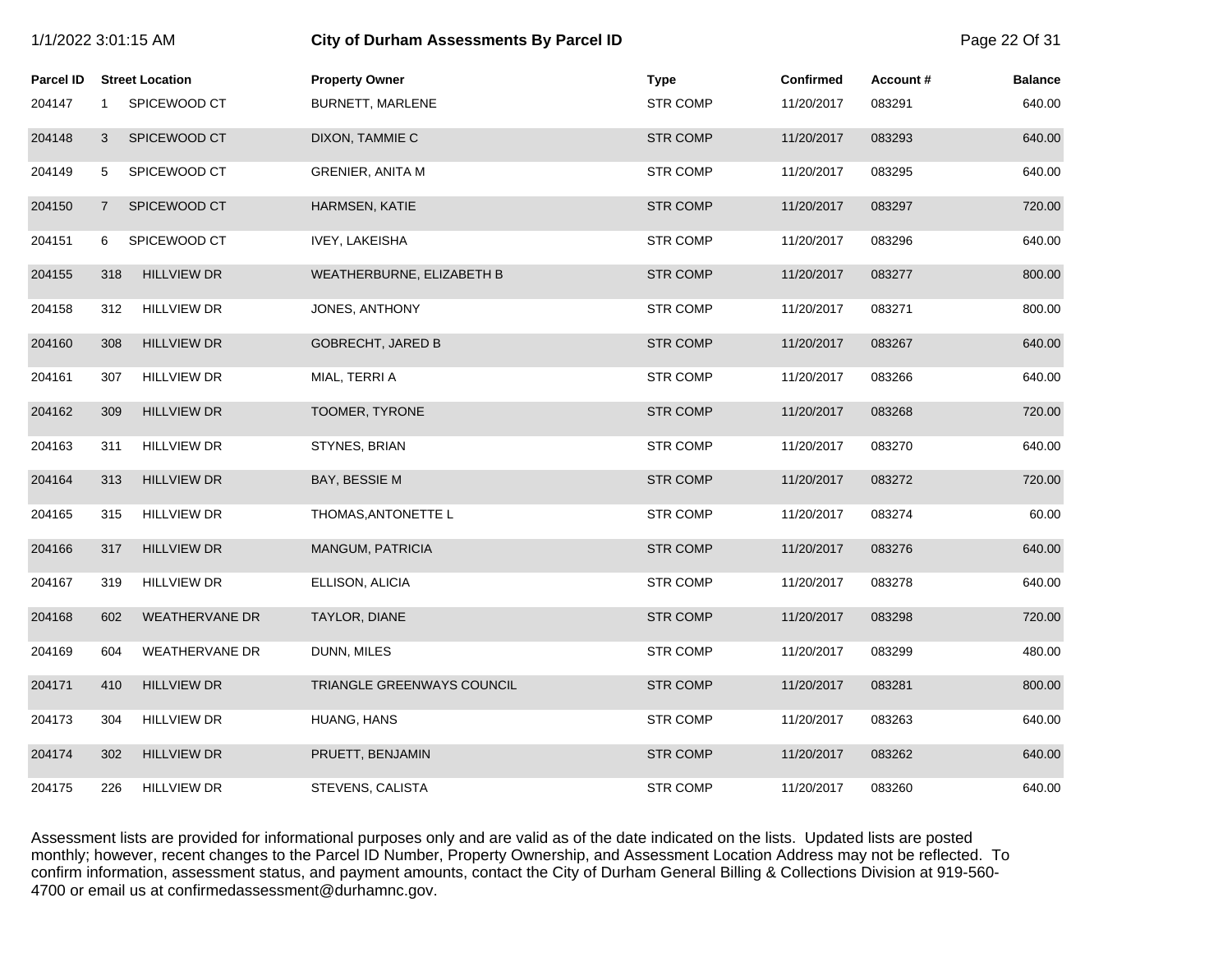| 1/1/2022 3:01:15 AM |  |  |  |
|---------------------|--|--|--|
|---------------------|--|--|--|

# **1/2022 6:01 City of Durham Assessments By Parcel ID** Page 23 Of 31

| Parcel ID |     | <b>Street Location</b> | <b>Property Owner</b>           | <b>Type</b>     | <b>Confirmed</b> | Account# | <b>Balance</b> |
|-----------|-----|------------------------|---------------------------------|-----------------|------------------|----------|----------------|
| 204176    | 224 | <b>HILLVIEW DR</b>     | LUCAS, BARBARA                  | <b>STR COMP</b> | 11/20/2017       | 083259   | 480.00         |
| 204177    | 222 | <b>HILLVIEW DR</b>     | ORGLAN, PERRY                   | <b>STR COMP</b> | 11/20/2017       | 083258   | 640.00         |
| 204179    | 218 | <b>HILLVIEW DR</b>     | HOLLCRAFT, WILLIAM              | <b>STR COMP</b> | 11/20/2017       | 083254   | 640.00         |
| 204181    | 214 | <b>HILLVIEW DR</b>     | TON, TRAN                       | <b>STR COMP</b> | 11/20/2017       | 083250   | 640.00         |
| 204182    | 212 | <b>HILLVIEW DR</b>     | KULIS, CHRISTOPHER              | <b>STR COMP</b> | 11/20/2017       | 083248   | 640.00         |
| 204183    | 210 | <b>HILLVIEW DR</b>     | CAMPBELL, JUNIUS C              | <b>STR COMP</b> | 11/20/2017       | 083246   | 720.00         |
| 204184    | 208 | <b>HILLVIEW DR</b>     | MUMAWEL, SHEWAKENA              | <b>STR COMP</b> | 11/20/2017       | 083244   | 800.00         |
| 204185    | 206 | <b>HILLVIEW DR</b>     | SHORT, MAUREEN                  | <b>STR COMP</b> | 11/20/2017       | 083242   | 720.00         |
| 204187    | 202 | <b>HILLVIEW DR</b>     | SINGLETON, GEORGE               | <b>STR COMP</b> | 11/20/2017       | 083239   | 720.00         |
| 204188    | 205 | <b>HILLVIEW DR</b>     | IH3 PROPERTY NORTH CAROLINA, LP | <b>STR COMP</b> | 11/20/2017       | 083241   | 640.00         |
| 204189    | 207 | <b>HILLVIEW DR</b>     | JOSEPH, CRYSTAL                 | <b>STR COMP</b> | 11/20/2017       | 083243   | 640.00         |
| 204192    | 213 | <b>HILLVIEW DR</b>     | GREENLEE, WILLIAM               | <b>STR COMP</b> | 11/20/2017       | 083249   | 640.00         |
| 204193    | 215 | <b>HILLVIEW DR</b>     | WOODWARD, JAMIE L               | <b>STR COMP</b> | 11/20/2017       | 083251   | 640.00         |
| 204195    | 221 | <b>HILLVIEW DR</b>     | KERKAU, MICHAEL J               | <b>STR COMP</b> | 11/20/2017       | 083257   | 800.00         |
| 204197    | 603 | <b>CONOVER RD</b>      | LI, SIGUI                       | <b>STR COMP</b> | 11/20/2017       | 083332   | 800.00         |
| 204198    | 301 | <b>HILLVIEW DR</b>     | REID, JAMES A                   | <b>STR COMP</b> | 11/20/2017       | 083261   | 640.00         |
| 204199    | 305 | <b>HILLVIEW DR</b>     | NZUYEN, MIEN                    | <b>STR COMP</b> | 11/20/2017       | 083264   | 640.00         |
| 204202    | 1   | RED SAGE CT            | LAMBERT, MATTHEW                | <b>STR COMP</b> | 11/20/2017       | 083319   | 800.00         |
| 204204    | 5   | <b>RED SAGE CT</b>     | SELLS, DALE L                   | <b>STR COMP</b> | 11/20/2017       | 083323   | 640.00         |
| 204207    | 11  | RED SAGE CT            | RATHJEN, CHRIS                  | <b>STR COMP</b> | 11/20/2017       | 083329   | 800.00         |
| 204209    | 10  | <b>RED SAGE CT</b>     | FERGUSON, DANIEL                | <b>STR COMP</b> | 11/20/2017       | 083328   | 720.00         |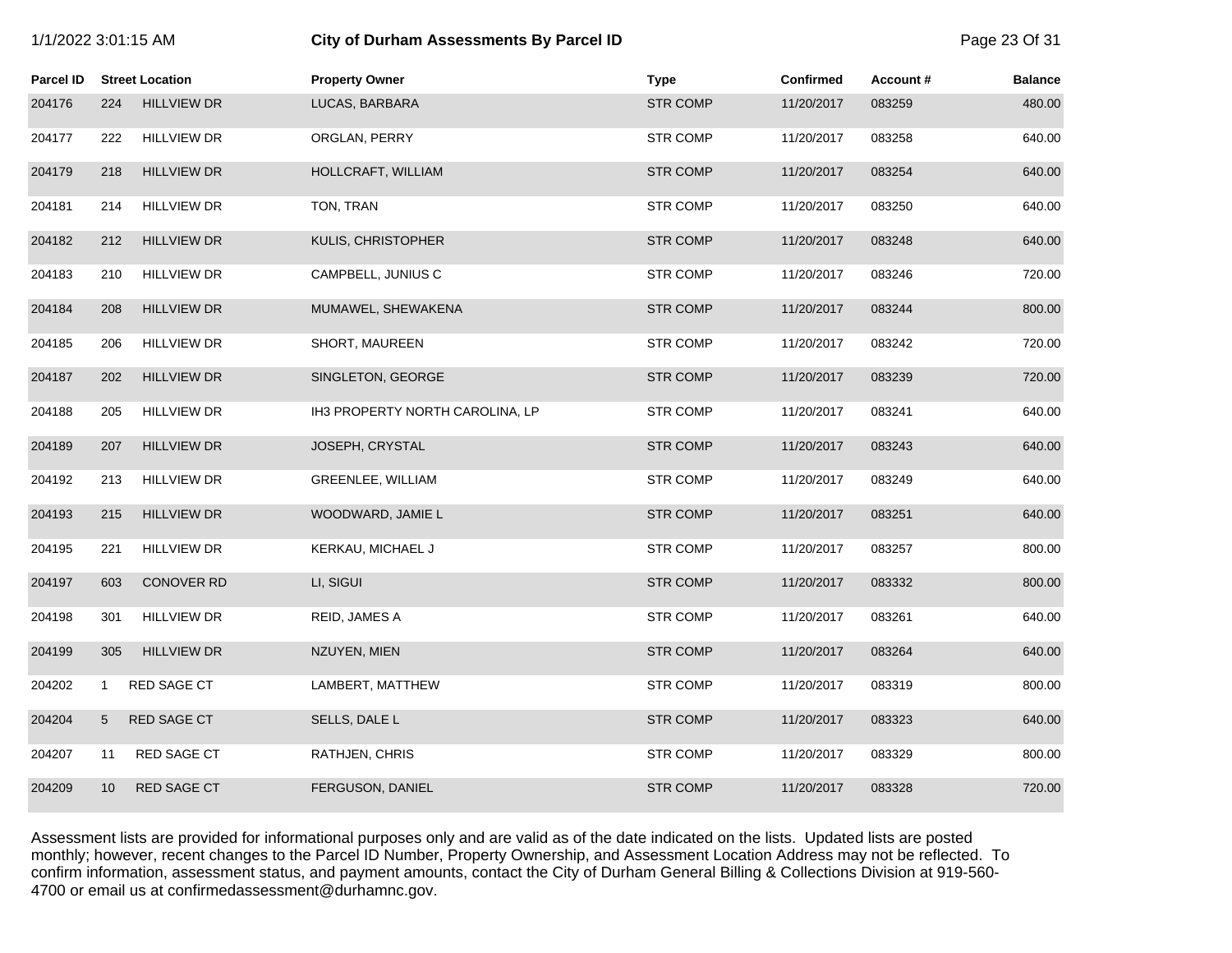| 1/1/2022 3:01:15 AM |                |                        | <b>City of Durham Assessments By Parcel ID</b> |                 |                  |          |                |
|---------------------|----------------|------------------------|------------------------------------------------|-----------------|------------------|----------|----------------|
| <b>Parcel ID</b>    |                | <b>Street Location</b> | <b>Property Owner</b>                          | <b>Type</b>     | <b>Confirmed</b> | Account# | <b>Balance</b> |
| 204212              | 4              | RED SAGE CT            | CABRERA, TONYA                                 | <b>STR COMP</b> | 11/20/2017       | 083322   | 720.00         |
| 204213              | $\overline{2}$ | RED SAGE CT            | WHITTEN, WANDA                                 | <b>STR COMP</b> | 11/20/2017       | 083320   | 640.00         |
| 204214              | 707            | <b>WEATHERVANE DR</b>  | ROSARIO, RACHELLE                              | <b>STR COMP</b> | 11/20/2017       | 083306   | 640.00         |
| 204215              | 709            | <b>WEATHERVANE DR</b>  | GALLOP, ANTHONY Q                              | <b>STR COMP</b> | 11/20/2017       | 083308   | 640.00         |
| 204216              | 711            | <b>WEATHERVANE DR</b>  | LOWE, BARBARA                                  | <b>STR COMP</b> | 11/20/2017       | 083310   | 640.00         |
| 204217              | 715            | <b>WEATHERVANE DR</b>  | PATTON, CORETTA D                              | <b>STR COMP</b> | 11/20/2017       | 083313   | 80.00          |
| 204219              | 102            | RONDELAY DR            | DICKSON, HAMILTON D                            | <b>STR COMP</b> | 11/20/2017       | 083372   | 720.00         |
| 204221              | 103            | RONDELAY DR            | NEWKIRK, ERIC                                  | <b>STR COMP</b> | 11/20/2017       | 083373   | 800.00         |
| 204222              | 105            | RONDELAY DR            | PELAEZ, SLAVIO J                               | <b>STR COMP</b> | 11/20/2017       | 083374   | 640.00         |
| 204223              | 107            | RONDELAY DR            | MARROW, BETHORA                                | <b>STR COMP</b> | 11/20/2017       | 083375   | 720.00         |
| 204225              | 201            | RONDELAY DR            | HALL, NATASHA                                  | <b>STR COMP</b> | 11/20/2017       | 083377   | 720.00         |
| 204226              | 720            | <b>WEATHERVANE DR</b>  | COLELLA, STEVEN                                | <b>STR COMP</b> | 11/20/2017       | 083317   | 640.00         |
| 204227              | 718            | <b>WEATHERVANE DR</b>  | THACKER, MATTHEW                               | <b>STR COMP</b> | 11/20/2017       | 083315   | 500.00         |
| 204228              | 716            | <b>WEATHERVANE DR</b>  | THOMAS, ETIENNE M                              | <b>STR COMP</b> | 11/20/2017       | 083314   | 720.00         |
| 204230              | 712            | <b>WEATHERVANE DR</b>  | KIRKLAND, BETTY                                | <b>STR COMP</b> | 11/20/2017       | 083311   | 720.00         |
| 204232              | 706            | <b>WEATHERVANE DR</b>  | NOBLE, SARAH J                                 | <b>STR COMP</b> | 11/20/2017       | 083305   | 800.00         |
| 204233              | 704            | <b>WEATHERVANE DR</b>  | GONZALEZ, JORGE                                | <b>STR COMP</b> | 11/20/2017       | 083304   | 300.00         |
| 204234              | 702            | <b>WEATHERVANE DR</b>  | <b>HO, CHRISTOPHER</b>                         | <b>STR COMP</b> | 11/20/2017       | 083303   | 560.00         |
| 204236              | 608            | <b>WEATHERVANE DR</b>  | WISE, ROBERT                                   | <b>STR COMP</b> | 11/20/2017       | 083301   | 640.00         |
| 204237              | 606            | <b>WEATHERVANE DR</b>  | TORAIN, CANDICE                                | <b>STR COMP</b> | 11/20/2017       | 083300   | 800.00         |
| 204238              | 708            | <b>WEATHERVANE DR</b>  | TRIANGLE GREENWAYS COUNCIL                     | <b>STR COMP</b> | 11/20/2017       | 083307   | 800.00         |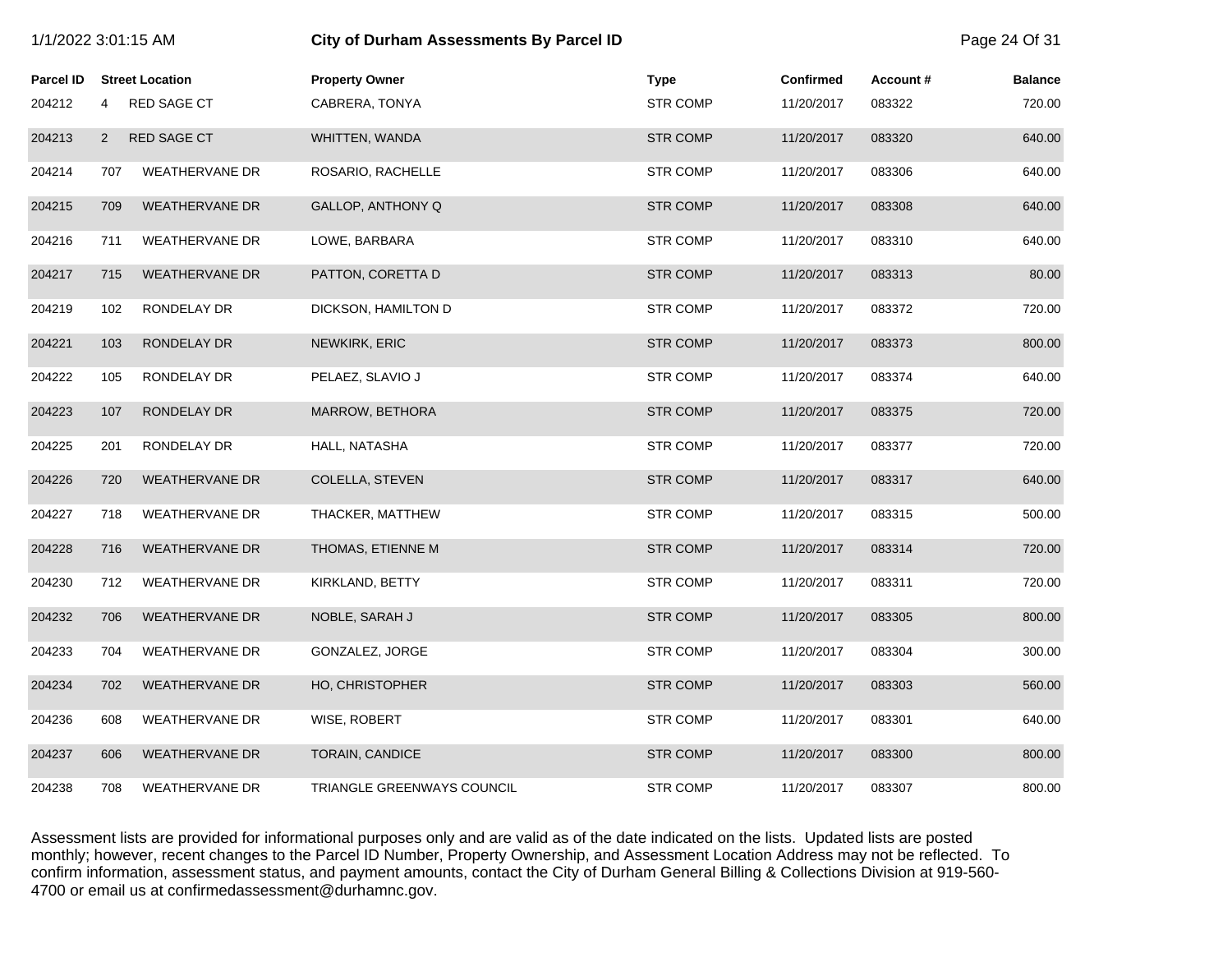| 1/1/2022 3:01:15 AM |     |                        | City of Durham Assessments By Parcel ID |                 |                  | Page 25 Of 31 |                |
|---------------------|-----|------------------------|-----------------------------------------|-----------------|------------------|---------------|----------------|
| Parcel ID           |     | <b>Street Location</b> | <b>Property Owner</b>                   | <b>Type</b>     | <b>Confirmed</b> | Account#      | <b>Balance</b> |
| 204239              | 605 | <b>CONOVER RD</b>      | NEAL, STEPHEN W                         | <b>STR COMP</b> | 11/20/2017       | 083333        | 640.00         |
| 204240              | 607 | <b>CONOVER RD</b>      | O'BRIAN LEWIS, PATRICK                  | <b>STR COMP</b> | 11/20/2017       | 083335        | 800.00         |
| 204241              | 609 | <b>CONOVER RD</b>      | WALDER, TARA                            | <b>STR COMP</b> | 11/20/2017       | 083337        | 720.00         |
| 204243              | 613 | CONOVER RD             | RUFFIN, DEITRA                          | <b>STR COMP</b> | 11/20/2017       | 083341        | 720.00         |
| 204244              | 615 | <b>CONOVER RD</b>      | <b>HALABI REVOCABLE TRUST</b>           | <b>STR COMP</b> | 11/20/2017       | 083343        | 640.00         |
| 204245              | 616 | <b>CONOVER RD</b>      | WORTHY, EVELYN M                        | <b>STR COMP</b> | 11/20/2017       | 083344        | 720.00         |
| 204246              | 614 | <b>CONOVER RD</b>      | MCARTHUR, TIMOTHY                       | <b>STR COMP</b> | 11/20/2017       | 083342        | 800.00         |
| 204247              | 612 | <b>CONOVER RD</b>      | JONES, CLAYTON J JR                     | <b>STR COMP</b> | 11/20/2017       | 083340        | 640.00         |
| 204248              | 610 | <b>CONOVER RD</b>      | RAGUSA, MICHELLE                        | <b>STR COMP</b> | 11/20/2017       | 083338        | 640.00         |
| 204250              | 606 | <b>CONOVER RD</b>      | PARFITT, SETH                           | <b>STR COMP</b> | 11/20/2017       | 083334        | 720.00         |
| 204254              | 401 | <b>HILLVIEW DR</b>     | TRIANGLE GREENWAYS COUNCIL              | <b>STR COMP</b> | 11/20/2017       | 083280        | 800.00         |
| 205720              | 722 | <b>WEATHERVANE DR</b>  | LYNN, LARRY D                           | <b>STR COMP</b> | 11/20/2017       | 083318        | 640.00         |
| 205722              | 205 | RONDELAY DR            | NGUYEN, THANH                           | <b>STR COMP</b> | 11/20/2017       | 083379        | 720.00         |
| 206289              | 107 | OAKCHEST CT            | MELTON, PHYLLIS                         | <b>STR COMP</b> | 11/20/2017       | 083230        | 640.00         |
| 206292              | 115 | OAKCHEST CT            | FARMER, BRANDY                          | <b>STR COMP</b> | 11/20/2017       | 083237        | 800.00         |
| 206293              | 117 | OAKCHEST CT            | <b>BROOKER, MARY E</b>                  | <b>STR COMP</b> | 11/20/2017       | 083238        | 640.00         |
| 206294              | 112 | <b>OAKCHEST CT</b>     | BROWN, ORVILLE C                        | <b>STR COMP</b> | 11/20/2017       | 083235        | 640.00         |
| 206295              | 110 | OAKCHEST CT            | MCQUEEN, ERICA                          | <b>STR COMP</b> | 11/20/2017       | 083233        | 640.00         |
| 206296              | 108 | OAKCHEST CT            | TIAN, KAI                               | <b>STR COMP</b> | 11/20/2017       | 083231        | 461.00         |
| 206773              | 612 | CHALCEDONY CT          | SMITH, ELBERT L                         | <b>STR COMP</b> | 11/20/2017       | 083591        | 800.00         |
| 206775              | 616 | <b>CHALCEDONY CT</b>   | <b>GALEAS, BRENDA</b>                   | <b>STR COMP</b> | 11/20/2017       | 083594        | 640.00         |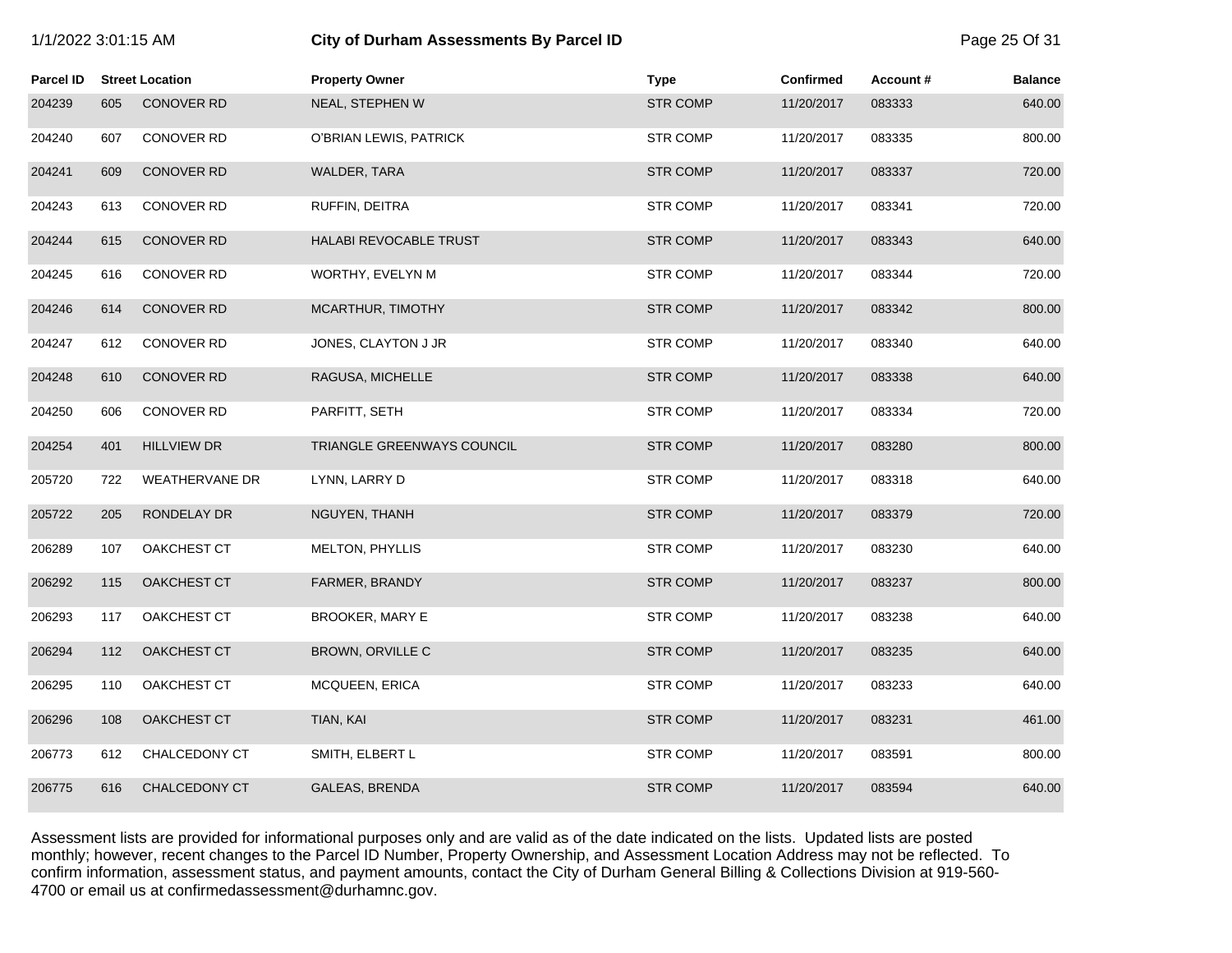| 1/1/2022 3:01:15 AM |      |                        | City of Durham Assessments By Parcel ID |                 |                  |          | Page 26 Of 31  |
|---------------------|------|------------------------|-----------------------------------------|-----------------|------------------|----------|----------------|
| <b>Parcel ID</b>    |      | <b>Street Location</b> | <b>Property Owner</b>                   | <b>Type</b>     | <b>Confirmed</b> | Account# | <b>Balance</b> |
| 206776              | 618  | CHALCEDONY CT          | AMH 2015-1 BORROWER LLC                 | <b>STR COMP</b> | 11/20/2017       | 083595   | 640.00         |
| 206777              | 620  | <b>CHALCEDONY CT</b>   | HERNANDEZ HUERTA, JOSE I                | <b>STR COMP</b> | 11/20/2017       | 083597   | 640.00         |
| 206778              | 622  | CHALCEDONY CT          | BHARGAVA, DEEPIKA                       | <b>STR COMP</b> | 11/20/2017       | 083599   | 720.00         |
| 206779              | 624  | CHALCEDONY CT          | <b>BELAI, GHIORGHIS</b>                 | <b>STR COMP</b> | 11/20/2017       | 083601   | 800.00         |
| 206780              | 626  | CHALCEDONY CT          | MACKEY, BEN J                           | <b>STR COMP</b> | 11/20/2017       | 083603   | 800.00         |
| 206781              | 630  | CHALCEDONY CT          | ARMSTRONG, INDIA S                      | <b>STR COMP</b> | 11/20/2017       | 083607   | 640.00         |
| 206782              | 632  | CHALCEDONY CT          | SINGLETON, BRITTANY                     | <b>STR COMP</b> | 11/20/2017       | 083609   | 640.00         |
| 206783              | 634  | CHALCEDONY CT          | ROGERS, GWENDOLYN L                     | <b>STR COMP</b> | 11/20/2017       | 083611   | 720.00         |
| 206785              | 631  | CHALCEDONY CT          | BUSADA, ASHLEY A                        | <b>STR COMP</b> | 11/20/2017       | 083608   | 640.00         |
| 206787              | 627  | CHALCEDONY CT          | FLYTHE, TOMEEKA                         | <b>STR COMP</b> | 11/20/2017       | 083604   | 640.00         |
| 206788              | 625  | CHALCEDONY CT          | ADAMS, JENILLE                          | <b>STR COMP</b> | 11/20/2017       | 083602   | 640.00         |
| 206789              | 621  | CHALCEDONY CT          | LYNDS, FREDERICK                        | <b>STR COMP</b> | 11/20/2017       | 083598   | 640.00         |
| 206791              | 615  | CHALCEDONY CT          | BARNETT, TEEA                           | <b>STR COMP</b> | 11/20/2017       | 083593   | 720.00         |
| 206792              | 628  | CHALCEDONY CT          | <b>STONEHILL ESTATES</b>                | <b>STR COMP</b> | 11/20/2017       | 083605   | 480.00         |
| 206793              | 602  | CHALCEDONY CT          | SIMPSON, MONA                           | <b>STR COMP</b> | 11/20/2017       | 083584   | 800.00         |
| 206794              | 604  | CHALCEDONY CT          | WILLIAMS, BERETTA L                     | <b>STR COMP</b> | 11/20/2017       | 083585   | 800.00         |
| 206795              | 606  | CHALCEDONY CT          | SINGLETARY, JAMI                        | <b>STR COMP</b> | 11/20/2017       | 083586   | 800.00         |
| 206796              | 608  | <b>CHALCEDONY CT</b>   | PORTER, YUCCONDA                        | <b>STR COMP</b> | 11/20/2017       | 083588   | 800.00         |
| 206797              | 611  | CHALCEDONY CT          | HERNDON, ISAAC                          | <b>STR COMP</b> | 11/20/2017       | 083590   | 640.00         |
| 206799              | 3515 | PORTICO LN             | SPICER, DESI                            | <b>STR COMP</b> | 11/20/2017       | 083580   | 800.00         |
| 206800              | 3511 | PORTICO LN             | MCENZIE, KRISTOFFER                     | <b>STR COMP</b> | 11/20/2017       | 083577   | 640.00         |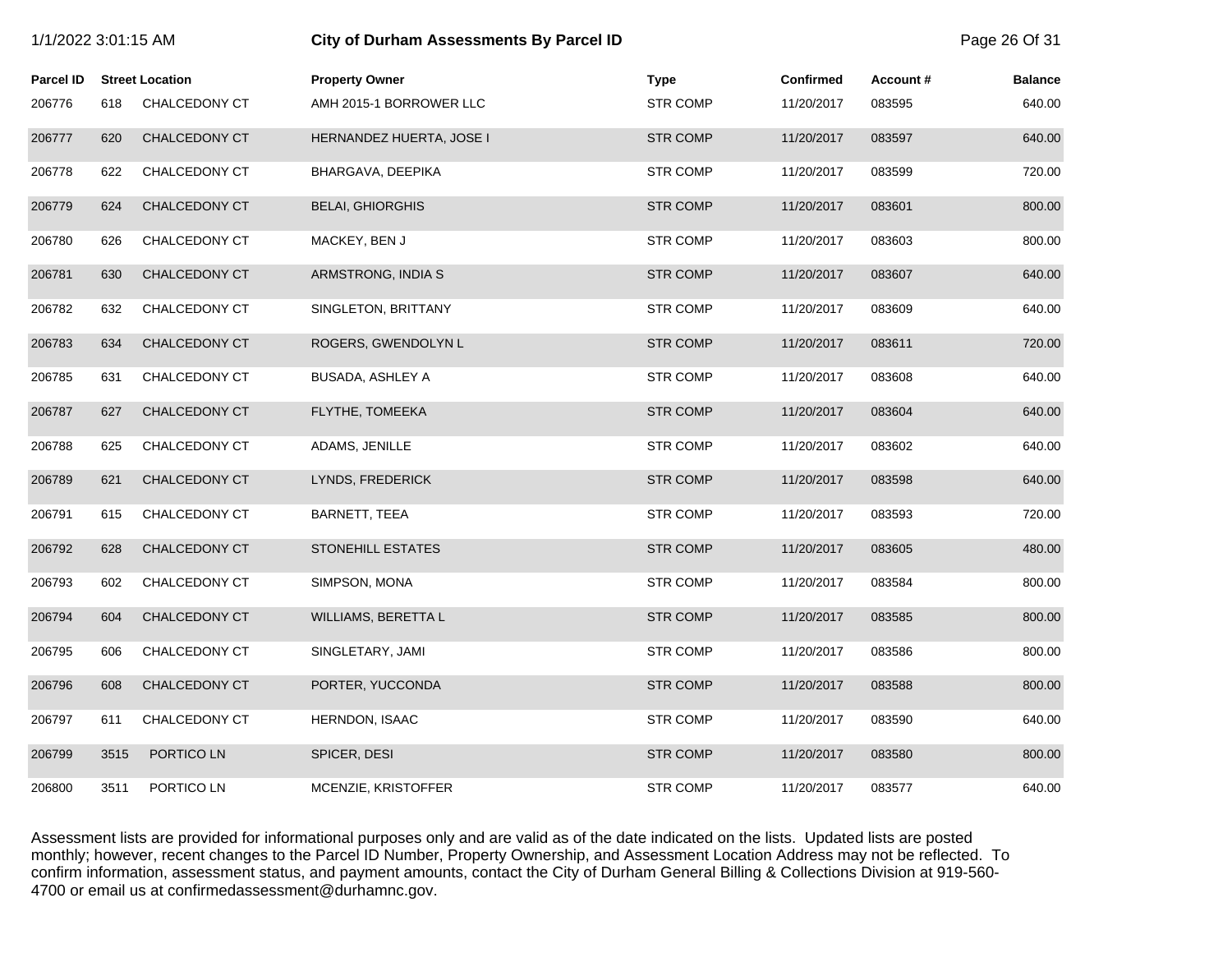| 1/1/2022 3:01:15 AM |  |  |  |  |  |
|---------------------|--|--|--|--|--|
|---------------------|--|--|--|--|--|

# **1/2022 3:01:15 City of Durham Assessments By Parcel ID** Page 27 Of 31

| <b>Parcel ID</b> |      | <b>Street Location</b> | <b>Property Owner</b>           | <b>Type</b>     | Confirmed  | Account# | <b>Balance</b> |
|------------------|------|------------------------|---------------------------------|-----------------|------------|----------|----------------|
| 206805           | 3510 | PORTICO LN             | MILLER, ALICIA                  | <b>STR COMP</b> | 11/20/2017 | 083576   | 640.00         |
| 206806           | 3512 | PORTICO LN             | OLIVA, JUAN A                   | <b>STR COMP</b> | 11/20/2017 | 083578   | 640.00         |
| 206809           | 3610 | PORTICO LN             | SCARBOROUGH, AMIRAH R           | <b>STR COMP</b> | 11/20/2017 | 083582   | 640.00         |
| 206810           | 3612 | PORTICO LN             | WHITT, ANGELA                   | <b>STR COMP</b> | 11/20/2017 | 083583   | 600.00         |
| 206811           | 623  | CHALCEDONY CT          | STONEHILL ESTATES               | <b>STR COMP</b> | 11/20/2017 | 083600   | 480.00         |
| 206814           | 104  | <b>CITRINE CT</b>      | HERNDON, LATACHIA               | <b>STR COMP</b> | 11/20/2017 | 083652   | 640.00         |
| 206815           | 106  | <b>CITRINE CT</b>      | RHODD, ANTOINETTE A             | <b>STR COMP</b> | 11/20/2017 | 083654   | 720.00         |
| 206816           | 108  | <b>CITRINE CT</b>      | HOLLIDAY, NIEASHA GREEN         | <b>STR COMP</b> | 11/20/2017 | 083655   | 640.00         |
| 206817           | 110  | <b>CITRINE CT</b>      | BLAND, KEVIN                    | <b>STR COMP</b> | 11/20/2017 | 083657   | 720.00         |
| 206820           | 116  | <b>CITRINE CT</b>      | WILLIS, TAWANDA                 | <b>STR COMP</b> | 11/20/2017 | 083663   | 720.00         |
| 206823           | 109  | <b>CITRINE CT</b>      | HENRY, ANTHONY                  | <b>STR COMP</b> | 11/20/2017 | 083656   | 640.00         |
| 206825           | 219  | LODESTONE DR           | OWUSU, SETH                     | <b>STR COMP</b> | 11/20/2017 | 083647   | 800.00         |
| 206826           | 217  | LODESTONE DR           | NOLASCO-GOMEZO, SAUL A          | <b>STR COMP</b> | 11/20/2017 | 083645   | 480.00         |
| 206829           | 106  | LODESTONE DR           | <b>BECK, DAVID</b>              | <b>STR COMP</b> | 11/20/2017 | 083615   | 640.00         |
| 206832           | 115  | LODESTONE DR           | HARVEL, SARAH                   | <b>STR COMP</b> | 11/20/2017 | 083621   | 640.00         |
| 206833           | 113  | LODESTONE DR           | PENN-REESE, MARY                | <b>STR COMP</b> | 11/20/2017 | 083620   | 640.00         |
| 206835           | 109  | LODESTONE DR           | IH3 PROPERTY NORTH CAROLINA, LP | <b>STR COMP</b> | 11/20/2017 | 083617   | 640.00         |
| 206836           | 107  | LODESTONE DR           | <b>BELL, STACY</b>              | <b>STR COMP</b> | 11/20/2017 | 083616   | 800.00         |
| 206837           | 105  | LODESTONE DR           | DAWSON, DEIDRA                  | <b>STR COMP</b> | 11/20/2017 | 083613   | 800.00         |
| 206837           | 105  | LODESTONE DR           | WATERS, ANDREW M                | <b>STR COMP</b> | 11/20/2017 | 083614   | 640.00         |
| 206840           | 215  | <b>LODESTONE DR</b>    | TIMBERLAKE, RENEE               | <b>STR COMP</b> | 11/20/2017 | 083643   | 800.00         |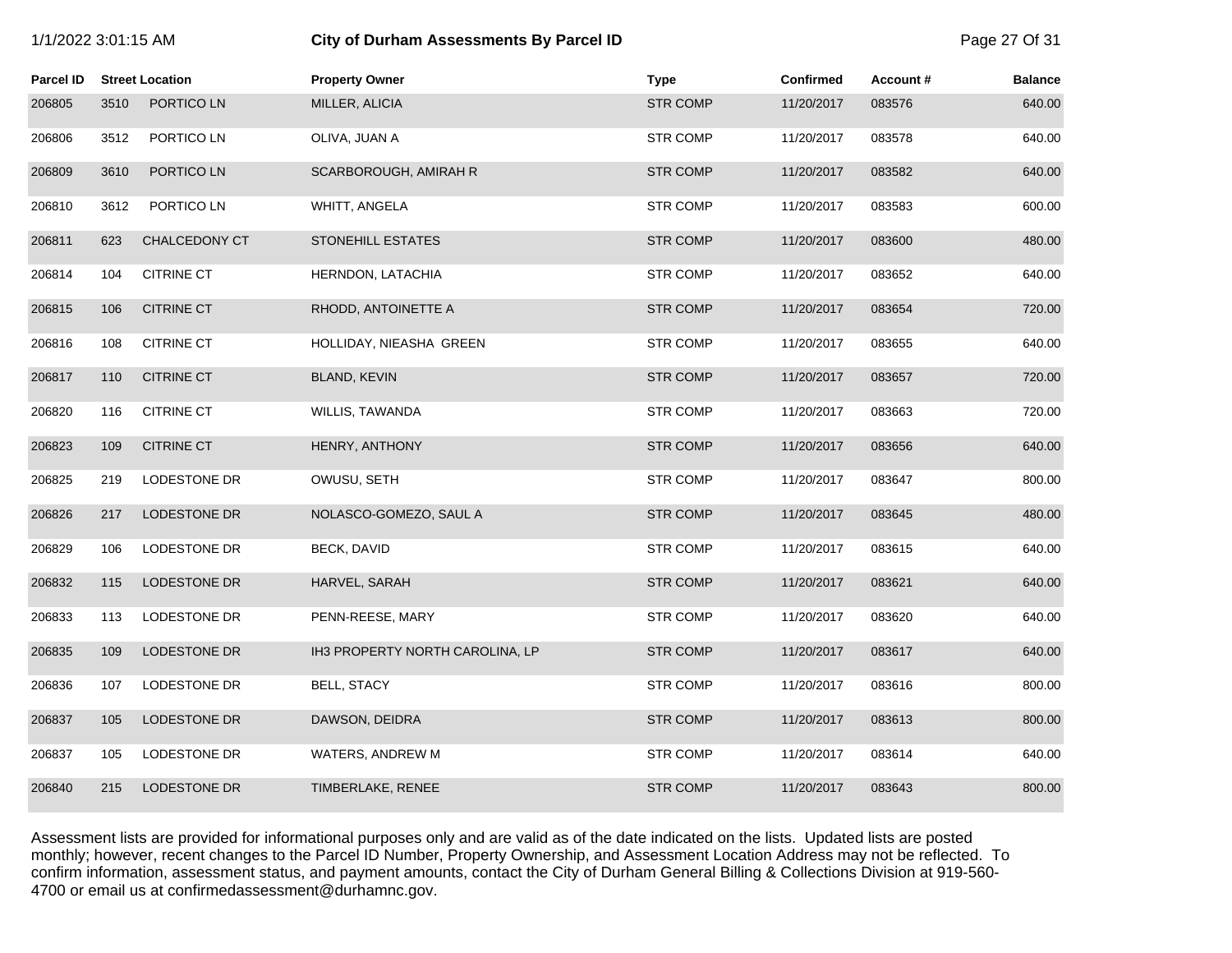| 1/1/2022 3:01:15 AM |     |                        | City of Durham Assessments By Parcel ID |                 |                  |          | Page 28 Of 31  |
|---------------------|-----|------------------------|-----------------------------------------|-----------------|------------------|----------|----------------|
| <b>Parcel ID</b>    |     | <b>Street Location</b> | <b>Property Owner</b>                   | <b>Type</b>     | <b>Confirmed</b> | Account# | <b>Balance</b> |
| 206842              | 211 | LODESTONE DR           | ARMENTA LUNA, ALBERTO                   | <b>STR COMP</b> | 11/20/2017       | 083639   | 640.00         |
| 206845              | 205 | LODESTONE DR           | GOMEZ, PABLO                            | <b>STR COMP</b> | 11/20/2017       | 083636   | 640.00         |
| 206846              | 203 | LODESTONE DR           | KAHOE, DENNA                            | <b>STR COMP</b> | 11/20/2017       | 083634   | 720.00         |
| 206847              | 201 | LODESTONE DR           | CORDERO, ROSA                           | <b>STR COMP</b> | 11/20/2017       | 083633   | 640.00         |
| 206850              | 204 | LODESTONE DR           | <b>NORTH WIND PROPERTIES</b>            | <b>STR COMP</b> | 11/20/2017       | 083635   | 640.00         |
| 206851              | 212 | <b>LODESTONE DR</b>    | PLEASANTS, NATARSHA                     | <b>STR COMP</b> | 11/20/2017       | 083640   | 800.00         |
| 206853              | 124 | LODESTONE DR           | STONEHILL ESTATES                       | <b>STR COMP</b> | 11/20/2017       | 083628   | 480.00         |
| 206855              | 122 | <b>LODESTONE DR</b>    | <b>BUTTS, MARCUS</b>                    | <b>STR COMP</b> | 11/20/2017       | 083626   | 640.00         |
| 206856              | 126 | LODESTONE DR           | RAKIRO, DOLLY                           | <b>STR COMP</b> | 11/20/2017       | 083630   | 640.00         |
| 206858              | 123 | LODESTONE DR           | CAMACHO, MARIELENA                      | <b>STR COMP</b> | 11/20/2017       | 083627   | 640.00         |
| 206859              | 121 | LODESTONE DR           | WINKFIELD, ERNEST                       | <b>STR COMP</b> | 11/20/2017       | 083625   | 640.00         |
| 207666              | 634 | <b>CONOVER RD</b>      | CORPORA, PLACIDO                        | <b>STR COMP</b> | 11/20/2017       | 083359   | 720.00         |
| 207667              | 632 | <b>CONOVER RD</b>      | MOUALLEM, PIERRE                        | <b>STR COMP</b> | 11/20/2017       | 083357   | 640.00         |
| 207669              | 628 | <b>CONOVER RD</b>      | <b>BALLARD, STEVE T</b>                 | <b>STR COMP</b> | 11/20/2017       | 083353   | 800.00         |
| 207670              | 626 | <b>CONOVER RD</b>      | <b>BROOKS, WILLIAM</b>                  | <b>STR COMP</b> | 11/20/2017       | 083352   | 800.00         |
| 207672              | 622 | <b>CONOVER RD</b>      | ROOK, BRANDEE D                         | <b>STR COMP</b> | 11/20/2017       | 083349   | 560.00         |
| 207673              | 620 | <b>CONOVER RD</b>      | HERSHBERGER, TONYA                      | <b>STR COMP</b> | 11/20/2017       | 083348   | 619.36         |
| 207674              | 618 | <b>CONOVER RD</b>      | OTTI, EMMANUEL                          | <b>STR COMP</b> | 11/20/2017       | 083346   | 480.00         |
| 207675              | 631 | CONOVER RD             | MFW INVESTMENTS LLC                     | <b>STR COMP</b> | 11/20/2017       | 083356   | 800.00         |
| 207677              | 647 | <b>CONOVER RD</b>      | ROSARIO, WAYNE                          | <b>STR COMP</b> | 11/20/2017       | 083368   | 640.00         |
| 207678              | 650 | <b>CONOVER RD</b>      | <b>BURNETT, PECOLIA</b>                 | <b>STR COMP</b> | 11/20/2017       | 083370   | 500.00         |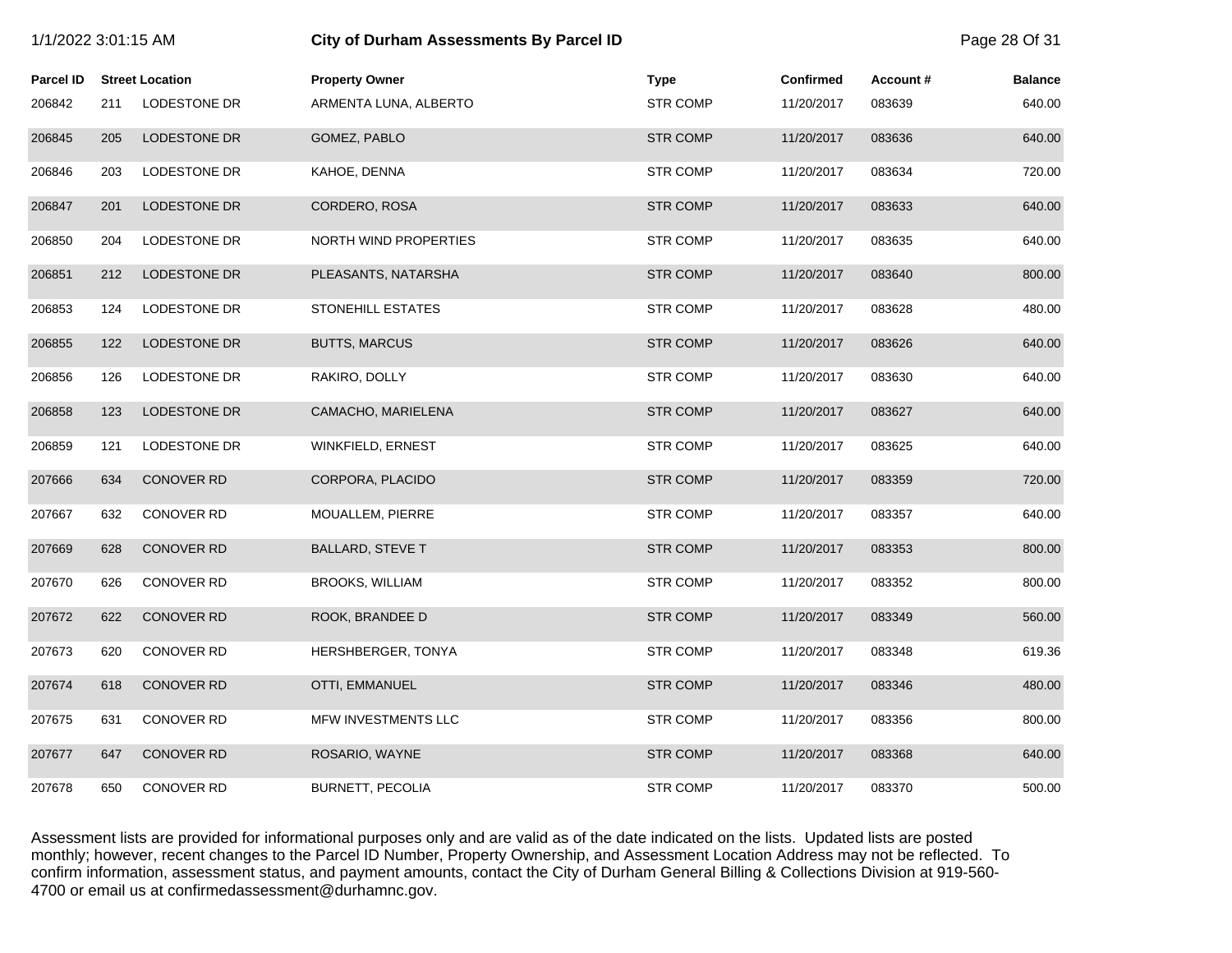| /1/2022 3:01:15 AM |  |
|--------------------|--|
|--------------------|--|

# 1/1/2022 3:01:15 AM **City of Durham Assessments By Parcel ID** Page 29 Of 31

| <b>Parcel ID</b> |     | <b>Street Location</b> | <b>Property Owner</b>           | <b>Type</b>     | <b>Confirmed</b> | Account# | <b>Balance</b> |
|------------------|-----|------------------------|---------------------------------|-----------------|------------------|----------|----------------|
| 207681           | 644 | <b>CONOVER RD</b>      | HALABI REVOCABLE TRUST          | <b>STR COMP</b> | 11/20/2017       | 083365   | 640.00         |
| 207684           | 638 | CONOVER RD             | BOBBITT, LEE                    | <b>STR COMP</b> | 11/20/2017       | 083361   | 720.00         |
| 207685           | 636 | <b>CONOVER RD</b>      | SMALLWOOD, JACQUELYN            | <b>STR COMP</b> | 11/20/2017       | 083360   | 480.00         |
| 207688           | 401 | RONDELAY DR            | LAWRENCE, ANGELA                | <b>STR COMP</b> | 11/20/2017       | 083404   | 720.00         |
| 207690           | 408 | RONDELAY DR            | <b>BARKER, JEANETTE</b>         | <b>STR COMP</b> | 11/20/2017       | 083409   | 800.00         |
| 207692           | 404 | RONDELAY DR            | DUNNIVAN, MARIA                 | <b>STR COMP</b> | 11/20/2017       | 083407   | 640.00         |
| 207693           | 402 | RONDELAY DR            | <b>CULLEN, CATHERINE</b>        | <b>STR COMP</b> | 11/20/2017       | 083405   | 800.00         |
| 207694           | 400 | RONDELAY DR            | GALBERTH, FATINA HARRIS         | <b>STR COMP</b> | 11/20/2017       | 083403   | 640.00         |
| 207696           | 322 | RONDELAY DR            | HOLLIDAY, MONICA                | <b>STR COMP</b> | 11/20/2017       | 083399   | 720.00         |
| 207701           | 611 | <b>ASHBURN LN</b>      | MATHEWS, ALLISON                | <b>STR COMP</b> | 11/20/2017       | 083414   | 560.00         |
| 207702           | 613 | <b>ASHBURN LN</b>      | WALKER, LATONIA D               | <b>STR COMP</b> | 11/20/2017       | 083416   | 800.00         |
| 207704           | 617 | <b>ASHBURN LN</b>      | MILLER, MELINDA L               | <b>STR COMP</b> | 11/20/2017       | 083420   | 640.00         |
| 207705           | 619 | <b>ASHBURN LN</b>      | AMH ROMAN TWO NC LLC            | <b>STR COMP</b> | 11/20/2017       | 083422   | 800.00         |
| 207707           | 618 | <b>ASHBURN LN</b>      | SUTTON, CAMERON P               | <b>STR COMP</b> | 11/20/2017       | 083421   | 640.00         |
| 207709           | 614 | <b>ASHBURN LN</b>      | WILLIAMS, GREGORY               | <b>STR COMP</b> | 11/20/2017       | 083417   | 569.36         |
| 207710           | 612 | <b>ASHBURN LN</b>      | RUVIDO, LOUIE                   | <b>STR COMP</b> | 11/20/2017       | 083415   | 560.00         |
| 207712           | 607 | <b>ASHBURN LN</b>      | TRIANGLE GREENWAYS COUNCIL      | <b>STR COMP</b> | 11/20/2017       | 083412   | 800.00         |
| 207713           | 606 | <b>ASHBURN LN</b>      | TRIANGLE GREENWAYS COUNCIL      | <b>STR COMP</b> | 11/20/2017       | 083411   | 800.00         |
| 207714           | 621 | <b>ASHBURN LN</b>      | IH5 PROPERTY NORTH CAROLINA, LP | <b>STR COMP</b> | 11/20/2017       | 083424   | 640.00         |
| 207717           | 627 | <b>ASHBURN LN</b>      | TAYLOR, BRIAN M                 | <b>STR COMP</b> | 11/20/2017       | 083430   | 720.00         |
| 207718           | 631 | <b>ASHBURN LN</b>      | RYCEK, RICHARD                  | <b>STR COMP</b> | 11/20/2017       | 083433   | 640.00         |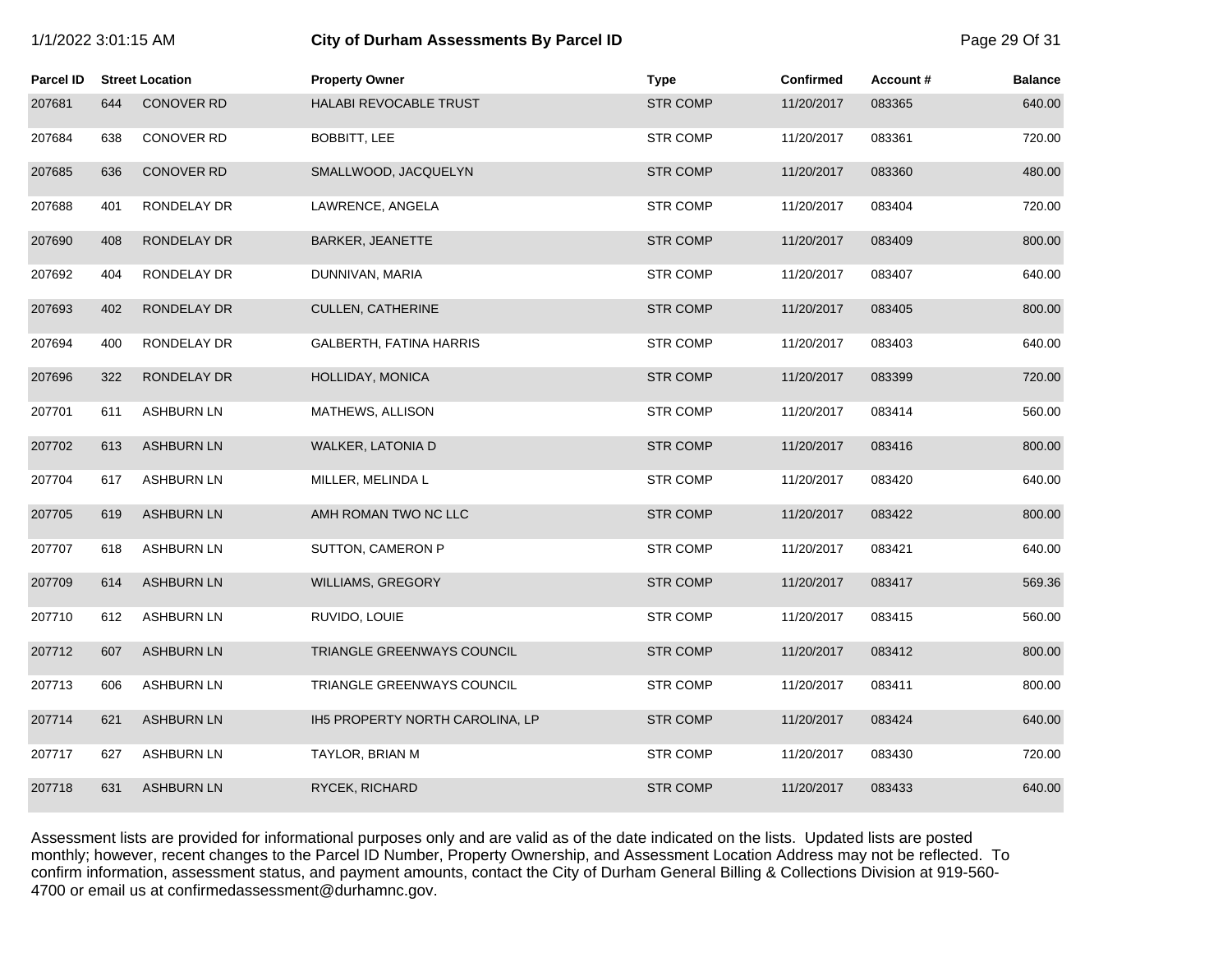| 1/1/2022 3:01:15 AM |     |                        | <b>City of Durham Assessments By Parcel ID</b> | Page 30 Of 31   |                  |          |                |
|---------------------|-----|------------------------|------------------------------------------------|-----------------|------------------|----------|----------------|
| <b>Parcel ID</b>    |     | <b>Street Location</b> | <b>Property Owner</b>                          | <b>Type</b>     | <b>Confirmed</b> | Account# | <b>Balance</b> |
| 207719              | 633 | <b>ASHBURN LN</b>      | LESAWE, CYNTHIA A                              | <b>STR COMP</b> | 11/20/2017       | 083434   | 640.00         |
| 207720              | 701 | <b>ASHBURN LN</b>      | ANTHONY, MARK L                                | <b>STR COMP</b> | 11/20/2017       | 083435   | 640.00         |
| 207721              | 101 | ENGLISH IVY DR         | ANAYA, JOSE M                                  | <b>STR COMP</b> | 11/20/2017       | 083444   | 640.00         |
| 207722              | 103 | ENGLISH IVY DR         | CANNADY, LACONDA                               | <b>STR COMP</b> | 11/20/2017       | 083446   | 620.00         |
| 207723              | 105 | ENGLISH IVY DR         | BOYD, TRENT                                    | <b>STR COMP</b> | 11/20/2017       | 083448   | 640.00         |
| 207725              | 102 | ENGLISH IVY DR         | DIXON, LAJEANIA                                | <b>STR COMP</b> | 11/20/2017       | 083445   | 720.00         |
| 207726              | 100 | ENGLISH IVY DR         | JOHNSON, FREDERICK A                           | <b>STR COMP</b> | 11/20/2017       | 083443   | 720.00         |
| 207727              | 630 | <b>ASHBURN LN</b>      | HUGHES, BARBARA                                | <b>STR COMP</b> | 11/20/2017       | 083432   | 800.00         |
| 207728              | 628 | <b>ASHBURN LN</b>      | BUTCH, ALEXANDER C                             | <b>STR COMP</b> | 11/20/2017       | 083431   | 800.00         |
| 207729              | 626 | <b>ASHBURN LN</b>      | CAMPBELL, RODGER                               | <b>STR COMP</b> | 11/20/2017       | 083429   | 480.00         |
| 207731              | 622 | <b>ASHBURN LN</b>      | ROYAL, JERMAINE D                              | <b>STR COMP</b> | 11/20/2017       | 083425   | 640.00         |
| 207732              | 705 | <b>ASHBURN LN</b>      | TRIANGLE GREENWAYS COUNCIL                     | <b>STR COMP</b> | 11/20/2017       | 083436   | 800.00         |
| 207734              | 109 | ENGLISH IVY DR         | STITH, ALEXIA                                  | <b>STR COMP</b> | 11/20/2017       | 083451   | 460.00         |
| 207736              | 113 | <b>ENGLISH IVY DR</b>  | <b>MACMILLER, CURTIS</b>                       | <b>STR COMP</b> | 11/20/2017       | 083453   | 720.00         |
| 207738              | 117 | ENGLISH IVY DR         | GREEN, GINA V                                  | <b>STR COMP</b> | 11/20/2017       | 083456   | 720.00         |
| 207740              | 121 | ENGLISH IVY DR         | SLESAR, TOM                                    | <b>STR COMP</b> | 11/20/2017       | 083460   | 500.00         |
| 207742              | 106 | ENGLISH IVY DR         | LEATHERBERRY, RAMIKA S                         | <b>STR COMP</b> | 11/20/2017       | 083449   | 720.00         |
| 207743              | 314 | RONDELAY DR            | IH3 PROPERTY NORTH CAROLINA, LP                | <b>STR COMP</b> | 11/20/2017       | 083392   | 640.00         |
| 207745              | 310 | RONDELAY DR            | LANGE, ANNA K                                  | <b>STR COMP</b> | 11/20/2017       | 083389   | 720.00         |
| 207747              | 306 | RONDELAY DR            | HAYES, JAMES J                                 | <b>STR COMP</b> | 11/20/2017       | 083385   | 640.00         |
| 207751              | 713 | <b>ASHBURN LN</b>      | ALLGOOD, DANIELLE N                            | <b>STR COMP</b> | 11/20/2017       | 083440   | 160.00         |